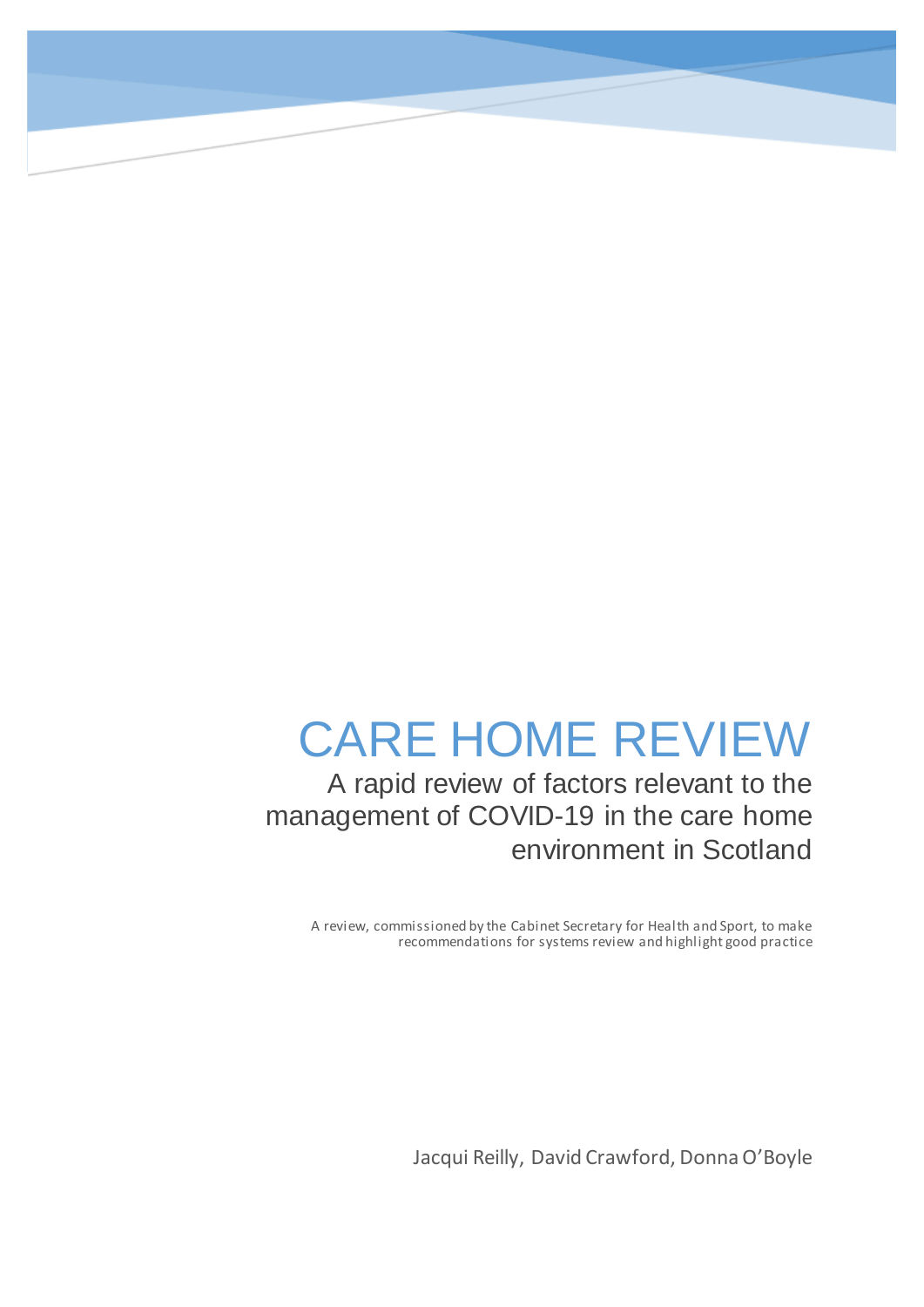# **CONTENTS**

| <b>Executive Summary</b>                     | $\overline{2}$  |
|----------------------------------------------|-----------------|
| Introduction                                 | 7               |
| Approach                                     | 8               |
| Background                                   | 9               |
| 1. Residents and Care Home Risk Factors      | 11              |
| Residents<br>1.1                             | 11              |
| 1.2 Care Home Size                           | 12 <sup>2</sup> |
| 1.3<br>Occupancy                             | 13              |
| 2. Experience in First Wave                  | 14              |
| 3. Data landscape and Digital infrastructure | 17              |
| 4. Early Warning Systems                     | 19              |
| 5. Testing                                   | 21              |
| 6. IPC Knowledge and Expertise               | 22              |
| 7. IPC Indicators                            | 24              |
| 8. Leadership                                | 25              |
| 9. Training and Education                    | 26              |
| 10. Relationships                            | 27              |
| 11. Guidance and Local Adoption              | 28              |
| 12. Inspection Arrangements                  | 30              |
| 13. Carer Perspectives                       | 31              |
| 14. Built Environment Issues                 | 33              |
| 15. Raising Concerns                         | 34              |
| Summary                                      | 35              |
| <b>Table of Recommendations</b>              | 38              |
| Terms of Reference (Appendix 1)              | 42              |
| Care Home Ishikawa Diagram (Appendix 2)      | 46              |
| Glossary (Appendix 3)                        | 47              |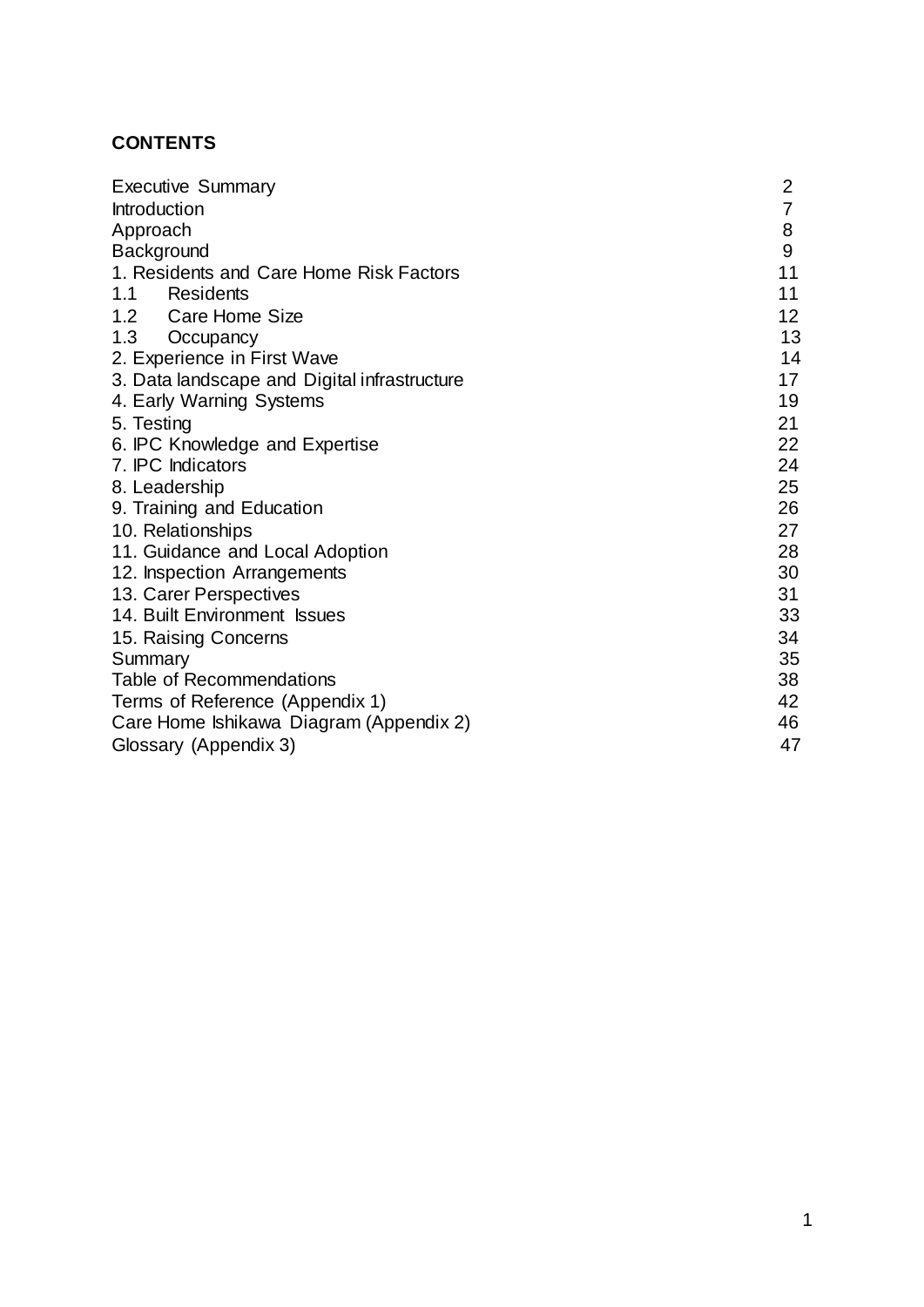# EXECUTIVE SUMMARY

| Background and<br>summary     | The Cabinet Secretary for Health and Sport commissioned<br>this review into the circumstances surrounding the<br>occurrence and transmission of COVID-19 infection within<br>four care homes in Scotland.                                                                                                                                                                                                             |
|-------------------------------|-----------------------------------------------------------------------------------------------------------------------------------------------------------------------------------------------------------------------------------------------------------------------------------------------------------------------------------------------------------------------------------------------------------------------|
|                               | The Terms of Reference required the establishment of high-<br>level recommendations to support quality improvement in<br>the safe management of care for residents within care<br>homes across Scotland.                                                                                                                                                                                                              |
|                               | The establishment, and process, of this review has taken<br>place within an extraordinary set of circumstances and a<br>timeframe in which events that led to this review are<br>continuous and ongoing; most importantly the context for<br>the review is set against a backdrop of the current world-<br>wide COVID-19 pandemic.                                                                                    |
|                               | The context and conditions of measures to limit the spread<br>of the virus in Scotland have been examined in the light of<br>care homes' experiences, to provide meaningful insight into<br>the nature of any systems defects which may have had an<br>impact on the management of infection prevention and<br>control, and to understand the issues and challenges facing<br>Care Homes in this pandemic and beyond. |
| Description of<br>review team | The review team consisted of three members, all<br>independent of Scottish Government.                                                                                                                                                                                                                                                                                                                                |
|                               | Professor Jacqui Reilly; (Director of Nursing National<br>$\bullet$<br>Services Scotland (NSS) and Professor of Infection<br>Prevention Control (IPC), Glasgow Caledonian<br>University (GCU) Co-Chair<br>David Crawford; (former Director of Social Work) Co-<br>Chair<br>Professor Donna O'Boyle; (Professional Adviser;<br>$\bullet$<br>regulation Chief Nursing Officers Directorate (CNOD)<br>investigation lead |
|                               | Secretariat:<br><b>Colin McKnight (Scottish Government Policy</b><br>Manager)<br>Abbie Eddington (Scottish Government Business<br>٠<br>Manager)                                                                                                                                                                                                                                                                       |
| <b>Review timescales</b>      | This review was commissioned as a rapid investigation; the<br>parameters of the review included attention to an ongoing<br>pandemic response, therefore in order to apply lessons                                                                                                                                                                                                                                     |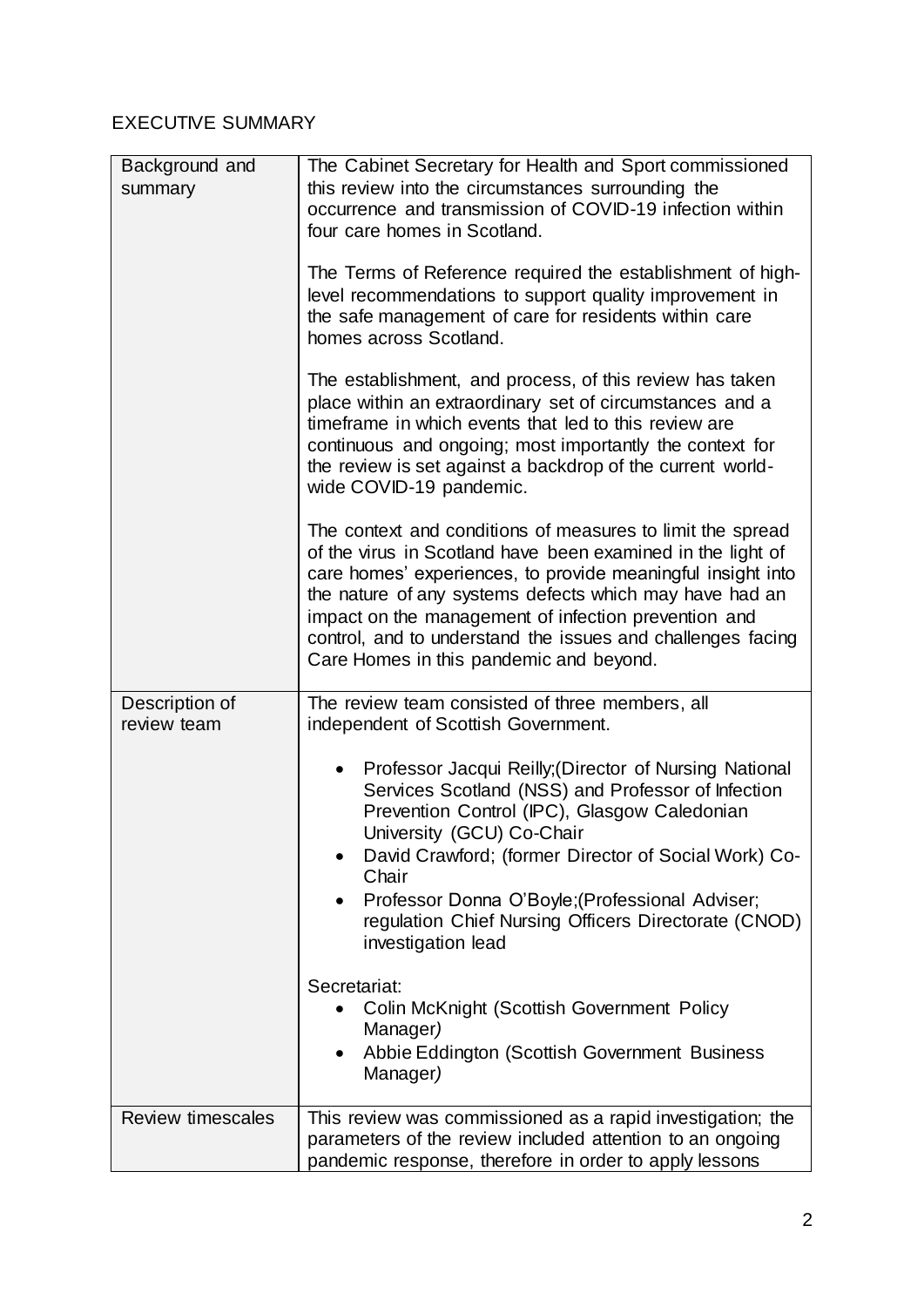|                                  | learned as soon as was practicable, timescales were<br>truncated.                                                                                                                                                                                                                                                                                                                                                                                                                                                                                                                                                                                                                                                                   |
|----------------------------------|-------------------------------------------------------------------------------------------------------------------------------------------------------------------------------------------------------------------------------------------------------------------------------------------------------------------------------------------------------------------------------------------------------------------------------------------------------------------------------------------------------------------------------------------------------------------------------------------------------------------------------------------------------------------------------------------------------------------------------------|
|                                  | The review was commissioned on Monday, 12 <sup>th</sup> October,<br>and given the pressing need to identify high level<br>recommendations contained within a report for submission<br>to the Cabinet Secretary for Health, this was expected by<br>Friday, 30 <sup>th</sup> October 2020.                                                                                                                                                                                                                                                                                                                                                                                                                                           |
| Scope and level of<br>the review | The terms of reference for the review is attached as<br>appendix 1. Key issues to be addressed:<br>Understand the characteristics and risk factors of<br>outbreaks in care homes to ensure appropriate<br>clinical and operational guidance can be prepared for<br>the sector.<br>Review contributory factors, wider learning, and<br>$\bullet$<br>emerging national and international evidence and<br>make recommendations to inform future practice and<br>local arrangements during phase 2 of this pandemic<br>that will support infection prevention and control<br>across care homes.<br>Identify what further actions can be taken at local and<br>$\bullet$<br>national level to support care homes within this<br>context. |
|                                  | A mixed methodology was employed which included a<br>table-top review and analysis of relevant information and<br>data, complemented by interviews with stakeholders using<br>an appreciative inquiry approach.                                                                                                                                                                                                                                                                                                                                                                                                                                                                                                                     |
|                                  | Sources of information reviewed:<br>• Care Inspectorate statutory inspection reports<br><b>TURAS Safety Huddle data</b><br>Director of Public Health data returns<br>Information and outputs from local Problem<br>$\bullet$<br>Assessment Groups (PAG)/Incident Management<br>Teams (IMT)<br>Lessons learned reports from wave one                                                                                                                                                                                                                                                                                                                                                                                                 |
|                                  | Evidence from peer reviewed published international<br>evidence<br>Interviews with representatives of:                                                                                                                                                                                                                                                                                                                                                                                                                                                                                                                                                                                                                              |
|                                  | Care Home managers and other senior staff<br><b>Care Home Relatives Scotland</b><br><b>Scottish Care</b>                                                                                                                                                                                                                                                                                                                                                                                                                                                                                                                                                                                                                            |
|                                  | Directors of Public Health<br>$\bullet$<br>Chair of Oversight Boards<br>$\bullet$<br><b>Chair of Problem Assessment Group</b><br><b>Executive Nurse Directors</b>                                                                                                                                                                                                                                                                                                                                                                                                                                                                                                                                                                   |
|                                  | Health and Social Care Partnerships<br>$\bullet$                                                                                                                                                                                                                                                                                                                                                                                                                                                                                                                                                                                                                                                                                    |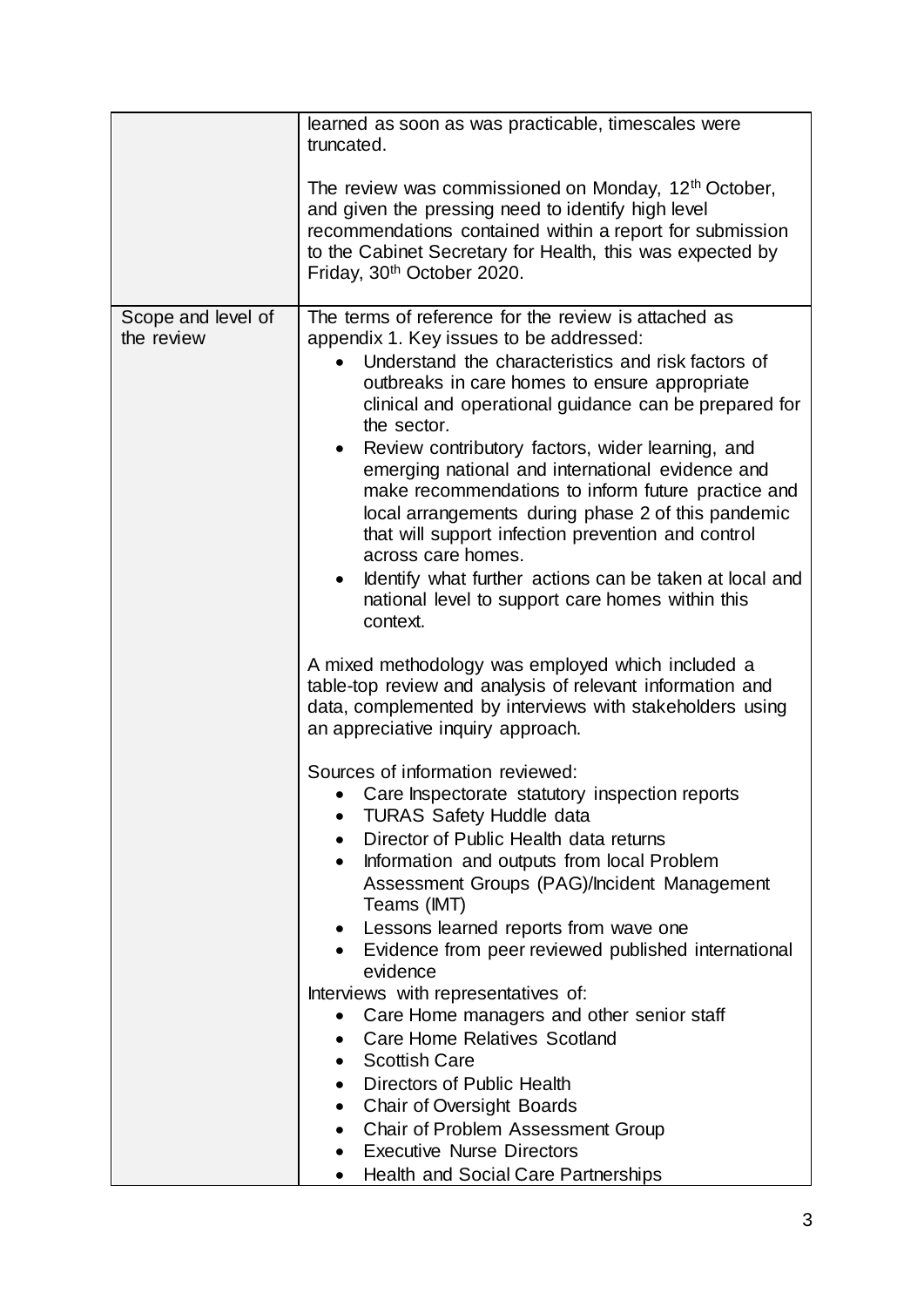|                                 | Integrated Joint Boards<br>$\bullet$<br><b>Trades' Unions</b><br>$\bullet$<br>Scottish Government officials<br>$\bullet$<br><b>Scottish Government Professional Advisers</b><br>$\bullet$<br>Care Inspectorate<br>$\bullet$<br>Healthcare Improvement Scotland<br>$\bullet$<br><b>Public Health Scotland</b><br>$\bullet$<br><b>ARHAI Scotland, National Services Scotland</b><br>$\bullet$<br>Scottish Social Services Council (SSSC)<br>$\bullet$                                                                                                                                                                                                                                                                                                                                                                                                                                                                                                                                                                                                                                                                                                                                                                                                                                                                                                                                                                                                                                                                                                                                                                                                                                                                                                                    |
|---------------------------------|------------------------------------------------------------------------------------------------------------------------------------------------------------------------------------------------------------------------------------------------------------------------------------------------------------------------------------------------------------------------------------------------------------------------------------------------------------------------------------------------------------------------------------------------------------------------------------------------------------------------------------------------------------------------------------------------------------------------------------------------------------------------------------------------------------------------------------------------------------------------------------------------------------------------------------------------------------------------------------------------------------------------------------------------------------------------------------------------------------------------------------------------------------------------------------------------------------------------------------------------------------------------------------------------------------------------------------------------------------------------------------------------------------------------------------------------------------------------------------------------------------------------------------------------------------------------------------------------------------------------------------------------------------------------------------------------------------------------------------------------------------------------|
| Family and carer<br>involvement | A broad range of stakeholders were identified; principle<br>among these was consideration of how to incorporate the<br>family and resident aspects within the review.<br>It was recognised that the families who have been directly<br>affected by the events leading to this review may have been<br>very recently bereaved, and it was considered inappropriate<br>to intrude upon their grieving process. The majority of the<br>residents across the four homes were older people, many of<br>whom have dementia. Whilst it is not unusual to involve<br>recently bereaved families in a root cause analysis that<br>affects a single event, the multitude and complexity of<br>affected families in this series of events, and across multiple<br>organisations led the review team to consider how best to<br>engage and hear relatives' views and take account of<br>information relevant to residents in a sensitive manner.<br>Advice was sought from Scottish Care (membership<br>organisation representing 85% of Scottish Care Homes)<br>and this led to engagement with Care Home Relatives<br>Scotland.<br>The review team was further assisted by the establishment<br>of a Reference Group, membership of which included<br>representation of relevant professional expertise (and is<br>further outlined in appendix 1). The terms of reference for<br>the review (established by the Cabinet Secretary), together<br>with the intended methodology were shared with the<br>Reference Group; their comments further refined the<br>intended approach and list of stakeholders. The Reference<br>Group also agreed to confidentially review the findings and<br>recommendations, prior to submission of the report to the<br><b>Cabinet Secretary.</b> |
| <b>Timeline</b>                 | 09/10/20; invitation issued to review team members; review<br>team established<br>12/10/20 - 13/10/20; review team commence work:<br>establishment of Terms of Reference; documents; data;<br>stakeholders identified. Briefing to Cabinet Secretary                                                                                                                                                                                                                                                                                                                                                                                                                                                                                                                                                                                                                                                                                                                                                                                                                                                                                                                                                                                                                                                                                                                                                                                                                                                                                                                                                                                                                                                                                                                   |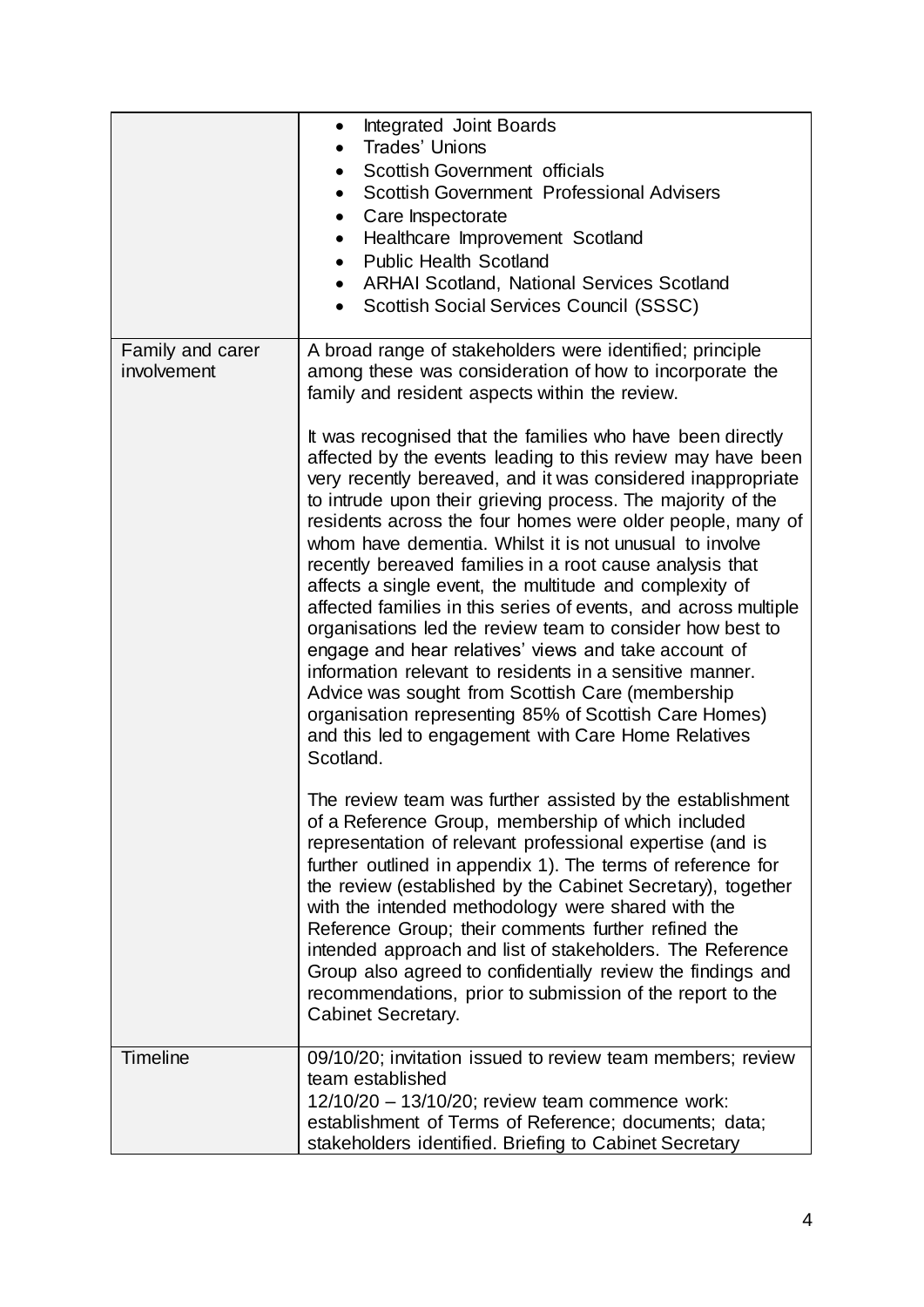|                                | outlining intended approach. Table-top review of available<br>information commenced.<br>14/10/20; Cabinet Secretary approval. Organisation of<br>stakeholder interviews.<br>15/10/20; Initial Reference Group meeting to agree<br>approach and representatives to be interviewed<br>16/10/20 - 21/10/20; interviews commence, commissioning<br>of further evidence.<br>26/10/20; interviews concluded<br>27/10/20; Findings and recommendations shared with<br>Reference Group<br>30/10/20; report updated and presented to Cabinet<br>Secretary |
|--------------------------------|--------------------------------------------------------------------------------------------------------------------------------------------------------------------------------------------------------------------------------------------------------------------------------------------------------------------------------------------------------------------------------------------------------------------------------------------------------------------------------------------------------------------------------------------------|
| Contributory system<br>factors | Contributory factors are the influencing and causal factors<br>that contributed to the outcomes which led to the initiation of<br>this review; they are highlighted for their impact on systems,<br>and they include: care home risk factors; leadership;<br>training and education; inspection process; guidance and<br>local adoption; visiting and carer concerns; built<br>environment; and raising concerns.                                                                                                                                |
| Assessment and                 | A full commentary of the review team's findings are                                                                                                                                                                                                                                                                                                                                                                                                                                                                                              |
| findings                       | appended below (from pages 11 to 35)                                                                                                                                                                                                                                                                                                                                                                                                                                                                                                             |
| Review outcome                 | Contributory factors and root causes are identified and their<br>impact examined in detail within the narrative report. These<br>factors have been found to be present in at least two or<br>more of the care homes included in this review and are<br>summarised as:                                                                                                                                                                                                                                                                            |
|                                | High community prevalence of COVID-19 in the<br>٠<br>geographical region<br>Homes which had >20 resident places, were for older<br>adults and had not experienced a COVID-19 outbreak                                                                                                                                                                                                                                                                                                                                                            |
|                                | previously and had high occupancy<br>Presence of asymptomatic cases and lack of awareness<br>٠<br>of the wider spectrum of symptom presentation in older                                                                                                                                                                                                                                                                                                                                                                                         |
|                                | people<br>Delays in testing and reporting of results<br>٠                                                                                                                                                                                                                                                                                                                                                                                                                                                                                        |
|                                | Slow confirmation of an outbreak<br>Delays to initiation of additional control measures to stop<br>the widespread transmission.<br>Context specific challenges in the care home                                                                                                                                                                                                                                                                                                                                                                  |
|                                | environment with IPC measures                                                                                                                                                                                                                                                                                                                                                                                                                                                                                                                    |
|                                | Key to this is timely testing and reporting of results, in order<br>that control measures can be put in place. The challenges<br>with testing availability and turnaround times, combined with<br>high community prevalence, occupant density, staff<br>shortage indicators and the built environment risks re                                                                                                                                                                                                                                   |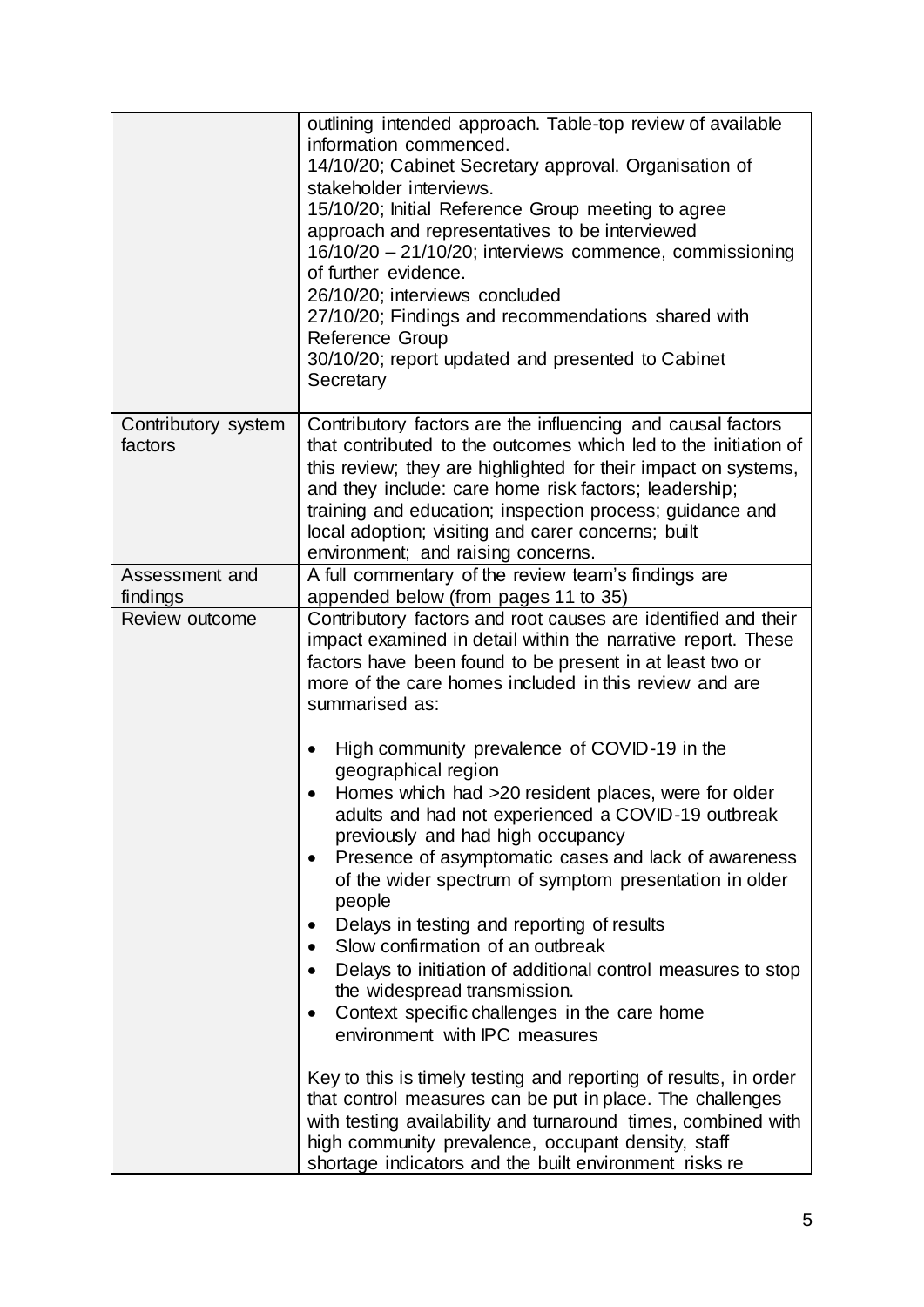|                                                           | isolation or cohorting capability, placed care home residents<br>at risk of the swift spread of COVID-19.                                                                                                                                                                                                                                                                                                                                                        |
|-----------------------------------------------------------|------------------------------------------------------------------------------------------------------------------------------------------------------------------------------------------------------------------------------------------------------------------------------------------------------------------------------------------------------------------------------------------------------------------------------------------------------------------|
|                                                           | Wider system factors are also identified as themes from the<br>intelligence received, from system data and interviews, as<br>part of this review.                                                                                                                                                                                                                                                                                                                |
|                                                           | Opportunities for improvement are listed throughout the<br>narrative, in the summary and in the recommendations table                                                                                                                                                                                                                                                                                                                                            |
| Recommendations                                           | Recommendations have been made and these are<br>summarised in the Table of Recommendations at page 38.                                                                                                                                                                                                                                                                                                                                                           |
| Arrangements for<br>sharing lessons or<br>learning points | The high level messages and list of recommendations have<br>been shared on a confidential basis with the Reference<br>Group. Additionally, relevant portions of the report have<br>been shared with stakeholders for factual accuracy<br>checking. Consideration by the Cabinet Secretary will be<br>given to the dissemination of learning points and date of<br>publication for the report. The report should be shared with<br>the whole system for learning. |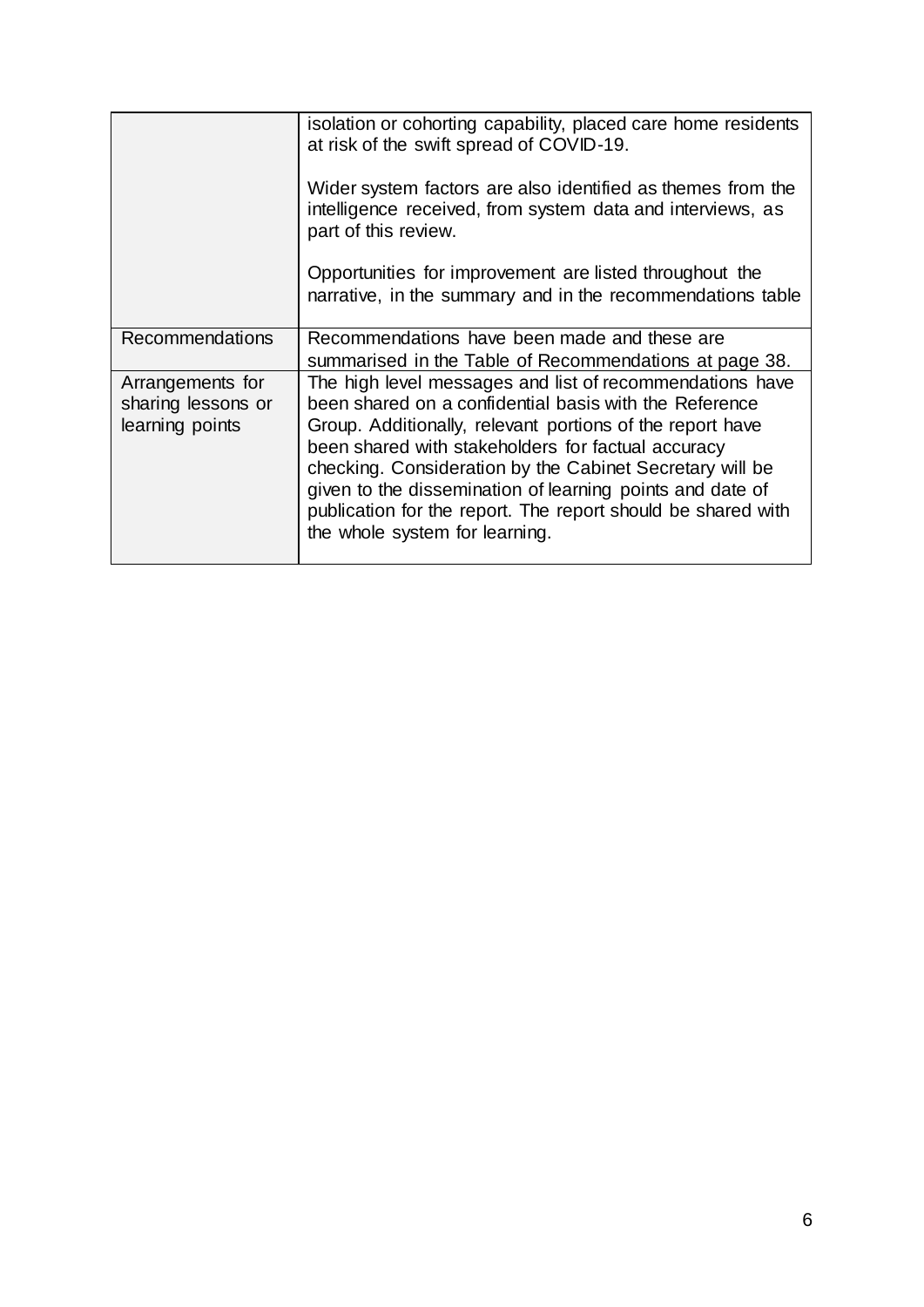#### **Introduction**

l

The COVID-19 pandemic has impacted on all aspects of life and society for people across the world. Evidence has emerged of the higher risk of developing severe illness with coronavirus being greater in people who are older and those who have pre-existing health conditions. There is also evidence, worldwide, of the rapid transmission possible within closed settings. Of particular concern are settings where older people, those with weak immune systems and those with long-term health conditions live in environments of multiple occupancy with shared facilities, hence the adverse impact on those who live in long term care facilities worldwide. Many of Scotland's care homes have already experienced outbreaks of COVID-19, particularly in March / April 2020 at the previous peak of the pandemic in the UK, and around 10% of care homes in Scotland have one or more cases of suspected COVID-19<sup>1</sup>, mirroring the current rise in community cases.

The Cabinet Secretary for Health and Sport commissioned a rapid review of recent COVID-19 outbreaks in care homes; the primary aim of the review was to ensure that areas for improvement are identified, focussing on systems analysis and opportunities to enhance the support available for the delivery of care in the care home sector.<sup>2</sup> 'The aim was to collate and evaluate local level experiences and responses to the resurgence of COVID-19 outbreaks within care homes and to support learning and practice across the sector through the sharing of learning identified and approaches to improvement.'

This review focussed on four care homes currently identified with outbreaks involving a high number of positive cases of COVID-19. These care homes may not be representative of the experience of other homes in similar circumstances, those homes who had outbreaks with fewer cases, or those with no outbreaks at all. In order to check if these findings were representative of other care homes and NHS Board experiences at this time, we reviewed safety huddle data and other intelligence in the system beyond these homes, and spoke with national organisations. This triangulation indicated these findings were in line with wider system issues. We also checked the findings with the review reference group, who were drawn from NHS Boards and sector partners beyond those four care homes included in the review, they confirmed these were issues in the wider system being experienced.

Due to the fast-paced environment within which constant evaluation of relevant factors is being undertaken, within a multi-factorial approach involving many agencies, the review team recognise it is possible that work may already be underway to address elements of some of the recommendations we have made. In these circumstances, will serve to reinforce the need for development and progression of these existing work-streams.

<sup>1</sup> <https://www.gov.scot/publications/coronavirus-covid-19-daily-data-for-scotland/>

<sup>2</sup> <https://www.gov.scot/publications/coronavirus-covid-19---care-home-outbreaks-root-cause-analysis---terms-of-reference/>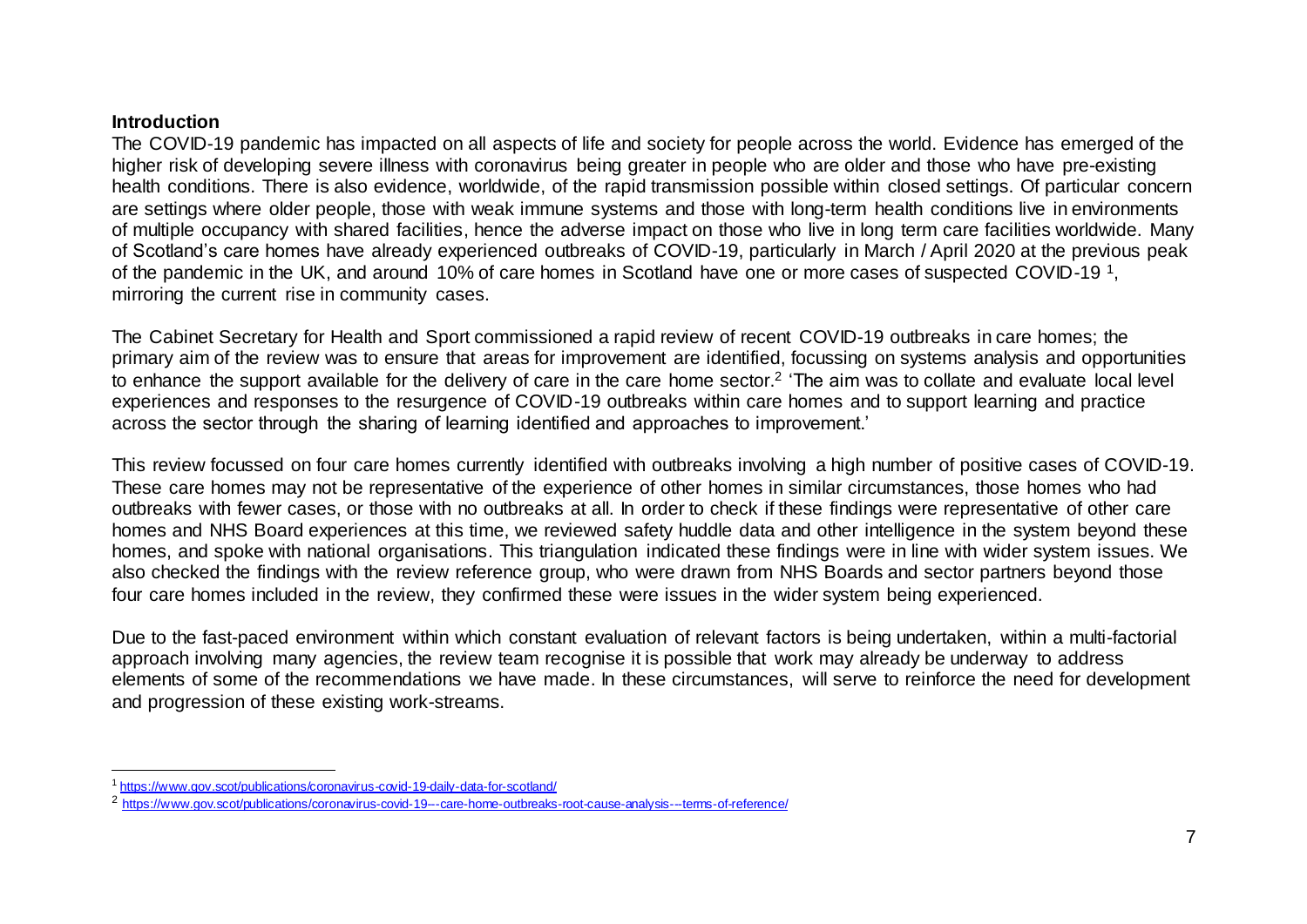The review team wish to record our thanks to everyone who has assisted us with this piece of work. From the outset it was clear that the timescales were demanding and we are grateful to everyone who made themselves available for interview, at extremely short notice. Gratitude is also extended to the members of the Reference Group for contributing their thoughts and ideas and to all who responded willingly to our many requests for data and information.

We hope the report does justice to the quality of the contributions we received, and helps to build on the substantial improvements which have been made in recent months, by providing clarity on the key issues and highlighting the next critical steps in improving the safety and well-being of care home residents and staff.

# **Approach**

The terms of reference (Appendix 1) detailed the key roles the review was required to fulfil and these determined the approach undertaken. These key roles were:

- Follow an adverse incident investigation process to identify any common themes and learning from recent care homes outbreaks
- Consider COVID-19 outbreaks from August 2020 in care home settings identified to understand:
	- o the factors that led up to a COVID-19 care home outbreak; and
	- o if there are shared new characteristics across these.
- Understand the characteristics and risk factors of outbreaks in care homes and assess this against learning in the first half of 2020. This approach will ensure appropriate clinical and operational guidance can be prepared for the sector.
- Review feedback and information from local incident management teams and other data sources e.g. safety huddle tool across all KPI's including workforce, DPH weekly returns, care inspectorate data, SSSC data, Scottish Care data. Review timeline of events so far from IMT minutes and documents related to these care homes.
- Undertake interviews with local oversight teams and care homes.
- Explore the hypothesis that care homes that were not affected by COVID-19 to June 2020 are more at risk this winter.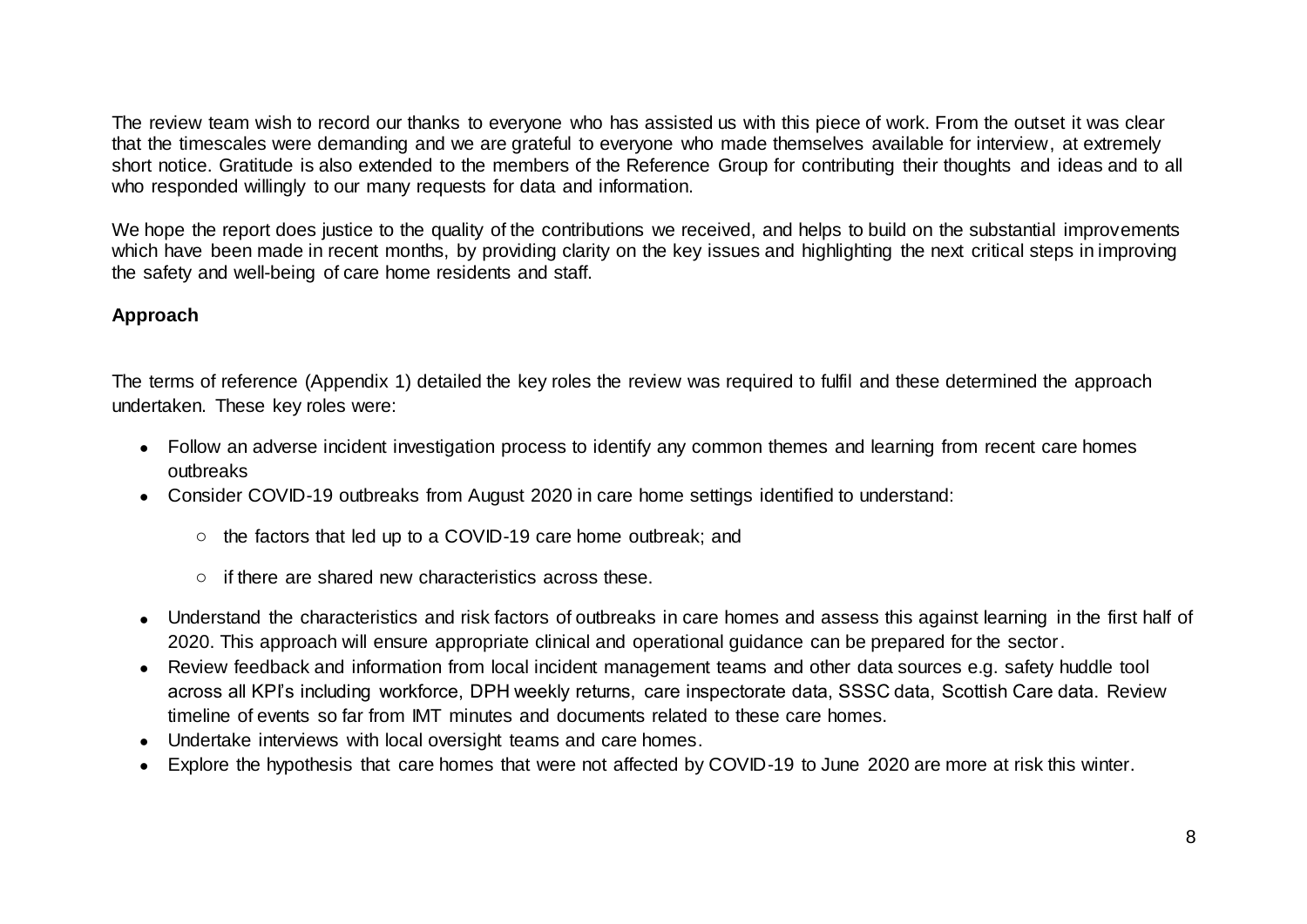- Review contributory factors, wider learning, and emerging national and international evidence and make recommendations to inform future practice and local arrangements during phase 2 of this pandemic that will support infection prevention and control across care homes.
- Identify what further actions can be taken at local and national level to support care homes to deliver within this context.

Root cause analysis is a methodology applied to support and add rigour to serious incident investigations by applying a syste matic process, whereby the factors that contributed to an incident are identified. The principles in the national adverse event framework approach<sup>3</sup> were adapted to address the aim and cover the key roles identified for this review in the TOR. This was to enable the identification of common themes across the four homes reviewed, rather than a specific root cause analysis in each individual home, to be presented. This also enabled a broader perspective of identifying local common experiences and sharing of learning from the four homes and wider parts of the system, to inform national learning in line with the aim of the review.

A desk top evaluation of all the evidence supplied to the review team, as detailed in the TOR, was undertaken to inform a time line of events in each of the homes; detailing the events leading up to the first confirmed case of the outbreak and the events and process which followed thereafter. Emerging issues from that process were used to inform the interview process<sup>4</sup> and interviewees. An appreciative inquiry approach was adopted for the interviews. The intelligence from all the sources was synthesised using Ishikawa analysis and identifying common themes and root causes.

Recommendations from this review are made at the system level to address the specific factors identified in the evaluation of the events in the four homes collectively and the wider system factors identified in the review.

# **Background**

l

There are 1080 care homes in Scotland, 815 for older adults and a total of 37,300 places in care homes for older adults.

The majority of the care homes in Scotland are commercial entities, whether established as an individual business, or as part of a larger parent company. All care organisations are required to be registered with the Care Inspectorate (CI)<sup>5</sup>; they are inspected by the CI on a regular basis, and all reports are published in the public domain. The CI has established Memoranda of Agreement, and

<sup>3</sup> [http://www.healthcareimprovementscotland.org/our\\_work/governance\\_and\\_assurance/learning\\_from\\_adverse\\_events/national\\_framework.aspx](http://www.healthcareimprovementscotland.org/our_work/governance_and_assurance/learning_from_adverse_events/national_framework.aspx)

<sup>4</sup> <https://appreciativeinquiry.champlain.edu/learn/appreciative-inquiry-introduction/>

<sup>5</sup> <https://www.careinspectorate.com/index.php/about-us>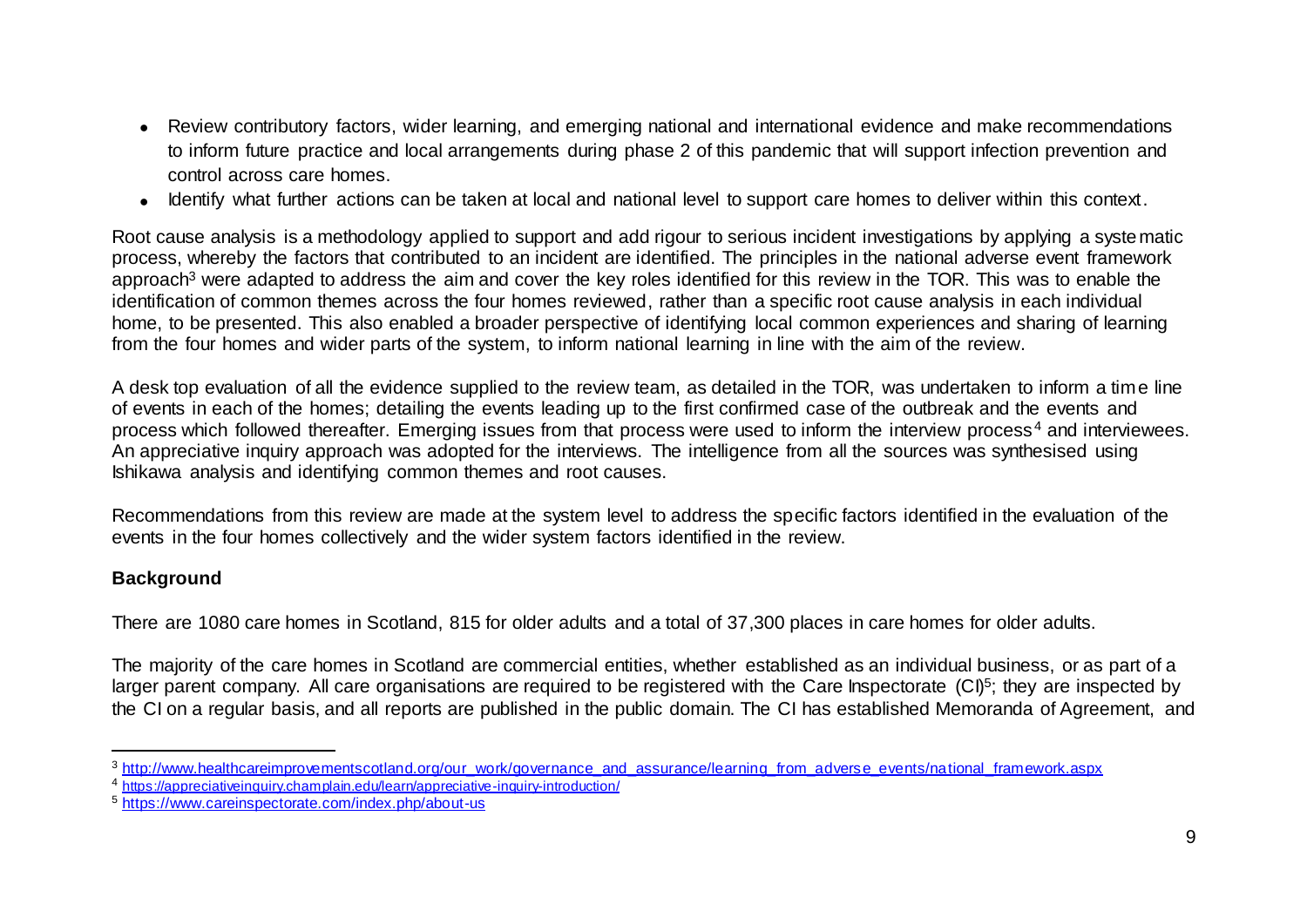has undertaken joint inspection processes with associated organisations such as Healthcare Improvement Scotland (HIS) for topicspecific inspections.

On 17 May 2020, Cabinet Secretary for Health and Sport wrote to the Executive Nurse Directors of NHS Scotland Boards to vary their roles and responsibilities in order that they may support the multi-professional oversight of care homes by being accountable for the provision of nursing leadership, support and guidance. This variance included the responsibility to review care home safety huddle data and:

- identify where specific nursing support may be required and to develop and implement solutions [*to*] include clinical input to ensure that there are effective community nursing arrangements in place
- identify where specific infection control and prevention support may be required [*to*] include recommendations and review re cleaning to prevent transmission and the appropriate use of PPE
- support the development and implementation of testing approaches ...
- identify and support sourcing of staffing … *<sup>6</sup>*

l

At the date of commission there were four care homes with recently reported outbreaks with high attack rates, wherein a high proportion of staff and residents had tested positive for SARS-CoV-2, and there had been a number of COVID-19 related deaths. The Cabinet Secretary for Health and Sport commissioned a rapid review to ascertain opportunities for learning and quality improvement, with identification of good practice for application across the health and social care spectrum and to support care homes in the effective management of virus transmission.

The continuing COVID-19 pandemic brings an imperative to spread learning and identify areas for systems improvement; this review has been undertaken using root cause analysis methodology, adapting the national adverse incident investigation process<sup>7</sup> to identify any common themes and learning which can be shared with other care homes, care home providers and oversight groups to help reduce the risk of further outbreaks.

Stakeholders were identified from across a range of NHS, non-NHS, charitable, health and social care organisations, agencies and those directly impacted by the series of events. The client group at the centre of this review consists mainly, but not exclusively, of older people in care homes, many of whom have dementia, or cognitive disabilities. The review team took advice from care home managers and other senior staff as to the ability of their residents to engage with the review; confirmation was given that d irect

<sup>&</sup>lt;sup>6</sup> Letter 'Executive Nurse Director Role During COVID-19' sent from the Cabinet Secretary for Health and Sport to Executive Nurse Directors on 17 May 2020 <sup>7</sup> [http://www.healthcareimprovementscotland.org/our\\_work/governance\\_and\\_assurance/learning\\_from\\_adverse\\_events.aspx](http://www.healthcareimprovementscotland.org/our_work/governance_and_assurance/learning_from_adverse_events.aspx)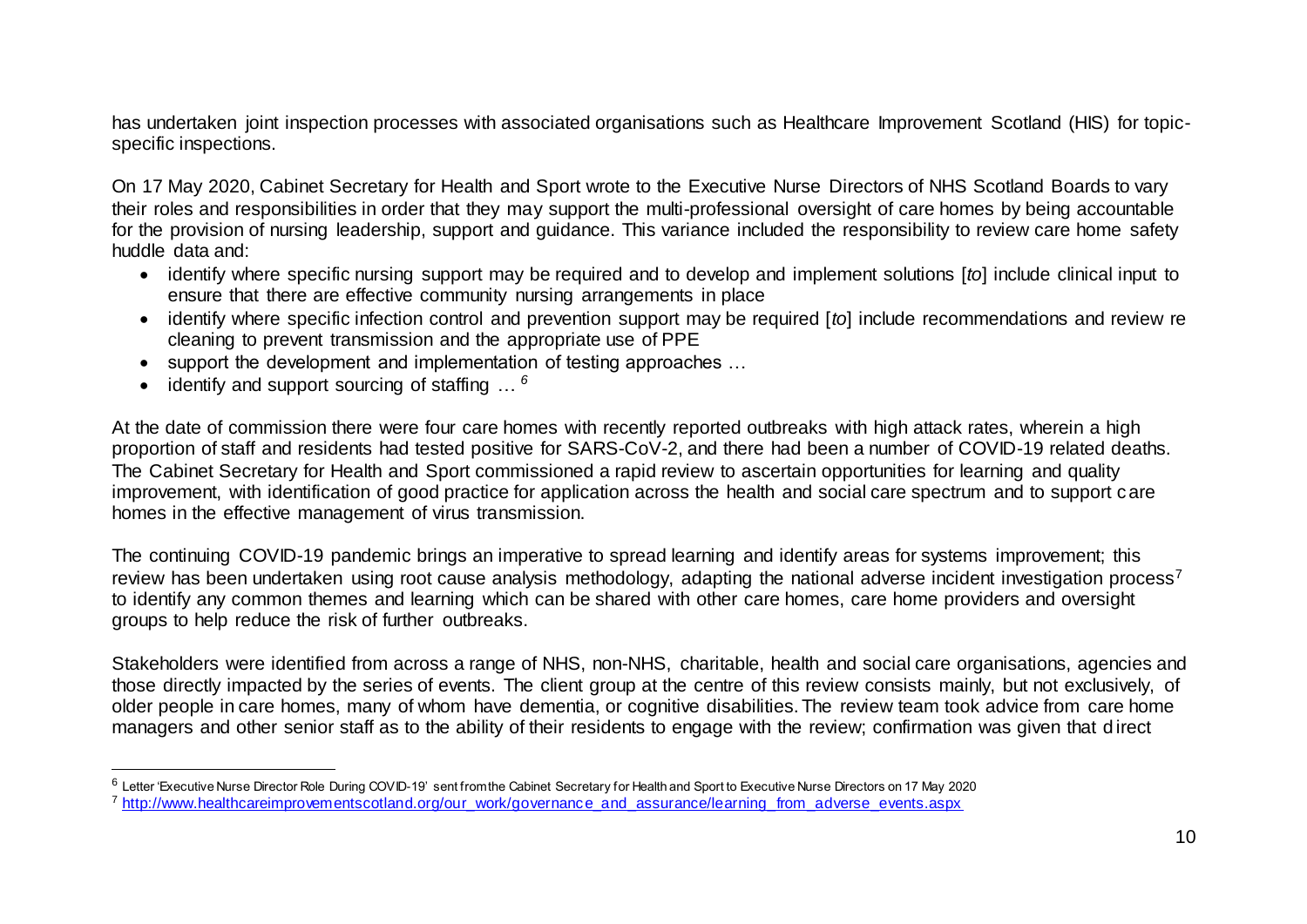communication with residents would be inappropriate and upsetting. Similarly, it was considered that a direct approach to families, some of whom were very recently bereaved, would be insensitive; we took advice from Scottish Care<sup>8</sup> and sought an alternative approach to ensure we listened to the views of carers and families.

The review team was assisted by a Reference Group; membership consisted of professional clinical staff and experts from acros s the health and social care system. Its role was to review the process, methodology and list of stakeholders intended by the review team, and then to provide a sense-check of the high level findings and recommendations of the review process, prior to final drafting and submission to the Cabinet Secretary.

The following sections provide a narrative in relation to themes identified from the evidence reviewed, information arising from interviews, considerations made, and conclusions and recommendations.

# **1. Residents and care home risk factors**

#### **1.1 Residents**

All four of the care homes in this review were in geographical areas (in the central belt of Scotland) with a high community prevalence of COVID-19 at the time of the outbreaks in the homes. This is an important fact to start with for this review as what is seen in care homes and other health and care settings with COVID-19, is a reflection of what is happening in the wider community. Underlying health conditions, the advanced age of many care home residents, and the shared location of residents in one facility; places residents at risk of transmission and severe impact from COVID-19. The homes reviewed in this Root Cause Analysis (RCA) reported high levels of residents with dementia, and many residents receiving end of life care. These factors make control measures, such as isolation, a challenge to manage and the risk of transmission high, when there is a single case of SARS-CoV-2 in a member of staff or a resident.

Managing transmission risk in relation to isolation of those residents with dementia was also reported as constrained by the built environment within the care home and required enhanced monitoring. Some of the IPC advice was also challenging in the context of balancing harms, as keeping an individual's environment familiar to them, in terms of personal belongings, is an important aspect of care in this context.

l

<sup>8</sup> <https://scottishcare.org/>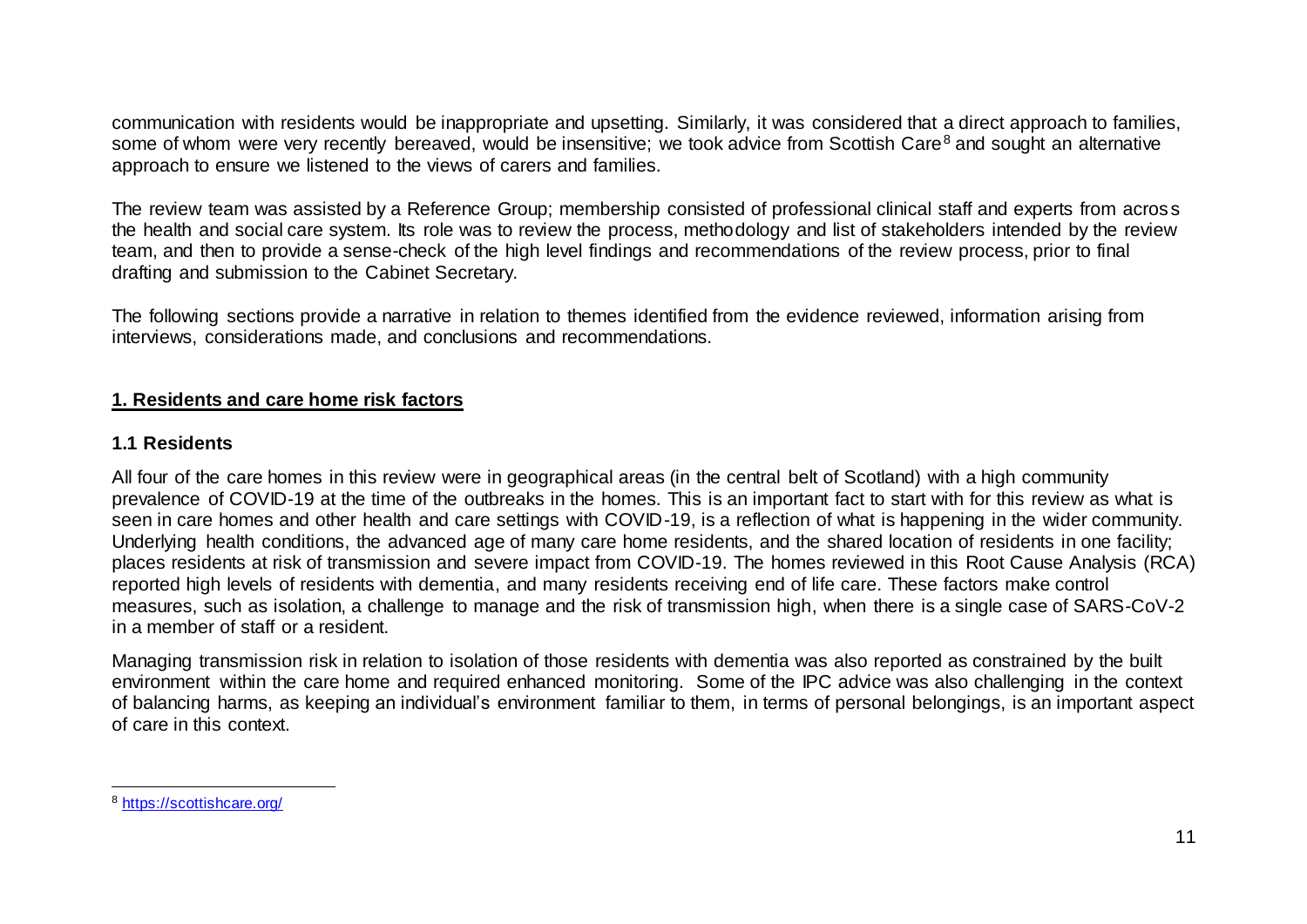Symptom recognition in older people is key to control of COVID-19, SGHSCD issued guidance detailing the wider spectrum of symptoms seen in older people, which should be considered for all care homes with older people (SGHSCD May 2020): '*Many older people may not present with the commonly reported symptoms of COVID-19 (such as a new persistent cough and temperature). Reported symptoms include loss of appetite or smell, vomiting and diarrhoea, shortness of breath, falls, dehydration and increased confusion, delirium or excessive sleepiness.*' In some of the homes we reviewed there was a lack of awareness of these broader signs and symptoms and a focus on the three common ones used for the wider population. We heard of situations where primary care and emergency services colleagues had brought this to the attention of care home staff during a review of a deteriorating resident during the current outbreaks.

# **1.2 Care home size**

There is emerging evidence which indicates that the size of a care home may be associated with the rates of infection from COVID-19 and resident deaths. This was referenced in the Care Inspectorate review of role, purpose and learning during COVID-19 report (2020)<sup>9</sup>, and in a review in one region in Scotland which found that homes containing fewer than 20 residents had an outbreak probability of 5%, but in homes with 60 to 80 residents the likelihood increased to between 83% and 100% (Burton et al 2020).  $10$ Two of the four homes in this review had more than 60 residents and therefore were in the higher risk group in terms of size. The average size of care homes in Scotland is 48 resident places and the recently published PHS report <sup>11</sup> indicated that in the first half of this year the percentage of care homes with an outbreak increased progressively with care home size, from 3.7% of care homes with <20 registered places to 90.2% of care homes with 90+ registered places and that almost all outbreaks (336/348) occurred in care homes for older people. Around 1 in 4 of the care homes in Scotland have <20 registered places, although few of these would be older adult care homes where the risk is higher. The four homes included in this review all had more than 20 registered places and all provided care for older adults, placing them in the higher risk group for likelihood of an outbreak. We may continue to see outbreaks emerge in older adult care homes, those with >20 resident places are the majority, so it is likely we will see outbreaks over the coming months, as cases in the community surge again.

Pre-existing care assurance, derived as a measure of inspection, and size of care homes has been suggested to be a characteristic to be considered as a condition for poorer outcomes <sup>12</sup>which may include outbreak propensity. The data from the first half of 2020,

l <sup>9</sup> <https://www.careinspectorate.com/images/documents/5783/CI%20Role%20Purpose%20Learning%20during%20COVID-19.pdf>

<sup>10</sup> [https://doi.org/10.1016/S2666-7568\(20\)30012-X](https://doi.org/10.1016/S2666-7568(20)30012-X)

<sup>11</sup> <https://beta.isdscotland.org/media/6224/2020-10-28-discharges-from-nhsscotland-hospitals-to-care-homes-report.pdf#page22>

<sup>12</sup> [https://www.cqc.org.uk/sites/default/files/20170703\\_ASC\\_end\\_of\\_programme\\_FINAL2.pdf](https://www.cqc.org.uk/sites/default/files/20170703_ASC_end_of_programme_FINAL2.pdf)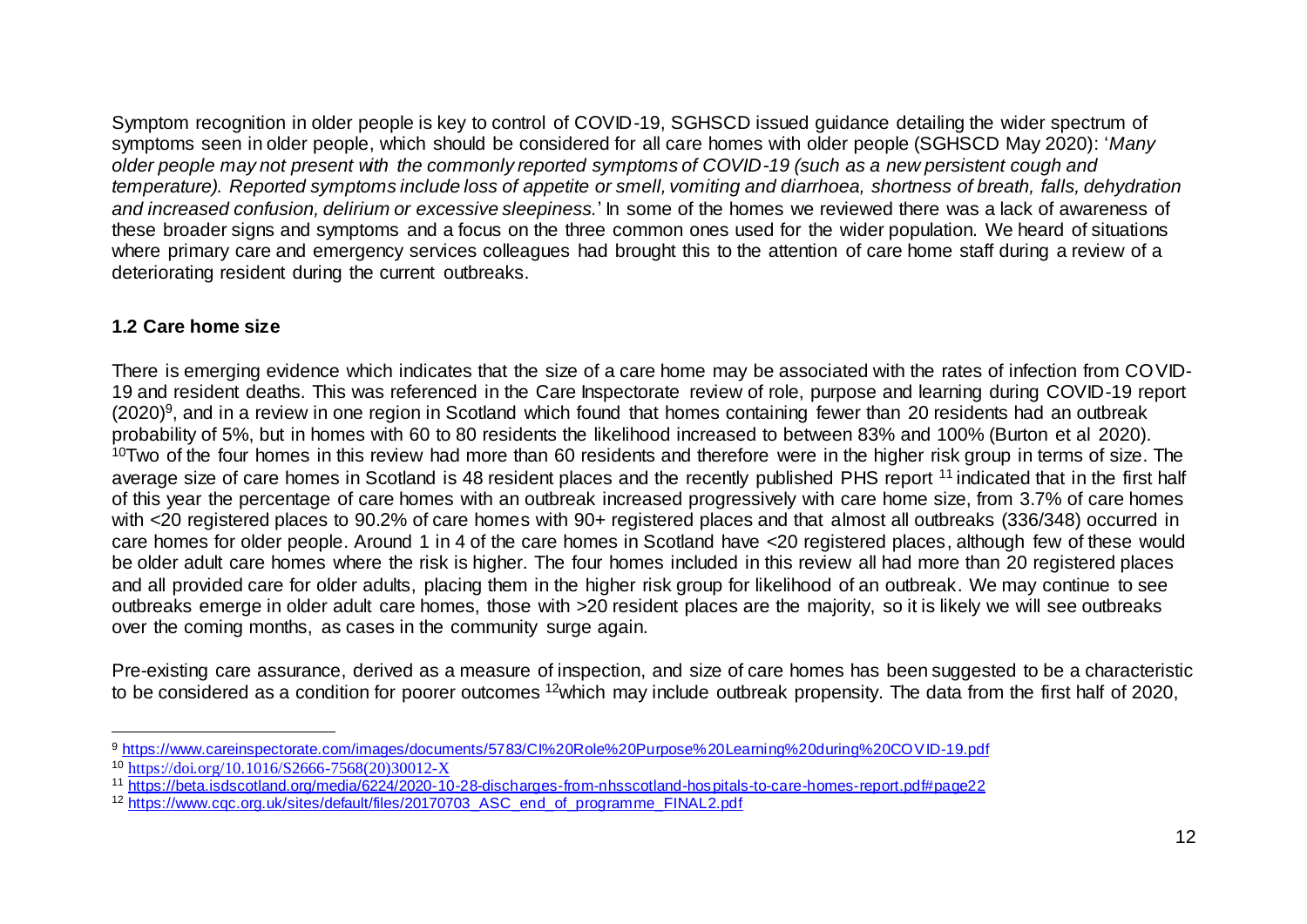presented in the care inspectorate report<sup>9</sup>, indicated that there was no evidence that previous inspection scoring was associated with propensity to have an outbreak in the first wave in Scotland.

Outbreaks in this second wave are reportedly occurring more frequently (80%)<sup>13</sup> in those care homes not impacted in the first half of the year. None of the four homes included in this review had experienced previous outbreaks of COVID-19. There are therefore a number of alternate hypotheses to size of the home as the main factor for risk of an outbreak. For example, care homes who had not experienced a previous outbreak may be less experienced in early identification and management of the risks, or may have the most vulnerable residents, or were not a focus for IPC preparedness and support from NHS boards, and/or by chance did not experience an outbreak previously, or they may have had some change to demographics of residents, structures, or processes of care that made them more vulnerable to outbreaks.

# **1.3 Occupancy**

In order to be commercially viable, care homes need to have high occupancy rates, and maintain a balance between residents whose care is entirely funded from the public purse and those who contribute to the cost of their care from savings or capital. In all the four homes we looked at, occupancy levels had declined recently. One home told us that they usually had 97% occupancy, but it was currently at 75%. Significantly low levels of occupancy will potentially reduce risk of transmission, however will be a threat to the viability of homes in the longer term.

High occupancy rates in care homes have been associated with higher rates of infection from COVID-19. A UK study of electronic health records from 8,713 residents and daily counts of infection for 9,339 residents and 11,604 staff across 179 UK long term care facilities showed that the adjusted hazard ratio for confirmed infection was 2.5 times greater in homes with 85% to 100% occupancy than homes with 70% to 85% occupancy rates.<sup>14</sup> The occupancy recorded in the data submitted to the review team (TURAS data for the week preceding the outbreak and data from care homes) for the four homes involved in this review ranged from 89% - 100% and in the week of the review was 71%-90%. It should be noted that occupancy is subject to variation on a day to day basis.

# **Recommendations:**

l

<sup>&</sup>lt;sup>13</sup> Figure provided by Scottish Care

<sup>14</sup> Dutey- Magny et al 2020: Pre-print available at :<https://www.medrxiv.org/content/10.1101/2020.07.14.20152629v1>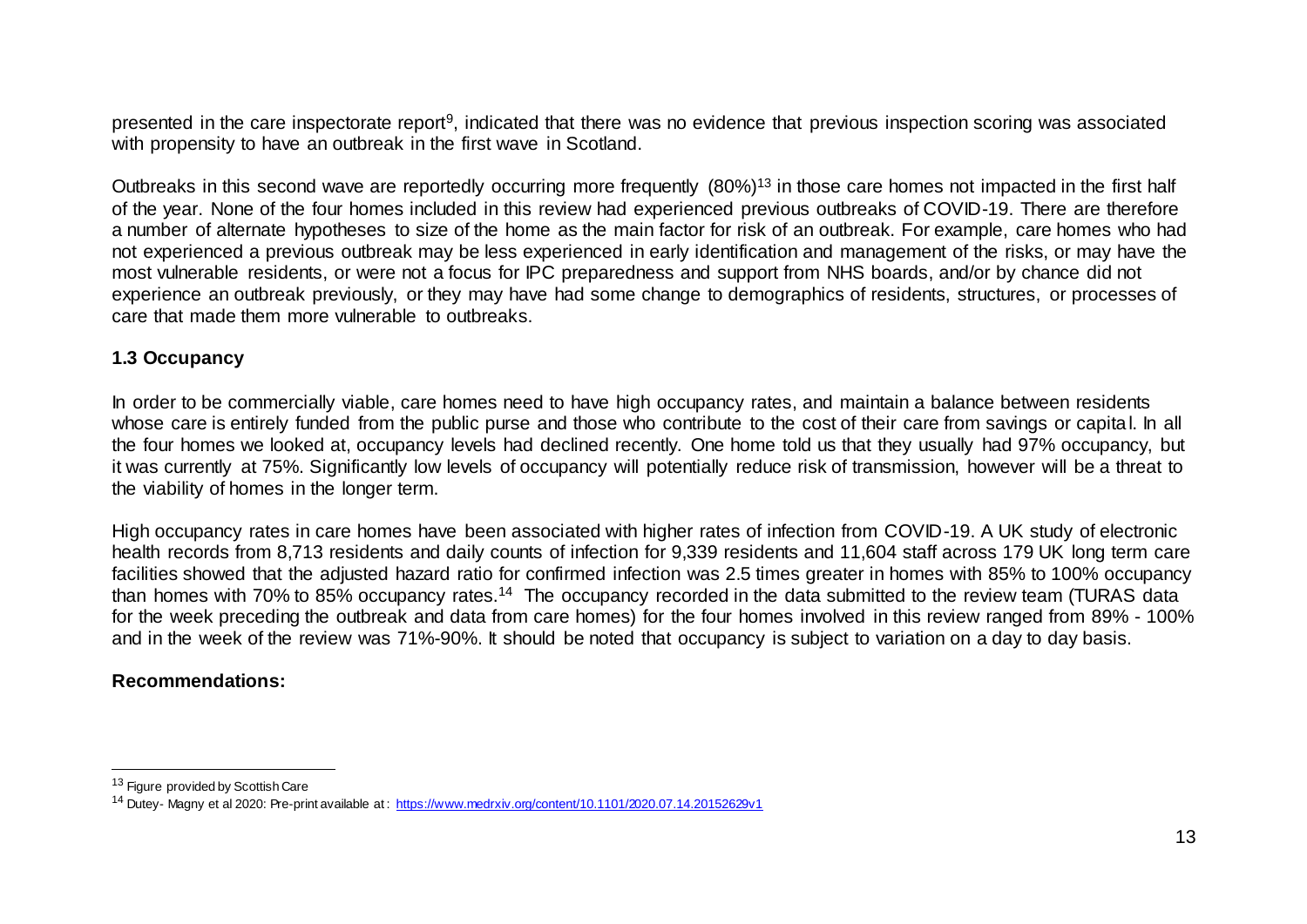- It is important to recognise that any care home, irrespective of size or number of residents, is vulnerable to outbreaks, and prevention strategies at care home level and HSCP level should take account of this
- A campaign of awareness-raising amongst Care Home staff of the particular symptoms in older people should be undertaken

# **2. Experience in first wave**

None of the four homes included in the review had experienced a previous outbreak of COVID-19 in the first wave of the pandemic and one of the key roles for the review was to explore if those homes, not previously affected, were more at risk now. '*Those involved in managing incidents are expected to evaluate and report on the effectiveness and efficiency of their efforts. NHS boards, LAs and national agencies should share information on public health incidents with interested parties, so that the whole serv ice can learn from the experience of others*' (PHS 2020)<sup>15</sup>

The Incident Management Team (IMT) chair for an investigation of an outbreak is responsible for identifying and following up key learning points. We learned a number of lessons, which had been identified locally through our interviews with the DPHs and with national bodies. We were informed that these were being shared informally at local level and with PHS in twice weekly calls during the pandemic. We found little collation of these for wider system sharing in formalised reports from the first wave or subsequently. Those interviewed, both at local and national level, told us this reporting was hampered by the nature of the pandemic, the number of concurrent outbreaks happening across a variety of settings, competing priorities and resource constraints.

A formal national lessons learned exercise in relation to reducing delayed discharges and hospital admissions was undertaken by COSLA and the H&SC partnerships after the first wave of the pandemic in March and April 2020. <sup>16</sup> The report examined delayed discharges, A&E attendances and hospital admissions, which all reduced significantly during March and April as the COVID -19 pandemic surge progressed in Scotland. The review identified a number of issues which pertain to this current review. The key themes related to the Terms of Reference for this review from the first wave were: distribution of PPE and changing guidelines for its use, confusion over changing testing guidance, impact on care sector staff who have been left feeling unappreciated and fatigued. These themes were also pointed to in the care inspectorate report on learning during the pandemic (2020)<sup>9</sup>. Whilst PPE distribution has clearly improved in the intervening period, as it did not feature as a theme in this review; guidance production,

l 15 <https://www.hps.scot.nhs.uk/web-resources-container/management-of-public-health-incidents-guidance-on-the-roles-and-responsibilities-of-nhs-led-incident-management-teams/>

<sup>16</sup> <https://hscscotland.scot/couch/uploads/file/resources/covid19-reports/lessons-learned-report-final.pdf>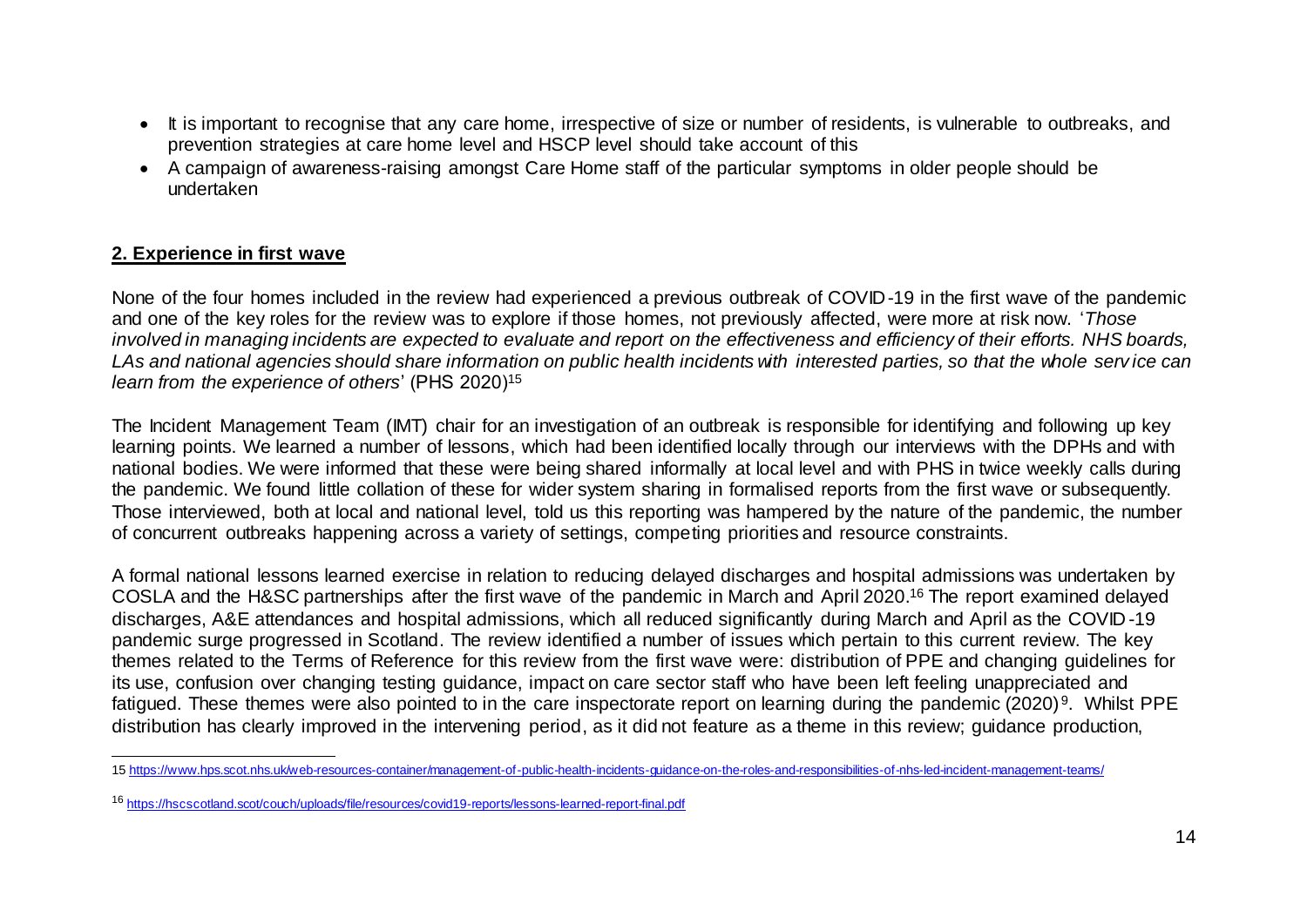timing, versions and dissemination continues to be a challenging theme. Care sector staff and their professionalism and wellb eing also feature as a theme in our review, as did the impact of multiple investigations of the care home in the context of outbreaks.

The first wave report noted that mobilisation of NHS staff to support the sector in relation to IPC procedures, PPE use, and translation of guidance had been helpful, however it had '*muddled the oversight, accountabilities and governance'*<sup>15</sup>. We found in our interviews for this review with the NHS boards that new governance and accountabilities had been put in place and were continuing to be refined in the light of the Cabinet Secretary letter to Executive Nurse Directors<sup>6</sup>. Partnership organisations expressed concern that IPC was making care homes into '*mini hospitals*' and that there was a desire to return to recognising care homes are people's homes. This concern also featured in our discussions with the care home managers from the four homes currently experiencing large outbreaks in this second wave, and additionally it was raised by national organisations and by the family representatives. The importance of risk-based and proportionate IPC, inclusive of its application to visiting, is critical to the sector. Care homes need support for local risk assessment, and sharing of what works well, in terms of applying the national guidance in context in other care homes.

The Care Inspectorate report  $(2020)^9$  pointed to higher rates of suspected cases in larger care homes (comparing those with  $\lt 10$ places to those >60), and higher prevalence of suspected cases in homes which required nursing care, and in urban versus rural settings, mirroring the prevailing community prevalence. The report also highlighted issues in relation to staff shortages during the first peak, with 13% of care homes reporting issues at that time. Recommendations were made in relation to augmenting future inspection frameworks to include IPC measures, recognising the concerns raised by families and wider stakeholders about their concerns with the use of IPC measures during this time. The aspects of IPC being further augmented in future inspection frameworks and staffing shortages also feature in this review.

As mentioned previously, none of the four homes included in the review had experienced a previous outbreak of COVID-19 in the first wave of the pandemic. DPHs informed us that their focus of support had been on those homes with outbreaks, and the larger care homes in terms of wider preparedness, based on evidence from the first wave. It is therefore likely that those homes who previously had experienced an outbreak, also received focussed interventions, training and support and therefore may have been better prepared than those who had not experienced an outbreak to date.

The challenges in the first wave centred on availability of PPE, and this was resolved by system connectedness to receive supplies from the NHS. Other issues included hospital admissions and ensuring testing and quarantine arrangements were in place, as well as ensuring IPC measures were reviewed; these areas have been strengthened with guidance and policies on testing and IPC in the intervening period. The issues being experienced in these four care homes in this second wave are different. New factors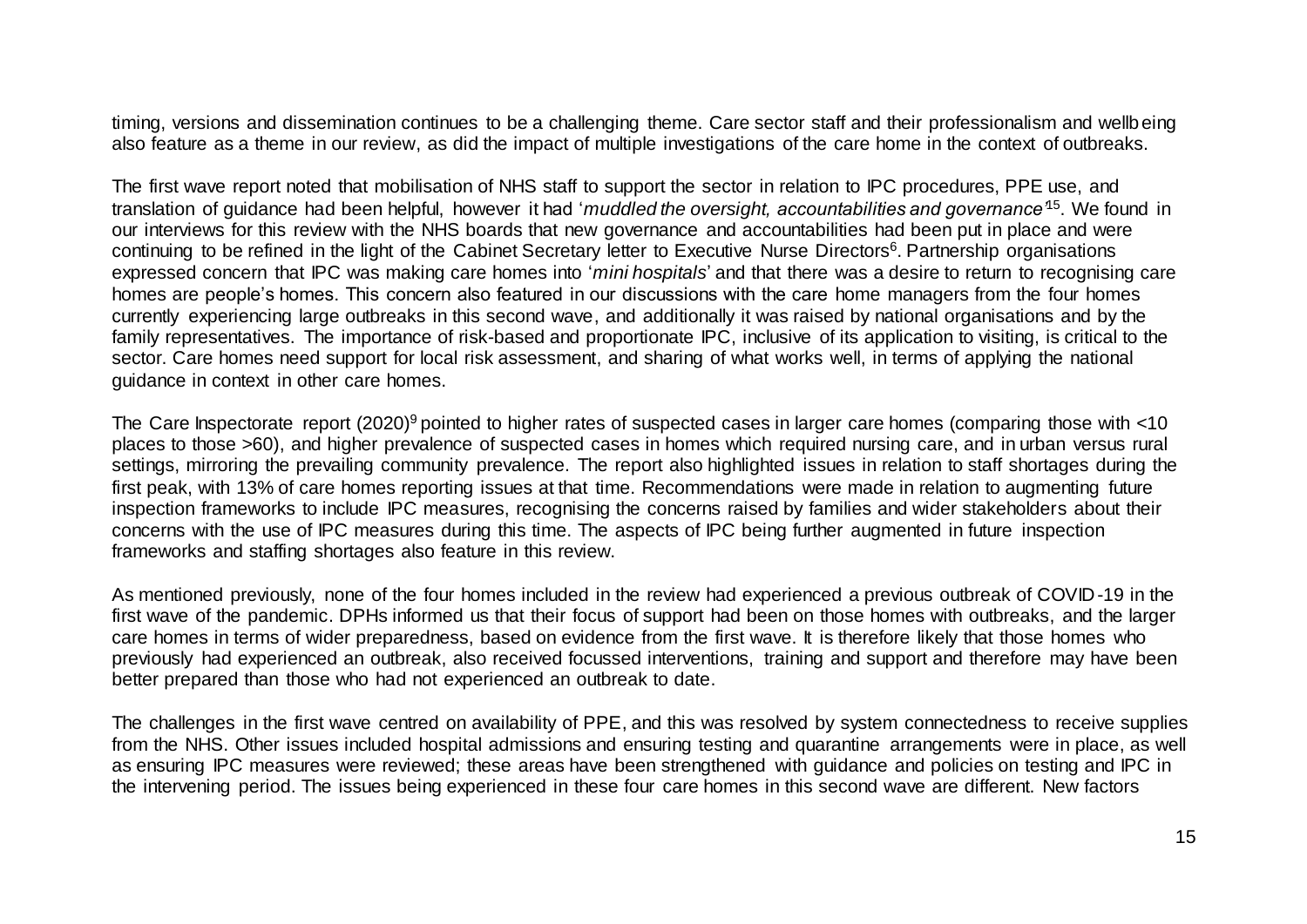include: the introduction of COVID-19 via care workers who have travelled to areas within and beyond the UK with a high prevalence of COVID-19, better identification of the risk of asymptomatic cases via routine screening and testing, data availability, and testing capacity when needed. In addition to the IPC there is a need to keep care home staff aware of the changing epidemiology and risks; we heard of the first positive case in one home being a returning care home worker from a holiday within the UK. The area was one with a high community prevalence, and care home staff and managers need to be aware of this risk. Raising awareness of the wider spectrum of symptoms in older people, which is the subject of guidance issued after the first wave, should also be helpful in early identification of residents at risk in care homes, to prevent spread.

PHS reported that there were differences in the challenges now, as compared to wave one. In wave one these were structural; there was still preparedness underway as the HPTs mobilised the resources they needed, and joined up HSCP working was strengthened to support the response. The challenges faced by care homes were about staffing, pay and condi tions, and availability of PPE. Current challenges with control measures in wave two relate to: symptom vigilance; IPC training; physical distancing; car sharing; and understanding or managing risk that arises outside of the direct care environments in care homes, such as during break times. The DPHs also pointed to challenges with resourcing continuity, as the many staff deployed to create the surge capacity required earlier in the year, had been mobilised from services which had been paused, or from academia and undergraduate students, and those staff had now returned to those services or to their studies.

PHS noted the importance of considering wider lessons learned from other population-level COVID-19 outbreaks, such as shared coach travel and holidays in areas of high prevalence of COVID-19 within and outside of the UK. This learning should translate to development of further guidance and care home managers considering their strategy for care home workers who return from leave in this context carefully, and managing the risk by ensuring uptake of staff testing remains high and is undertaken in a timely manner.

In considering the reasons for the high attack rate in these four homes, PHS suggested that there are a range of relevant hypotheses, including that these homes could be 'virus naïve' as they had not had an outbreak in the first wave and so may not have had the same level of preparedness and vigilance as to be alert to the on-going risk; wider use of PPE and variation in IPC adherence may be impacting transmission in specific homes, especially given the risk of asymptomatic spread. ARHAI Scotland reinforced this point highlighting on-going variation in care homes with respect to glove use, hand hygiene, and cleaning. There is also a theory that foot fall (number of people inclusive of visitors moving in a space) in larger homes may also account for how many of the outbreaks in the first wave occurred in the larger homes.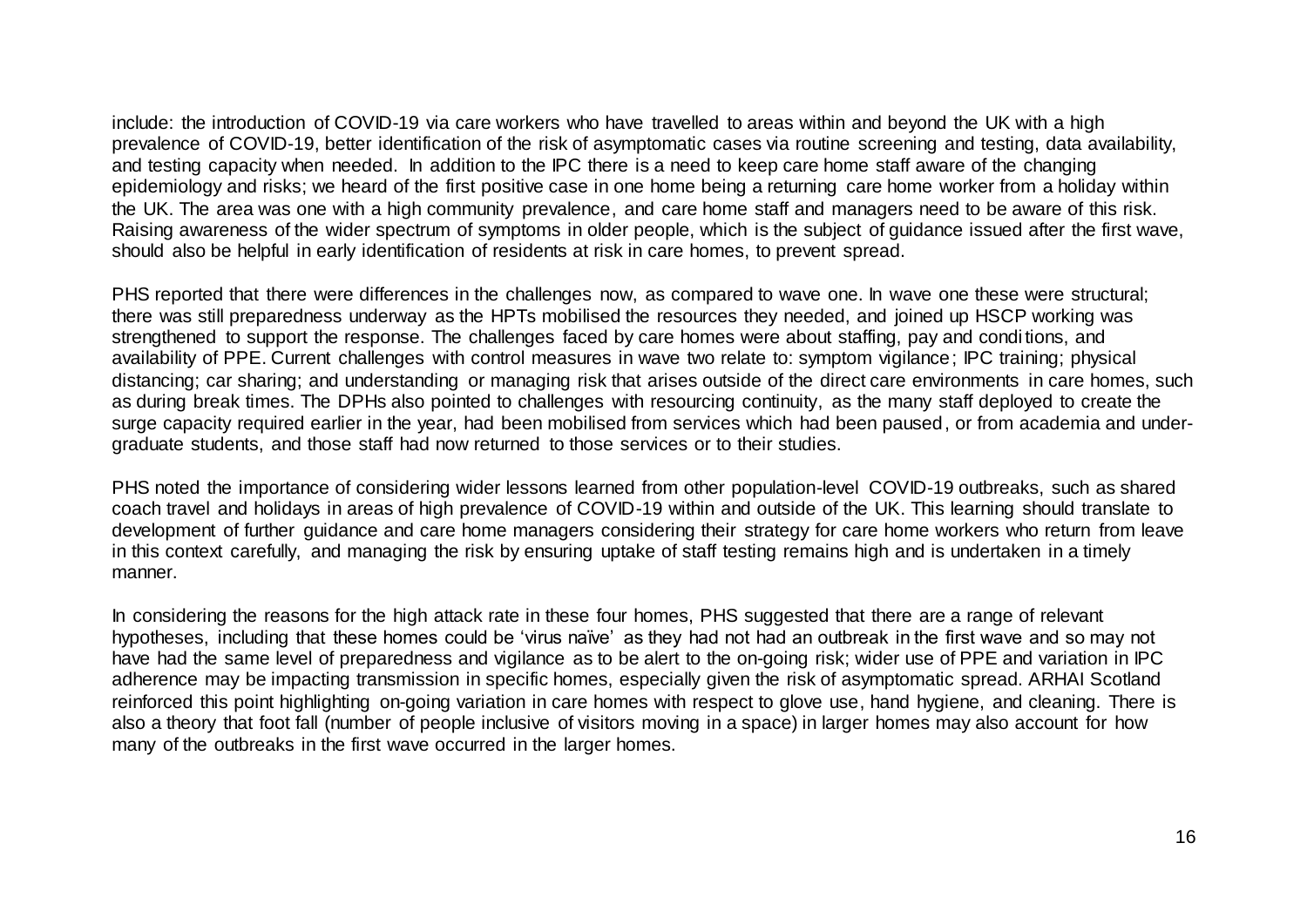Outbreak susceptibility and risk is a ubiquitous threat in all care homes during the pandemic. A single case has the propens ity to result in a very high attack rate throughout a care home. System vulnerabilities may be addressed by system leadership, safe staffing levels, and IPC adherence in the built environment in all long term care settings. In summary, all the international evidence points to the fact that once COVID-19 has been introduced into a care home, it has the potential to result in high attack rates among residents and staff members, and this is what occurred in each of the homes examined. It is therefore critical that all longterm care facilities (care homes, residential settings and community hospitals) implement active measures to prevent introduction of COVID-19.

# **Recommendations:**

- Board level and national-level lessons learned for care homes are required to be continuously reported and shared in the pandemic with the care homes and the wider system
- All long-term care facilities (care homes, residential settings and community hospitals) need to implement active measures to prevent introduction of COVID-19 and be kept up to date with the emerging epidemiology and IPC issues.
- Additional factors found for consideration of further guidance and support include: travel associated risks in care workers, on-going variation in care homes with respect to glove use, hand hygiene, and cleaning
- IPC, inclusive of its application to visiting, is critical to the sector. Care homes should have access to expert IPC advice to support local risk assessment and a mechanism should be developed to enable sharing of what works well, in terms of applying the national guidance in a local context

# **3. Data landscape and Digital infrastructure**

Data recording and reporting is challenging in care homes and was a common concern in the homes involved in this review. We heard that some care homes had no digital infrastructure and little previous history of reporting in relation to IPC issues to the HPT, other than by fax when outbreaks happened pre COVID-19. Many care homes are now working at pace to adopt new digital systems and they do require support with this. The commitment and enthusiasm to use data to manage the pandemic and the potential for improvement, was apparent from some of the care home managers we spoke with. Care homes which are part of larger groups had more positive experiences; we viewed as good practice that one care home group was using a bespoke App to report COVID-19 measures across the care homes group. The App required reporting of many of the same data items which are now part of the TURAS safety huddle reporting, therefore it had created some duplication of data entry. The challenge for this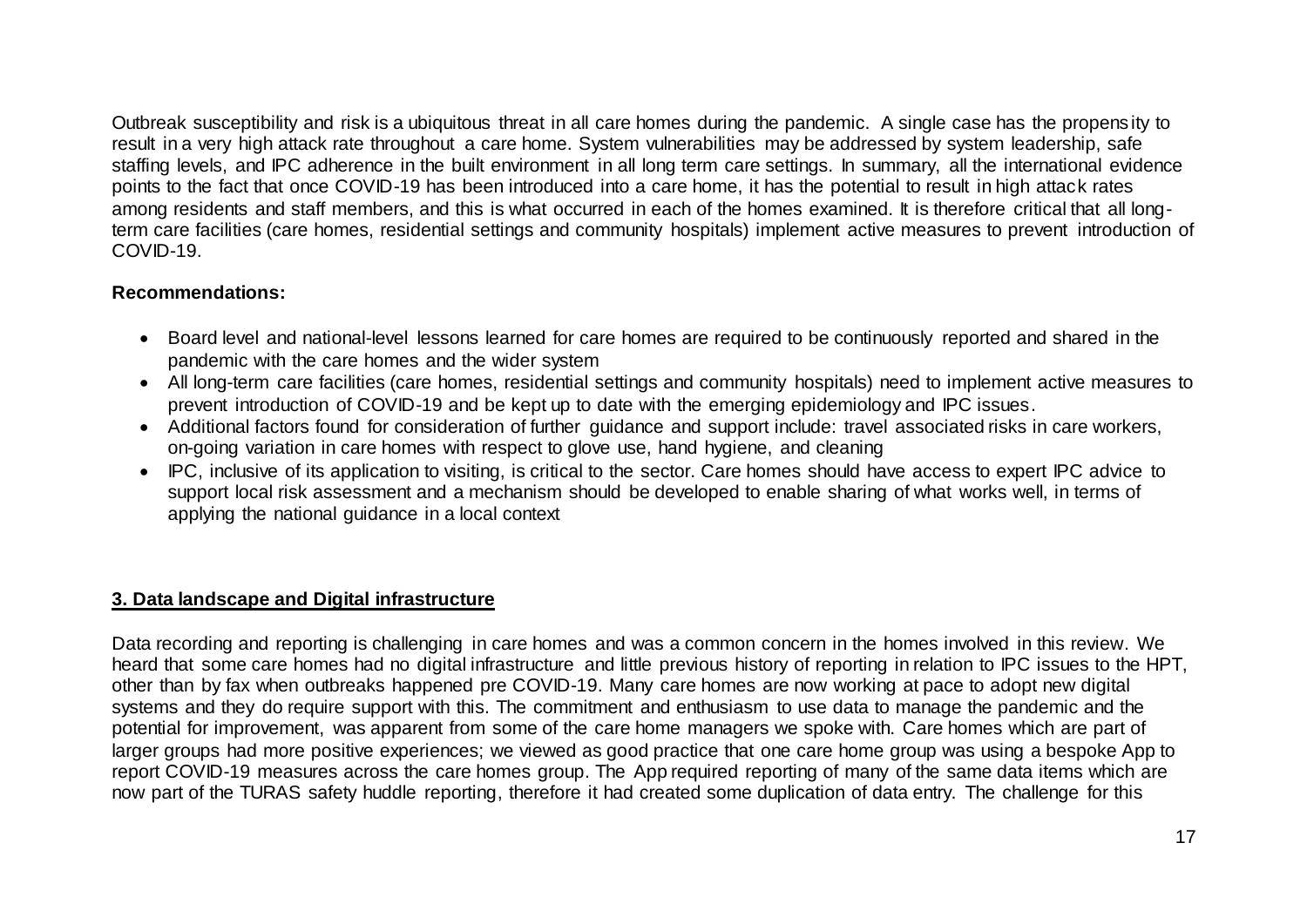group of care homes, operating on a UK-wide basis, is that the TURAS system is exclusive to Scotland. We also heard that the group was integrating the winter planning requirements in relation to norovirus and flu preparedness, inclusive of vaccine uptake, into this App.

There are currently 1067 care homes registered to use the TURAS safety huddle tool and this equates to 98.7% of all adult and older peoples care homes in Scotland. The widespread adoption at pace is a credit to all of those involved in this and is a good start in developing information for improvement. We noted that in some homes there was dependence on an individual in the use of this system, as only the care home manager could submit the data or access the system (or the computer in the care home in some cases). Whilst we heard of circumstances where some care home managers had been working at weekends (on days off, or whilst on annual leave) to submit data, weekend lapses were common in submission of the data. A process that relies on an individual is not indicative of a resilient systematic approach; review of the arrangements is required to ensure that resilience and surge capacity, particularly during an outbreak, is available at individual care home level. There is an opportunity in the use of this system, to move from one of data capture, to using the data to drive improvement. There was some variability between the homes we interviewed in their perceptions about what the purpose of the system was, and there is a risk that it was viewed as a data collection system for analysis and exclusive use by others, rather than data the care home could use to drive local improvement. Support in building capacity and capability for the system to be used in this way by care home staff will be required.

We heard from DPHs that electronic systems at board level for HPT use are not connected and inhibit system oversight. 'HP zone' (which is the case management system used by the HPTs) does not connect to TRACK care (administration system in hospitals) or ICNet (infection prevention and control patient management system) used in the hospitals, meaning that HPTs need to look at data from a variety of sources, with manual management and analysis required to create the whole picture about where care home residents have moved within the system. These data are critical to enable detection of time, place and person in managing COVID-19 outbreaks. It was noted that there is little data sharing between NHS Boards, other than nationally when there is a multi-board outbreak, and that the borders between boards are porous, in terms of staffing for care homes (i.e. staff may live in a different geographical area to the one they work in). This is important because instances of positive cases of care home workers, who are resident in one board, but work in a neighbouring board, require to be shared to enable care home risk to be managed, and this was identified as a contributory factor in one of the homes.

There are some challenges with respect to information governance permissions to share data, which the DPHs we spoke to were keen to see overcome. They also identified a need to have better registration data to enable the linkage to enhance epidemiology capability. Care homes are required to submit a list of all residents and staff members, and their personal information such as GP, CHI numbers, date of birth and address, in order that the laboratories are able to cross-reference and transmit results to the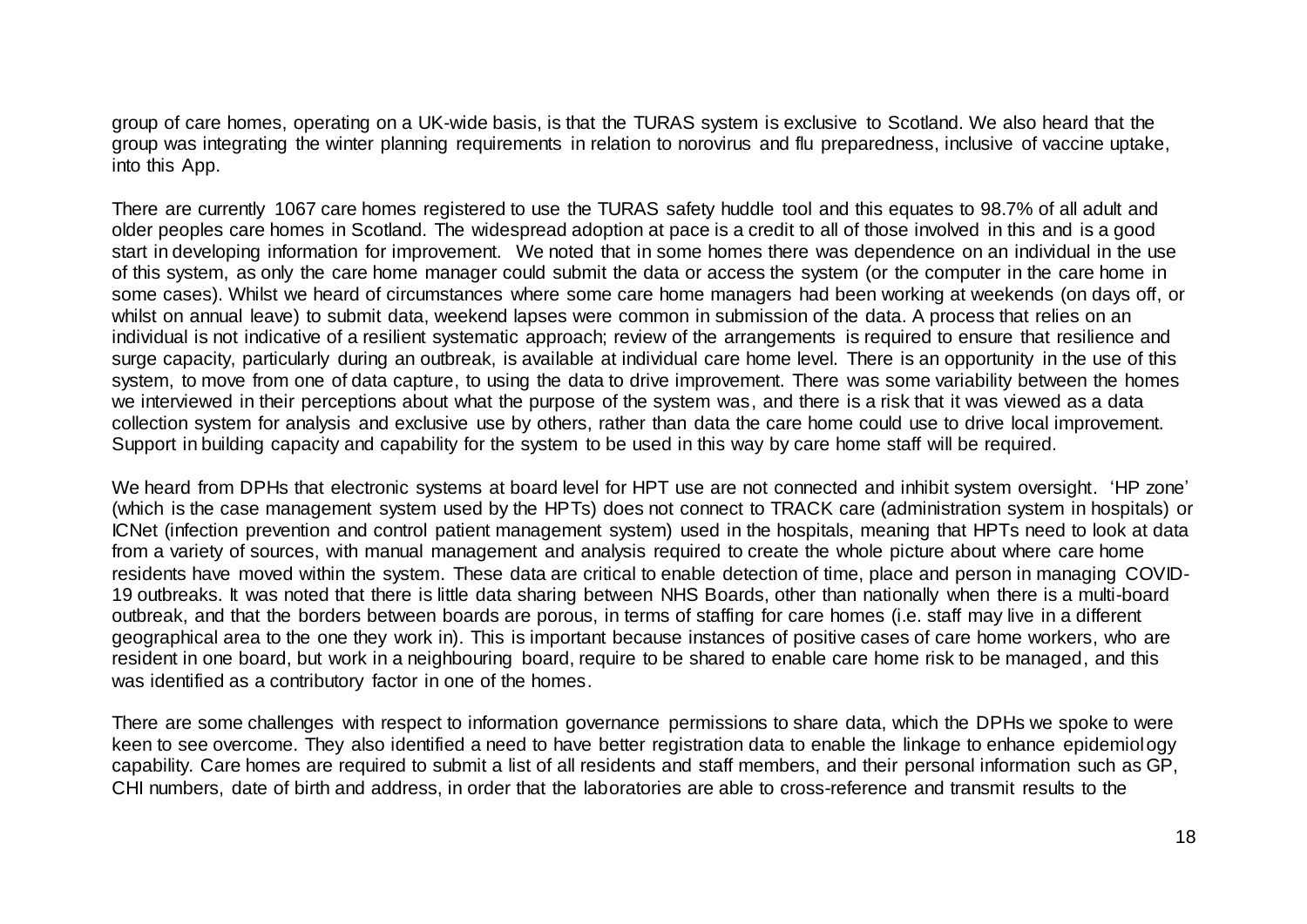appropriate location. We noted that much of this information is not routinely available at care home level, and that it caused the homes difficulty in gathering this information at pace, as it had never previously been required, and also that many care home staff are not registered with a General Practitioner and have no CHI number (anecdotally there are a larger percentage of overseas staff who work in care homes). Without the aforementioned information, the system is not able to undertake network analysis to understand the transmission of COVID-19 within the whole system, and delays in reporting results are possible.

We heard from PHS that 'HP zone' has variability in the way it is used by HPTs, as it has been adapted locally. As a result, data on some of the information related to outbreaks are inconsistently reported between Boards, thus the ability to obtain consistent data nationally to clarify the overall situation is challenged. PHS is currently supplementing 'HP zone' data with other national data such as ECOSS (Laboratory results data). The TURAS safety huddle data is also part of the data landscape and PHS now has access to this, however they reported that it is not comprehensive in reporting of cases as yet. ARHAI Scotland stated their need to also access these data and other intelligence from the care inspectorate and HIS in relation to local IPC challenges; this would enable intelligence and outputs to inform national IPC action planning, and thus provide further support for care homes.

# **Recommendations:**

- IMT systems need connected within and between boards to enable outbreak management and network analysis to be further enabled
- Intelligence sharing across the system of national organisations supporting the pandemic needs strengthened to inform national action planning in support of local needs.
- The TURAS safety huddle system should consider wider winter preparedness and broader IPC needs as part of planned future developments and how the system might move to be used for local improvement
- Support in building capacity and capability for data systems to be used by care home staff for quality improvement is required
- Care homes should ensure preparedness for any potential outbreak by maintaining a current register of all required staff and resident data

# **4. Early warning systems**

The current RAG reporting system from the DPHs did not identify process issues deteriorating before the outbreak occurred in each of the four homes in this review. The RCA indicated that identifying an outbreak was dependent upon the care home manager identifying an outbreak as a possibility and acting quickly, or in response to timely reporting of testing data from the HPTs to the care home. In each circumstance there was a delay in the first case being identified and some days between that and an outbreak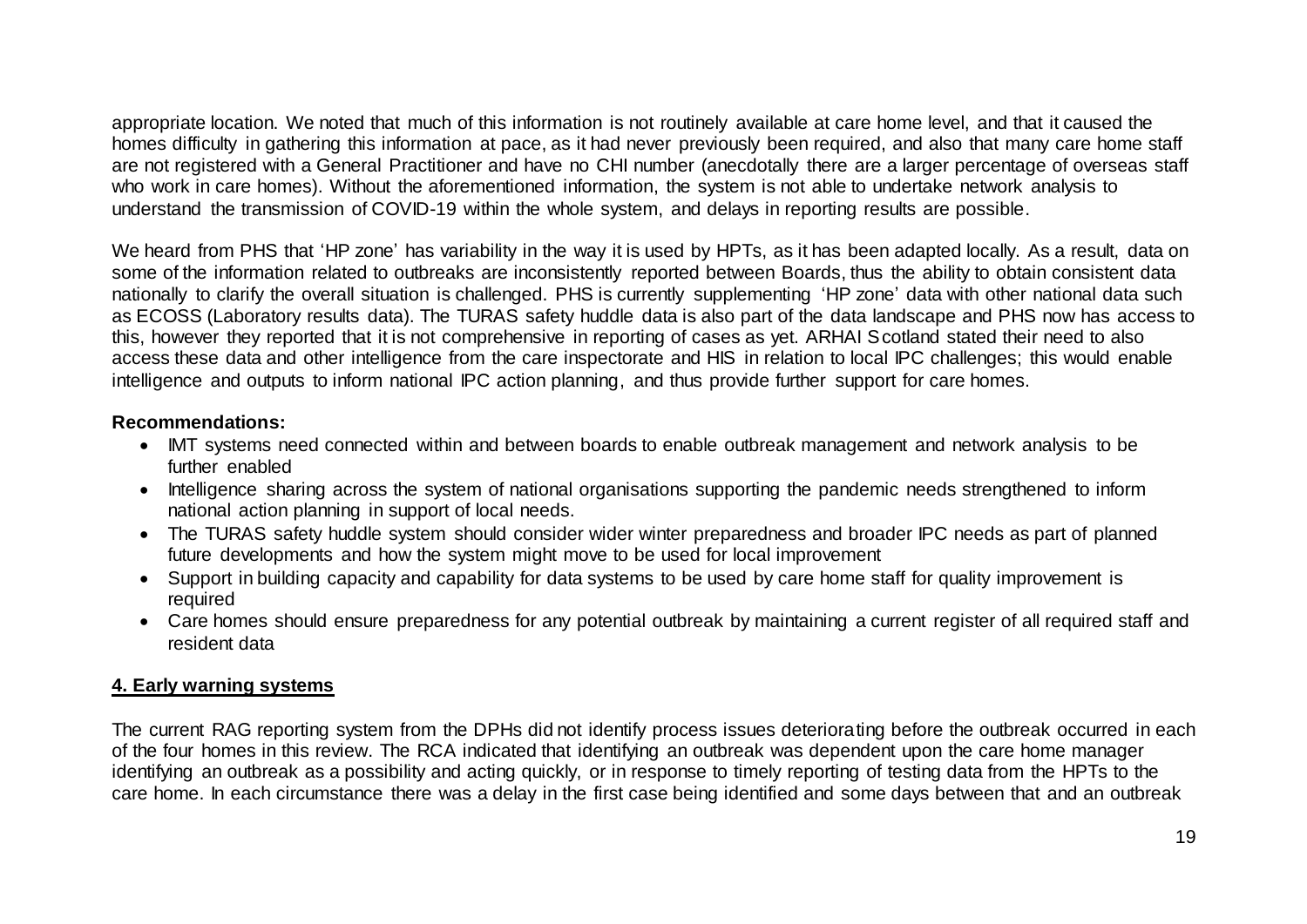being declared, in the most part this was a result of testing turnaround times for confirmation of two or more cases as an outbreak. Once an outbreak was declared control measures were reported as being put in place, however at this point there had been like ly widespread transmission.

There was a view expressed that given the DPH report is based on TURAS safety huddle data, which is self-reported by care homes, it can only be as good as the interpretation by the reporter and the content submitted by that individual. Again a process dependant on an individual is not a system and raises issues of resilience. Phone call follow up alone was also identified by the DPHs as insufficient; visiting and observing is key to understanding that effective control measures are in place at care home level. There is a need for early warning indicators to be sensitive to those factors which have impact for IPC. These include: staffing (% of agency use and movement of staff from other homes or the NHS, in addition to ratios of registered and carer staff to residents), sickness absence, increased testing initiated by the care home, PPE and test kit availability or the need to order extra supplies. The RCA also identified the potential of community prevalence (inclusive of neighbouring boards where the staff live) as an early warning indicator.

As already mentioned, recognition by care home staff, of the wider spectrum of COVID-19 symptoms in older people, to ensure there is a high degree of suspicion is also key. One home reported that a general deterioration of residents, such that they required hospitalisation was the first noticeable sign, and as there was no cough, fever or loss of taste and smell reported by those residents, the staff did not suspect COVID-19 as the underlying condition. One of these residents was tested on admission to hospital, however the result was not reported back to the care home, which negated an opportunity to intervene with control measures earlier.

NHS boards reported that in this second wave they are identifying outbreaks earlier and managing more quickly and responsively, however in these outbreaks there was a delay between first known or suspected case, confirmation of cases and declaring an outbreak noted in the safety huddle data. The delays in each of the circumstances were a result of a variety of issues in different parts of the system: delayed recognition of cases because of low index of suspicion (not familiar with broader syndrome of COVID-19 in older people), delayed identification of cases related to limited testing availability at the right time, asymptomatic/presymptomatic residents and staff members, delays to reporting testing results to care homes. This may mean that there were particular conditions, which made these homes different to other care homes, and as a result these homes may not be representative of the wider, current picture across Scotland.

A review of the TURAS safety huddle system data indicated that there were potential early warning indicators in each of these four homes, which could be an opportunity to intervene early. These included sickness absence of staff and indicators of staff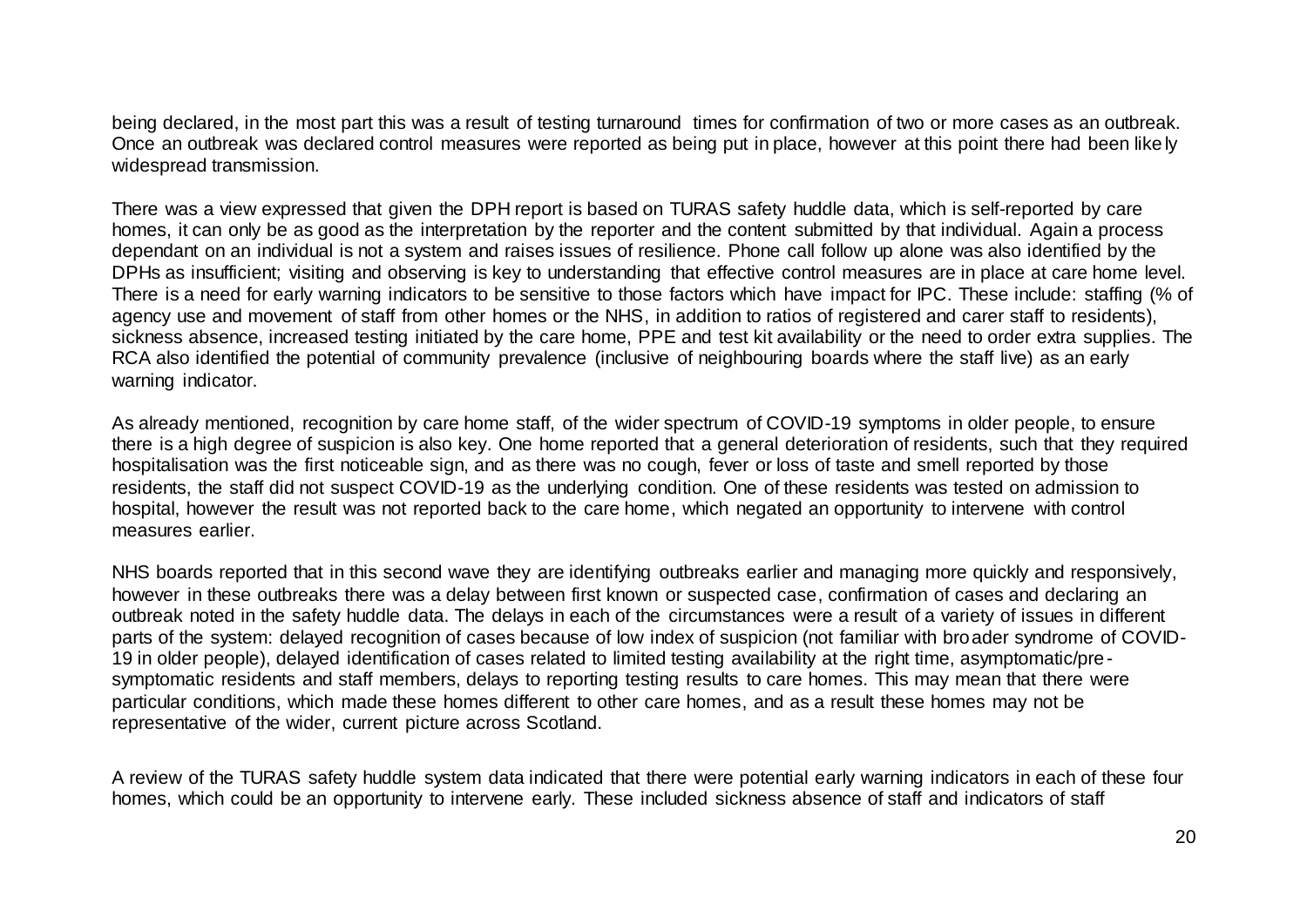shortages, supplementary staffing, falls, deteriorating residents, IPC indicators. The delay between the first positive case and confirmation of the outbreak noted in the data could also have been a trigger for action. As already mentioned, it is important to note that these data are self-reported by the care home, and whilst these have not been subject to any quality assurance or validation, there is value in pursuing this tool and assessing its merits as an early warning indicator in the care home system. To enable this, these data need to be reviewed internally within the care home on a daily basis by the care home staff themselves, with swift action taken to prevent outbreaks where possible, and to minimise the number of cases involved in outbreaks otherwise. Care home staff may need support and motivation to undertake such action and it would be important that this is done in partnership with the care home oversight group and HSCP. We noted that TURAS returns in relation to staffing elements are not sensitive enough to provide detailed information on staffing levels; whilst overall staffing numbers are reported, they are not defined in terms of shift length and so from the information submitted, assurance in relation to actual staff on duty at any one point in time is not able to be ascertained. Delay, or inability to recognise infection control deficiencies (which in some homes had been self-assessed as 100% compliant before and during the outbreak, despite challenges with staffing), and control measures being put in place after more than two cases were confirmed, were common to all of these outbreaks. Initiation of the escalation process in response to these early indicators or after a single confirmed case may have prevented the high attack rate in these homes.

#### . **Recommendations:**

- TURAS, and supporting processes for its use in the HSCP and care homes, should continue to be further developed to ensure it can be used as effectively as possible as an early warning system
- Care homes should be supported to use the TURAS data for local improvement
- A further detailed review of staffing rosters and workforce capacity should be considered based on the findings from the TURAS indicator data, it may be helpful for care home oversight groups to work collectively with care homes in the use of workforce tools to enable system level planning and mutual support

# **5. Testing**

Availability of testing in a timely manner to support an outbreak, turnaround time of the test and accurate and timely reporting of results from HPTs to care homes; were common themes across the care homes we reviewed. The local challenges we heard about were based on a number of issues which created bottle necks in the system.

Care homes testing was initially provided through the UK Lighthouse network of labs. Delays were reported by several of the care homes in relation to the receipt of test results. Communication of test results to the care homes were on occasion problematic.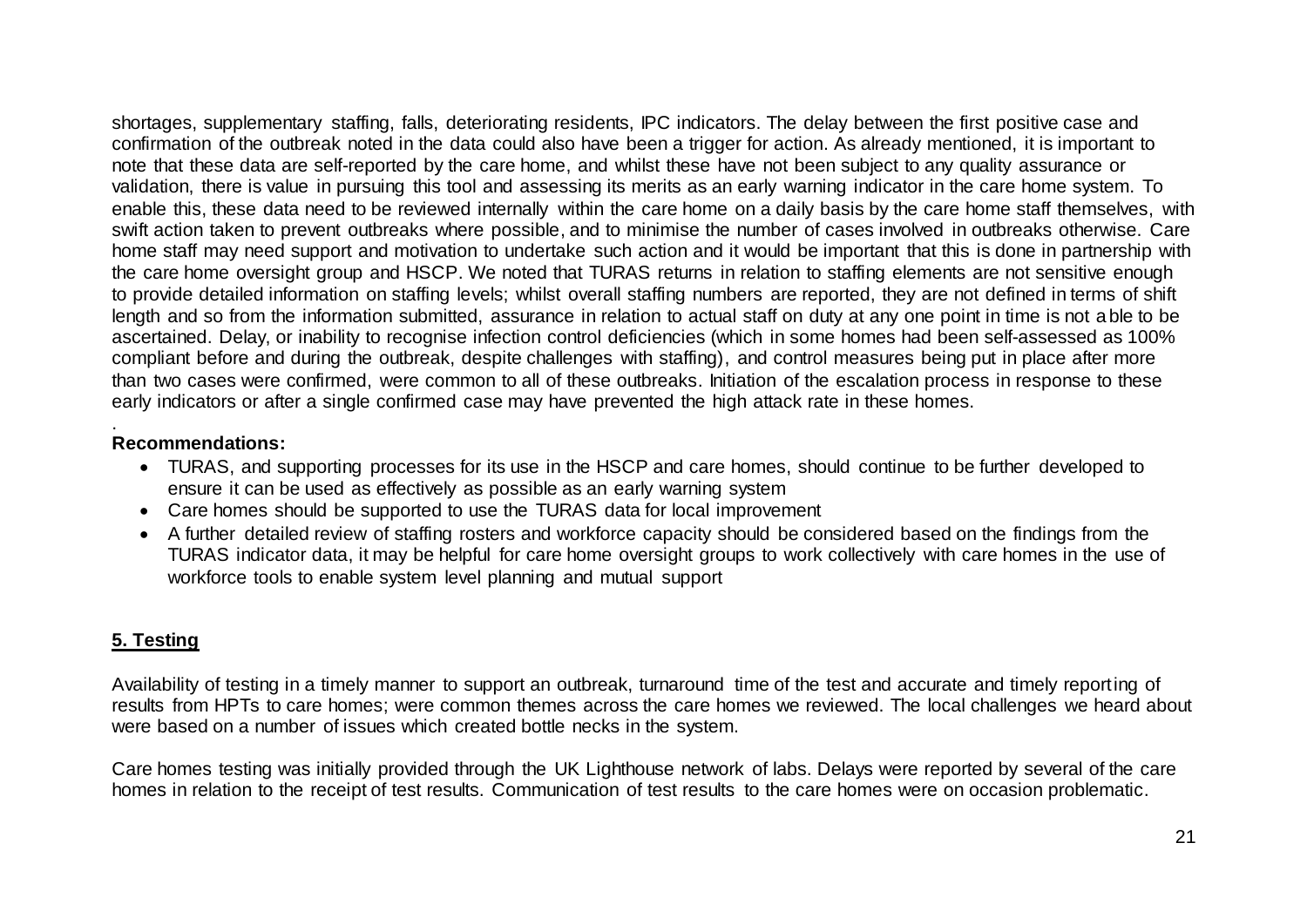Other challenges included: access to drivers to take specimens from the home to laboratory, availability of staff for couriering and bags to transport samples.

The Lighthouse laboratories have a long turnaround time, which means there is no ability to intervene in a timely manner to prevent further cases based on testing. There is also no return of the specimen to the NHS board and thus an inability to undertake Whole Genome Sequencing (WGS) to better understand the transmission risks. We heard that moving to NHS laboratories recently has been a positive experience, whilst initially this created longer turnaround time in those laboratories, as there was a high volume back log, this has since been resolved.

Two care homes reported there was a delay in reporting positive cases to the home by the Health Protection Teams. The care homes believed this was what resulted in the attack rate being higher. In one home they reported that the Health Protection Team informed them that this was a second case, however they had not been previously been notified of the first case.

One board reported they had an issue with staffing, when staff returned to academic institutions as universities started back, and are actively recruiting in support of the testing process. One DPH noted that if the Lighthouse laboratories worked more in collaboration with the NHS laboratories we would be able to work between the two more easily and focus on those samples and results that are needed urgently; such as routine testing in care homes, given the high risk of a single case and its potential impact in that context and particularly in relation to outbreaks and need for immediacy of testing. This is of particular importance because in one outbreak, it took 7 days to confirm results for staff testing, which meant that staff continued to work whilst unknowingly being subsequently confirmed as testing positive. On another occasion, failure to collect samples from the care home in a timely manner, resulted in positive staff continuing to work unknowingly at risk to others. Another care home reported improvement in accessing tests, but had persistent problems with timescales for results; 3 or 4 days was not uncommon and a risk given asymptomatic staff continue to work, whilst awaiting results in line with national guidance.

#### **Recommendations:**

- Urgent action should be taken to ensure parity of access to testing and speed of response for care home and wider NHS and agency staff deployed there
- Urgent action to ensure suspected outbreaks in care homes result in all staff and residents being quickly tested and there are no delays to total turnaround time from sample being taken, to results being reported back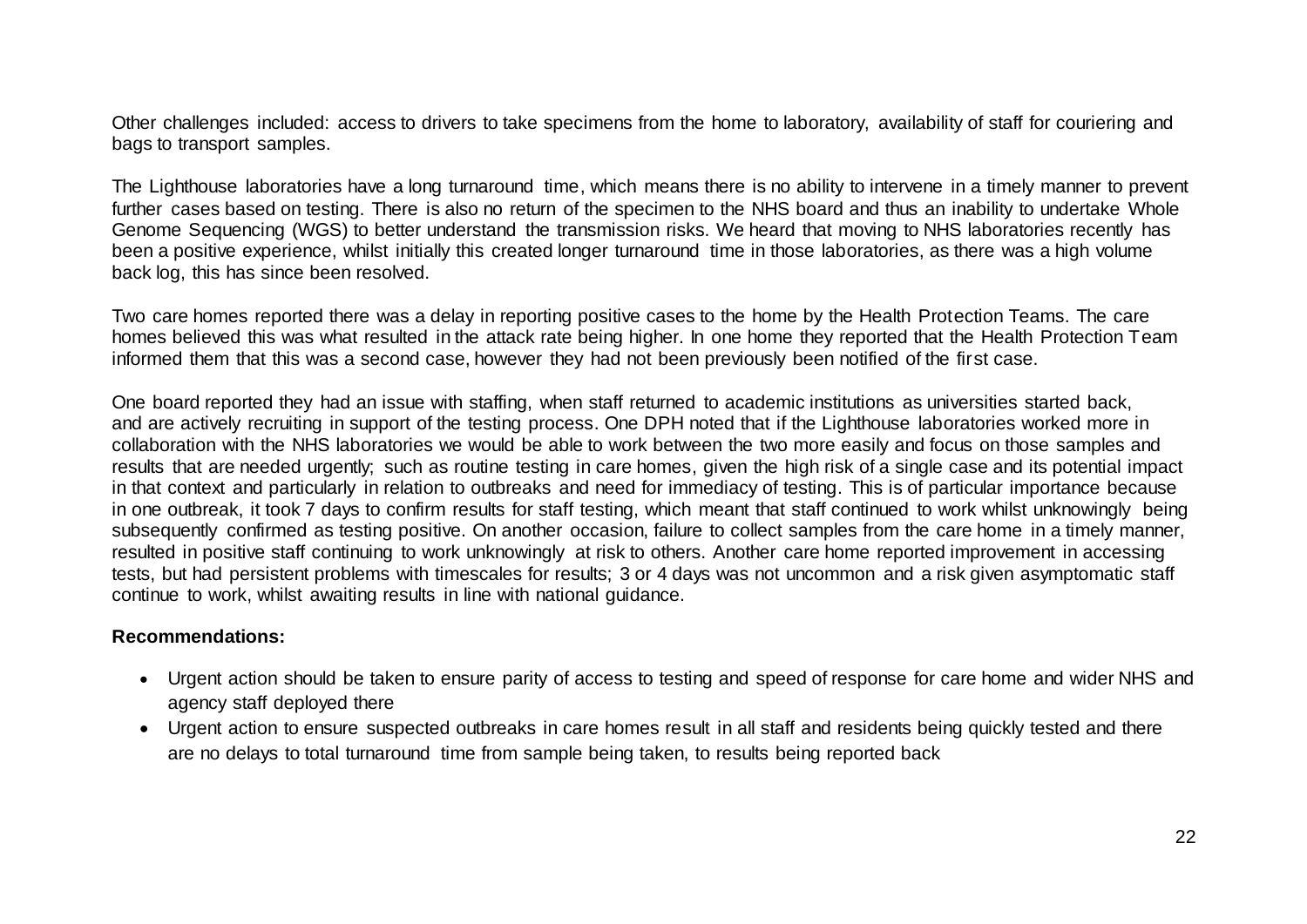# **6. IPC knowledge and expertise**

The care home managers reported inconsistency in the receipt of IPC advice given to them as part of the visits for assurance and inspection carried out by various parts of the system. They also identified a need for access to expertise to support them in the IPC risk assessment within the care home environment.

Historically in Scotland there were infection prevention and control nurses working in community settings, however the last decade has seen the focus on hospital settings, where estimation of the need was greatest and risk was highest. Some community IPCNs joined hospital IPC teams and others joined HP teams in PH departments. Most of those with IPC backgrounds have since retired and many of the Health Protection Nurses (HPNs) recruited in recent years have no experience, or qualifications, in IPC. It is important to note that the HPN career framework (NES) does not require IPC qualifications for the role as these HPN roles are wider public health roles and the scope of practice is health protection, rather than IPC per se.

HPNs have diploma or degree level general training, some have masters level qualifications such as an MPH, and some are registered as UKPHR practitioners or specialists. We were informed of one HPN in these HPTs with responsibility for IPC in care homes but the expertise for IPC in other homes had been sourced from the acute service. During the COVID-19 pandemic response a number of capacity and capability issues have arisen with respect to specialist IPC advice and roles in all settings, but especially in care homes. The care home managers told us the hospital IPCN experience with their clinical focus, was unhelpful at times, within the context of a care home.

New roles have been developed at pace to support the response, such as the HP associate nurse, Advanced HP practitioner and IPC associate practitioners. These new roles do not feature in extant career frameworks for these specialties. An opportunity therefore exists to review these frameworks, to ensure future career pathways include new roles, widen access and enable career development and succession planning. This will facilitate future capacity and capability building in the public health system locally, regionally and nationally and system thinking about these roles for workforce planning purposes. Community IPCNs and building IPC capacity in or connected to the HPTs, who know their local care homes and the context, may be a helpful asset for the HPTs to support the response and for future prevention efforts.

# **Recommendation:**

 Local IPC capacity requires to be developed at H&SCP level and with HPTs to support care homes with expert IPC advice which is risk based, proportionate and supports compassionate care in a homely setting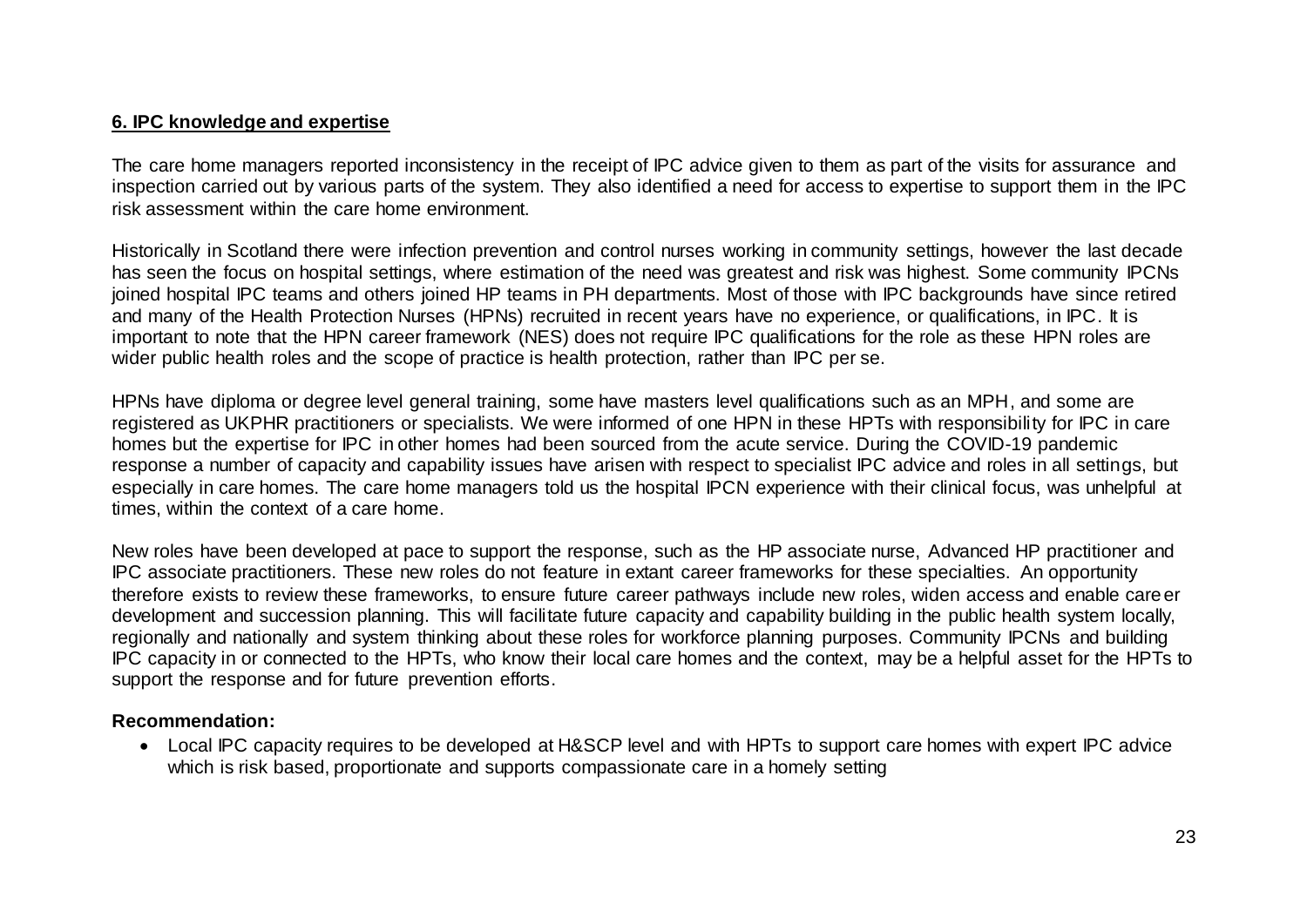# **7. IPC indicators**

Lack of time, heavy workload, ratio of registered nursing staff, and lack of facilities are frequently indicated as barriers to IPC adherence being optimised in all health and care settings<sup>17</sup>. All of these issues were found to be present, to a greater or lesser extent, in each of the four homes. PPE availability had previously been an issue earlier in the year during the first wave, however we did not hear this as a current issue in any of the homes we talked to. There was a local issue in one care home with availability of visors in recent weeks, however this was reported as resolved locally and with the support of Scottish Care.

The pandemic is now illuminating that IPC requires to be embedded in ways of working in a context-specific way in each care home. This means local 'adapt to adopt' approaches to implementation of guidance. The care homes we spoke to recognised that guidance developed nationally, or at board and care home group level, could only give high level principles and that there was 'no one size fits all settings', due to the care context, differences in built environment design and the facilities available. Whilst in the first surge in cases of the pandemic there was little evidence of standard infection control precautions (SICPS) being embedded in day to day practice in care homes, this review heard that the scale up required to transmission based precautions (TBPs) needed in the context of a single case, and at pace is the key challenge currently. This is a key focus needed for those homes with no experience of an outbreak in the first COVID-19 wave, as their preparedness was not previously challenged.

Of particular concern is the reporting in TURAS safety huddle data of high IPC compliance in these homes, in some cases at 10 0% before and during the outbreak was reported. These data are self-reported by the care home manager and do not reflect the findings from care inspectorate/HIS reviews, which indicated a lack of compliance with IPC during the current outbreak period that inspections had been done within. There is a likely need for training and a greater need for monitoring systems of IPC in care homes.

l

<sup>17</sup> <https://www.who.int/gpsc/ipc-components/en/>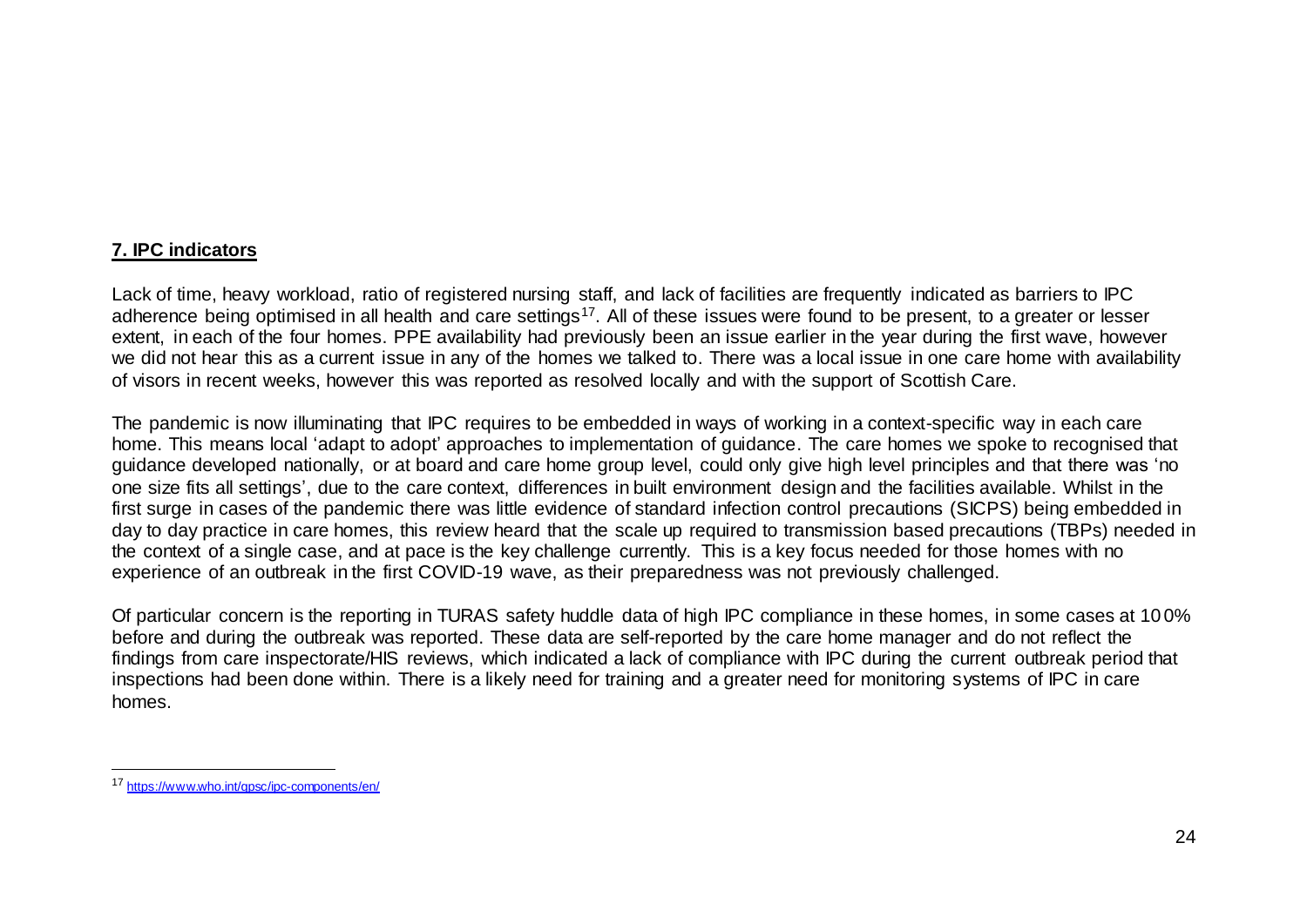In two of the homes we spoke to, it was very clear that infection control was considered in the context of winter viruses such as norovirus and flu, as these are the most common IPC challenges faced by care homes each winter. One home described this as '*an outbreak box to open when you have norovirus to remind you what to do*'. We also heard about the pandemic revealing that '*hand hygiene practice needed to be improved as it was discovered that this was not being done in line with current guidance*'; these are indicators that IPC was not already well embedded in these homes. IPC and in particular SICPS, including hand hygiene, are the ten elements that should be employed for every resident, every time – they apply in all care settings and at all times. SICPS are the first line of defence to prevent transmissions of any infection.

# **Recommendations:**

- IPC indicators (such as hand hygiene compliance) should be routinely monitored in care homes and comparative reporting over time developed – TURAS should be considered for further development to encompass this
- Monitoring systems for IPC compliance in care homes should be further developed
- Further work is required to develop SICPS as part of day to day practice in care homes settings
- The TURAS dashboard needs to be used by care home managers and by HSCP in order to provide assurance in relation to safe staffing, escalation and IPC

# **8. Leadership**

The leadership role in care homes is complex and, particularly in the current circumstances, highly demanding. This was emphasised to us by all of the care home managers we spoke with. Care home managers, who are registered with SSSC, should be trained to SVQ LEVEL 4 and currently 59% of managers hold the required qualification in Scotland. Over 700 people are currently registered with SSSC as managers of care homes for adults. Homes vary in size and degree of specialisation and the structures around managers vary from single owners, to large corporate organisations. The nature of these structures and the cultures they support, impact directly on the autonomy of managers. In the four care homes we spoke with, we witnessed both positive and negative impacts of the wider organisational structure.

As the visible leaders in their units, care home managers are fundamental to establishing and maintaining standards and to establishing relationships with a range of stakeholders including relatives and families, primary care, Health and Social Care Partnerships, local Health Protection teams, and the Care Inspectorate. In relation to staff management, they could be greatly assisted by the reinforcement of information of the key message that personal behaviours can, and do, influence or bring impact for the professional or work environment. Managers reported an added pressure is the level of vigilance they are required to maintain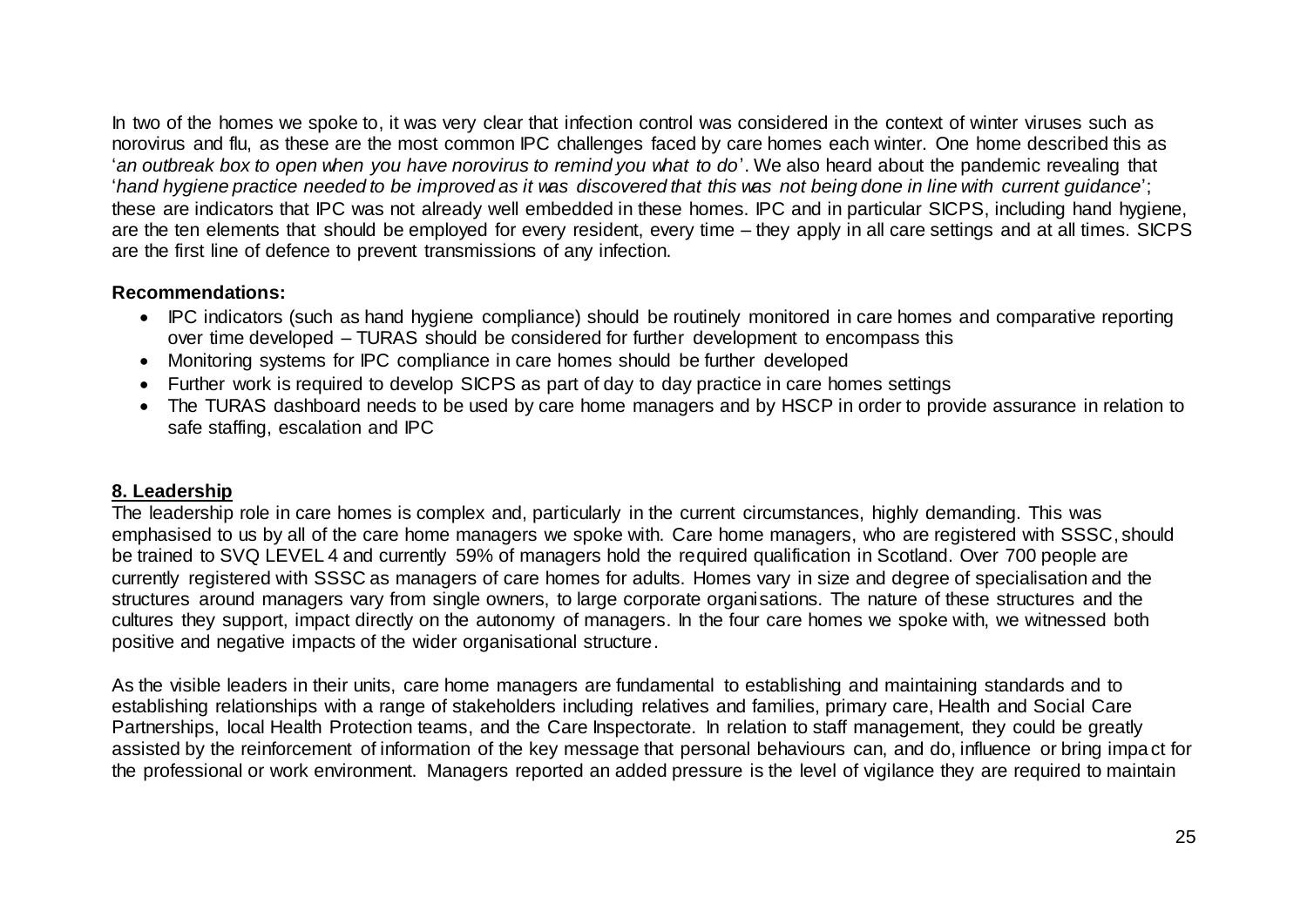to ensure that aspects of staffs' personal or social lives do not have an adverse impact for the care home environment, such as carsharing, socialising with colleagues, holidaying abroad and ensuring appropriate quarantining on return.

Managers are drawn from a diverse range of professional backgrounds, including administration, hospitality and healthcare. With 41% of managers still to achieve the required management qualification and with the current intense levels of scrutiny, it is clear that more needs to be done to support, sustain and develop the management cohort in the care home sector. Managers with professional nursing backgrounds are more likely to be registered with the NMC rather than the SSSC; however, the NMC does not mandate any particular qualities related to management, nor does it require any specific qualification beyond maintaining effective professional registration. Irrespective of professional background, managers need to have the skills and abilities necessary to support the workforce in the most challenging of times. In order to undertake their role successfully they need to be supported by their managing bodies and by the wider care and health network.

Managers and their staff are dealing with bereavement, grief and loss on an unprecedented scale. Managers are often the focal point for the concerns of relatives and families and may also have to handle additional demands including extra inspections, and in a few cases police investigations. It is hard to overstate the level of pressure care home managers are experiencing, and every element of the care and health system needs to work to support a group of staff who are central to maintaining the provision of care.

Whilst in the longer term access to; enhanced leadership training, mentoring and local leadership networks would all be of assistance, in the midst of the current circumstances there is a need for managing organisations to support the emotional wellbeing of their managers, as they grapple with resilience in what is a complex and very high risk managerial role, during a prolonged period of intense activity.

#### **Recommendations:**

- Organisations should take steps to ensure the emotional wellbeing of all staff, with a particular focus on care home managers, through providing access to support and signposting to the range of resources currently available
- Consider access to enhanced leadership training, mentoring and leadership networks
- A national information campaign should be considered for care home staff to ensure information is well understood in relation to how personal behaviour can impact on their role whilst at work, to include social distancing, cigarette breaks, car sharing, and remaining vigilant to risks at all times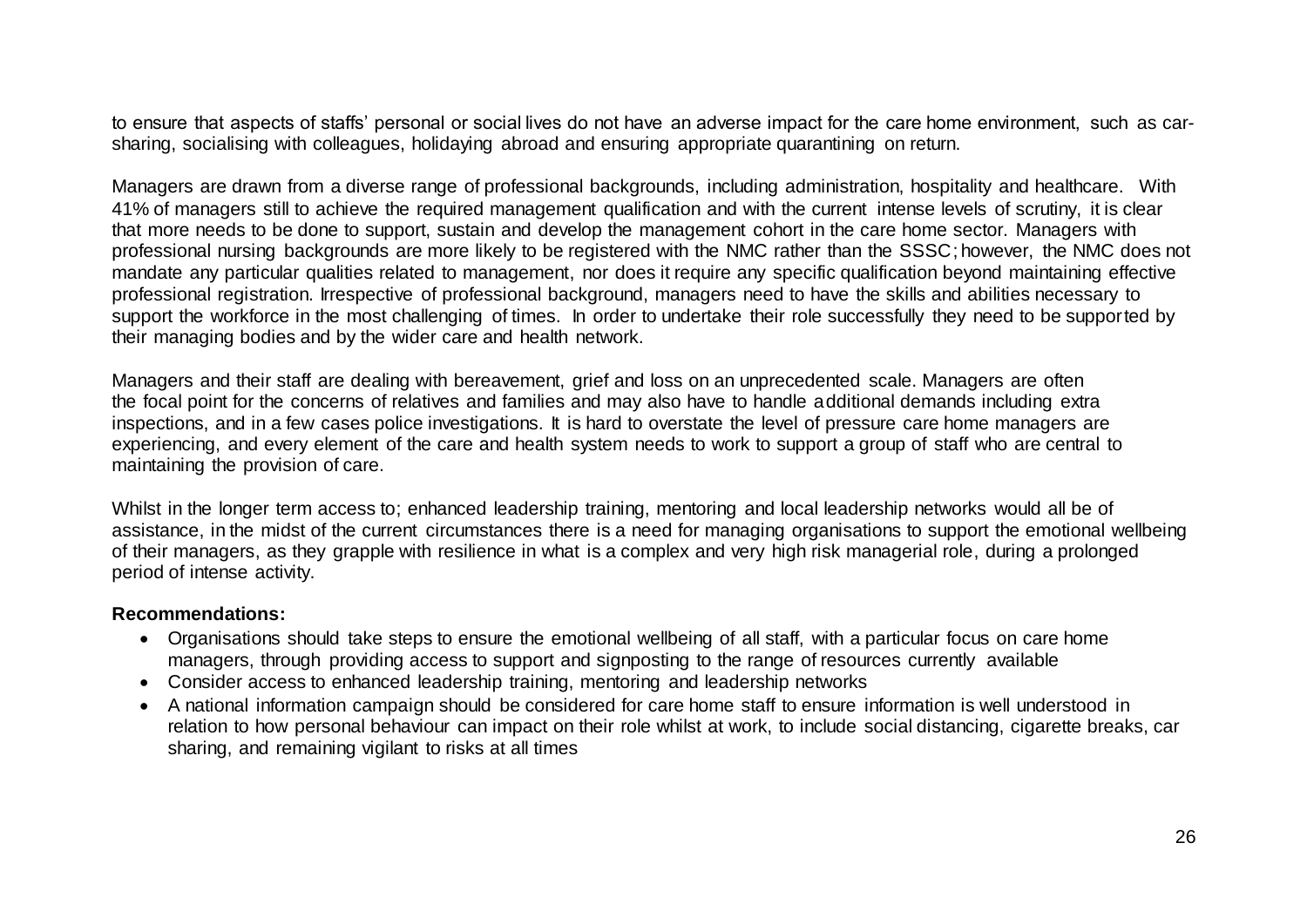# **9. Training and education**

The Scottish Social Services Council (SSSC) sets educational standards for care workers. These are attainment at SVQ level 2, 3 or 4, in relation to the seniority of role of the care worker, and a five year period is allowed for the successful completion of the relevant SVQ.

The content of SVQ programmes in relation to infection prevention and control (IPC) is variable. The review team heard some evidence that IPC is included at induction by some organisations, but the requirement for information to be repeatedly reinfo rced before it becomes routine practice was not evident<sup>16</sup>. Additionally, the step-up required of IPC practice in the current pandemic is challenging for some organisations to ensure consistent adherence. Provision of education support is variable and depends on inhouse expertise and also the availability of external assistance. Care Home Education Facilitators are funded and supported by NHS Education for Scotland and employed by NHS Boards to support care homes who host student nurse placements, and this is by no means a large proportion of care homes across Scotland.

SSSC confirmed that of staff registered to work in care homes, 59% of managers, 46% of supervisors, 61% of practitioners and 38% of support workers have attained the relevant SVQ required. We heard that SSSC has worked very successfully with NES in relation to developing educational modules relevant to care home staff. The possible extension of this approach to develop mandatory IPC induction modules, together with the provision of a network of dedicated care home educators for all care homes (irrespective of whether student nurse placements are facilitated) would support the continuation of education in relation to reinforcing required knowledge in practice, and recognises that not all care homes allow access to online educational resources for their staff.

# **Recommendations:**

- Development of a mandatory induction module for IPC, in partnership between SSSC and NES, should be undertaken as soon as is practicably possible
- Consider a supportive education model where care homes educators roles are developed to support every care home in **Scotland**
- Workforce development needs for IPC requires to be considered for all staff in care homes and those providing IPC support to this sector

# **10. Relationships**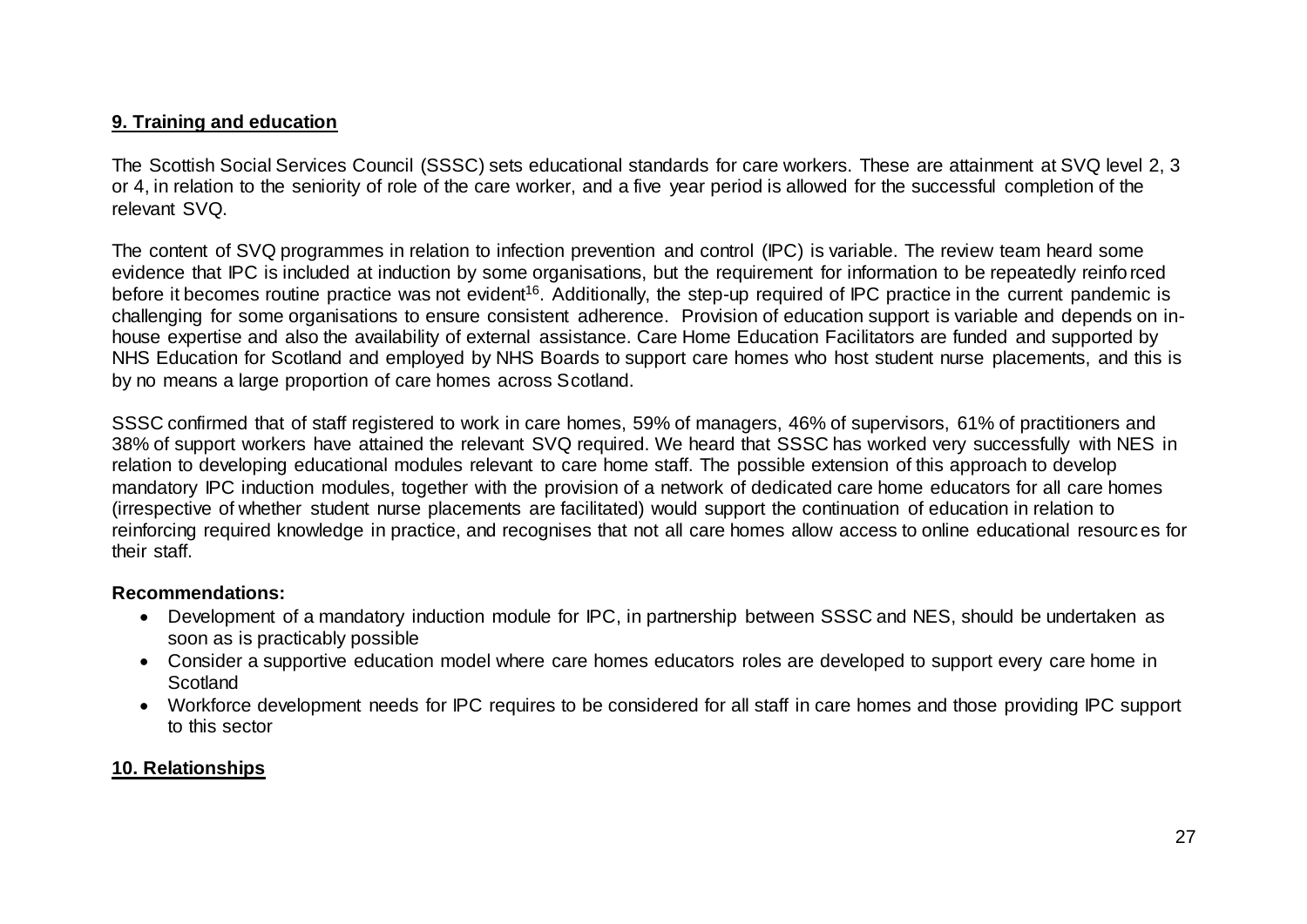Individual care homes operate in the context of a complex network of relationships. They may have parent companies and other homes within a group. They have to work with health boards, local authorities, health and social care partnerships and the care inspectorate among others. From the homes we looked at it seems clear that where local networks were strong prior to the current emergency this provided a positive platform which could be built upon to provide support and solve problems. We heard very positive accounts of these relationships working well in some areas, as well as accounts of poor working relationships, which were put under additional strain by the demands of responding to the impact of COVID-19.

It is inevitable that larger care home groups with multiple sites will seek consistency in the approach of their homes, however it is also a fact that homes need some latitude to operate as a part of their local network and the wider system. It is therefore important that the benefits that being part of a larger group can bring, do not discourage homes from the kind of positive local engagement that they are likely to have to rely on in times of crisis. Individual unit managers should be encouraged and assisted to develop the local network that they feel is appropriate to their unit and their circumstances. They need to be proactive in ensuring that positive working relationships exist and equally they need to feel supported by the statutory agencies to deliver the highest standard s of care.

The strength of local relationships will be put to the test in response to a COVID-19 outbreak and all parties need to take active steps to build strong working partnerships that can be called upon in the event of a significant outbreak. Crucially the local networks are likely to be a route to resources, including advice and guidance, but also tangible supports like access to bank staff. Every care home should be considering whether its networks are robust and taking active steps to remedy deficits. The benefits of doing this before, rather than during, a crisis should be obvious.

Other than acknowledging the importance of continuing to develop these relationships across the system, no specific recommendation is made.

# **11. Guidance and local adoption**

Guidance is complex and changing in light of emerging evidence for COVID-19. Keeping care homes informed, in a context-specific way, requires effective local leadership within the home, access to expertise and an implementation plan across the care homes within respective NHS Boards to support the prevention effort. We heard of a plan led by one HSCP for area-wide improvement for IPC in care homes being developed in support of this objective. We also heard of a good practice example where a home had established a local intranet site for staff with all guidance, and used a specific software work scheduling system as an information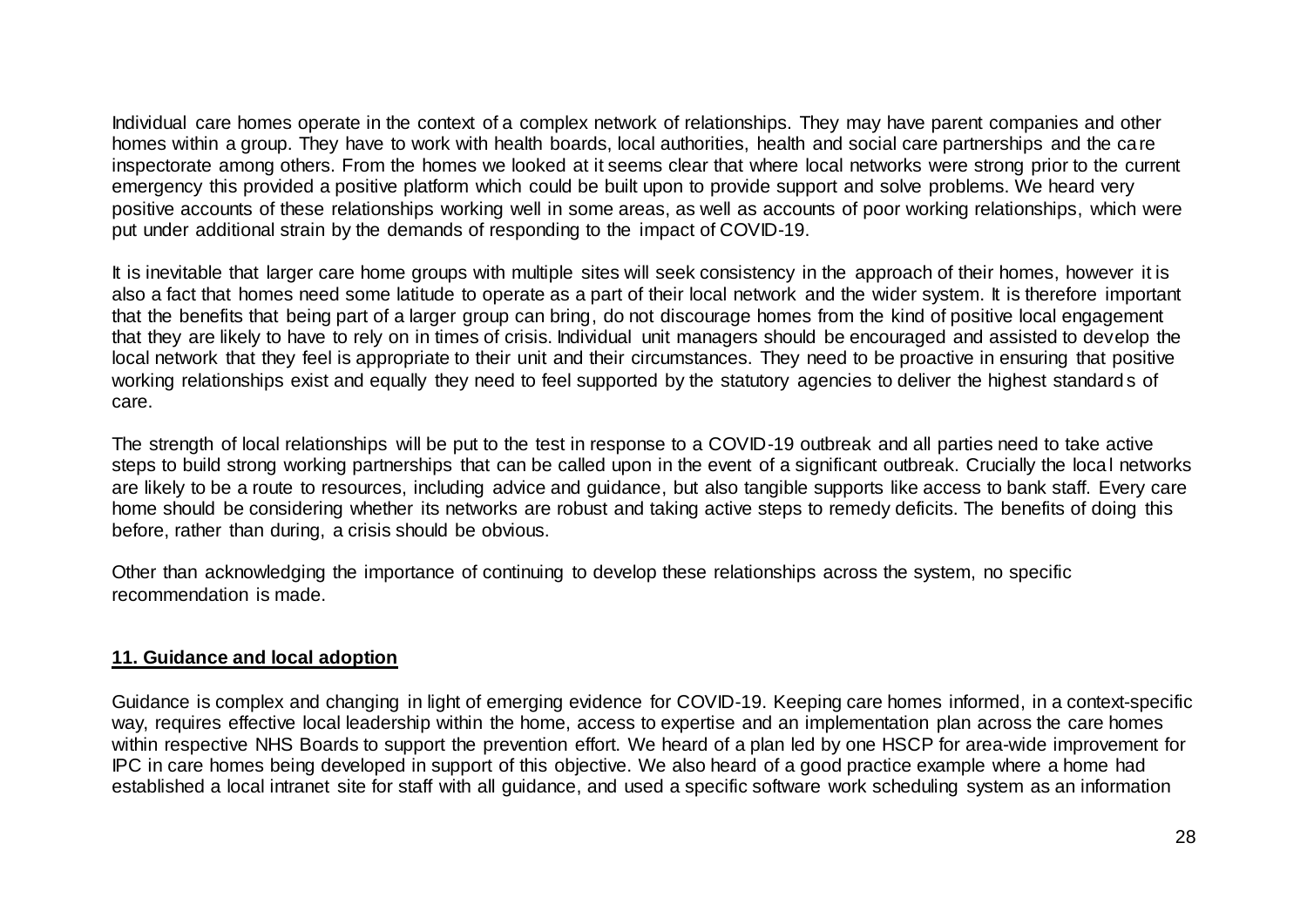and communication tool for all staff. We heard that access to online systems for learning, emails, or general communication are often not available to care home staff, as the computer is located in the office, which is inaccessible to staff once the manager has completed their working day.

We heard that particular difficulties arise when quidance is issued too close to the weekend. This often results in care home management having to read, understand what is required of them and implement new guidance during, or over, the weekend, when they should be taking time for rest and recuperation. Another problem arises when families expect any announced updates to be implemented immediately and care homes reported the challenges of guidance similarly being issued at weekends. A review of five of the most used pieces of quidance issued by Scottish Government and Public Health Scotland<sup>18</sup>, revealed that out of 20 issue dates or updates, six were published on a Friday, Saturday or Sunday. There is a balance to be struck between publishing guidance in a timely manner and managing the dissemination process in a way which is helpful to the user.

Care home managers seek support from the HSCP, the HPTs and the care home group where applicable, to interpret all guidance sources (HPS/ PHS, SG and local HPT and care home group guidance). This approach varies by home, and is dependent upon existing relationships within the system. Not all of these homes were aware of where to go to access IPC expert advice, and not all had any connection to the local HPT, other than to report outbreaks.

Local context is important; the built environment precludes the guidance being applied in some settings and needs adapted in a risk based and proportionate way. Risk of misinterpretations of guidance without access to expert advice is inherent in the system. We heard of examples about visor use, hand hygiene practice, glove use, visiting processes and cleaning products which needed expert input and support. COVID-19 has illuminated a care home system which is not IPC-resilient and needs considerable investment to ensure its future preparedness. The World Health Organisation (WHO)<sup>19</sup> promote a multimodal improvement strategy for IPC in health and care settings. This is commonly being used for standardisation, improvement, monitoring and reporting worldwide and has been used in a variety of care settings to date.

l

<sup>18</sup> [National Clinical and Practice Guidance for Adult Care Homes in Scotland during the COVID-19 Pandemic](https://www.gov.scot/binaries/content/documents/govscot/publications/advice-and-guidance/2020/03/coronavirus-covid-19-clinical-and-practice-guidance-for-adult-care-homes/documents/clinical-guidance-for-nursing-home-and-residential-care-residents/clinical-guidance-for-nursing-home-and-residential-care-residents/govscot%3Adocument/National%2BClinical%2BGuidance%2Bfor%2BCare%2BHomes%2BCOVID-19%2BPandemic-%2BMASTER%2BCOPY%2B-%2BFINAL%2B-%2B15%2BMay%2B2020.pdf)

[Coronavirus: social care staff support fund guidance](https://www.gov.scot/publications/coronavirus-covid-19-social-care-staff-support-fund-guidance/)

Visiting by Family and Friends – [Guidance for Adult Care Homes in Scotland](https://www.gov.scot/binaries/content/documents/govscot/publications/advice-and-guidance/2020/06/coronavirus-covid-19-adult-care-homes-visiting-guidance/documents/family-and-friends-visiting-guidance-for-care-homes-word-3-september-2020/family-and-friends-visiting-guidance-for-care-homes-word-3-september-2020/govscot%3Adocument/Care%2Bhomes%2B-%2BCovid%2B-%2BGuidance%2Bon%2Bfamily%2Band%2Bfriends%2Bvisiting%2BUpdated%2B12th%2BOct%2B2020.pdf)

[Implementing the staged approach to enhancing wellbeing activities and visits in care homes, including communal living](https://www.gov.scot/binaries/content/documents/govscot/publications/advice-and-guidance/2020/06/coronavirus-covid-19-adult-care-homes-visiting-guidance/documents/8-enhancing-wellbeing-visits-and-activities-including-communal-living---adult-care-homes-guidance-pdf-3-september-2020/8-enhancing-wellbeing-visits-and-activities-including-communal-living---adult-care-homes-guidance-pdf-3-september-2020/govscot%3Adocument/121020%2BEnhanced%2Bwellbeing%2BGuidance%2BV1.2.docx) [-Guidance for Clinical and Professional staff](https://www.gov.scot/binaries/content/documents/govscot/publications/advice-and-guidance/2020/06/coronavirus-covid-19-adult-care-homes-visiting-guidance/documents/8-enhancing-wellbeing-visits-and-activities-including-communal-living---adult-care-homes-guidance-pdf-3-september-2020/8-enhancing-wellbeing-visits-and-activities-including-communal-living---adult-care-homes-guidance-pdf-3-september-2020/govscot%3Adocument/121020%2BEnhanced%2Bwellbeing%2BGuidance%2BV1.2.docx)

[COVID-19: Information and Guidance for Care Home Settings \(Adults and Older People\)](https://hpspubsrepo.blob.core.windows.net/hps-website/nss/2980/documents/1_covid-19-information-and-guidance-for-care-homes.pdf)

<sup>19</sup> <https://www.who.int/>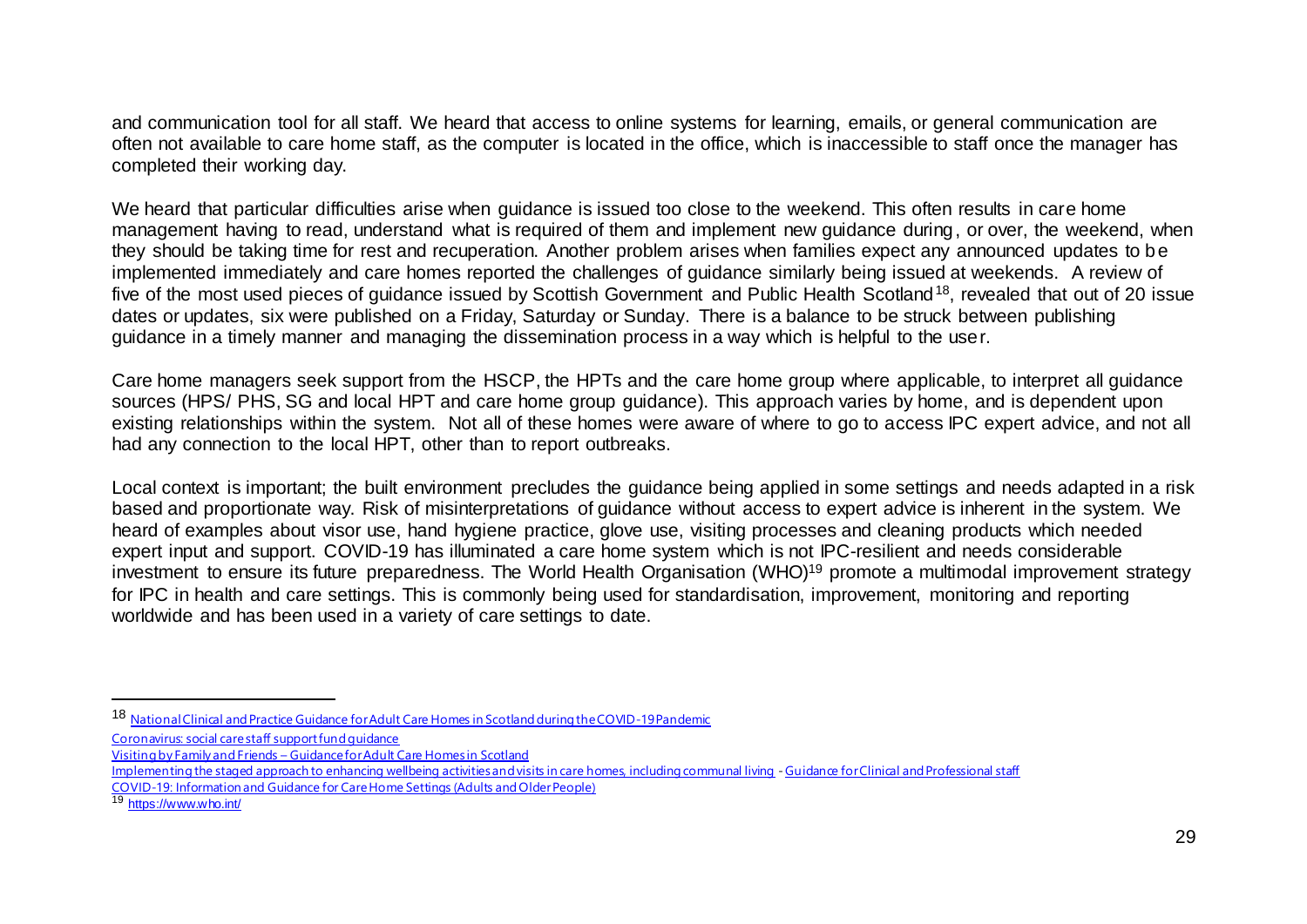To date the COVID-19 guidance has had two routes of production. The first is public health guidance via PHS, and the second route is clinical guidance produced via SGHSCD. ARHAI Scotland have led the IPC components of these various guidance documents, so have worked with the existing guidance groups to date. There has been a recognition that the guidance landscape for IPC is challenging from the perspective of the IPCTs, HAI executive leads and wider care home sector. Recently, ARHAI Scotland has undertaken a process to co-produce a national infection prevention and control manual (NIPCM), specifically for care homes with all relevant IPC guidance in one place, and is working collaboratively with the NHS, the care home sector and other relevant stakeholders. This guidance is envisaged as a resource which enables a single source of national IPC guidance for the care home sector. It is due for publication in December 2020.

# **Recommendations:**

- HSCP planning using a multimodal approach to IPC is required; this may be supported by national IPC lead organisations such as ARHAI Scotland
- The new national care home manual for IPC planned for completion in December 2020 should be produced with a multimodal strategy plan for dissemination and implementation
- National organisations should be mindful of the impact of publication of guidance on days towards the end of the week or over weekends, and the availability of senior managers to support interpretation, dissemination planning should be considered as part of the guidance development process
- Most recent versions of guidelines should clearly highlight the additional information or changes from the previous version

# **12. Inspection arrangements**

The statutory duty for inspecting care homes in Scotland lies with the Care Inspectorate. The review team was able to review the most recently published inspection reports for each of the four homes, although further inspections in these homes were ongoing during the period of this review and we have therefore been unable to incorporate any further issues arising from these into the RCA report.

The inspection reports revealed, in the context of these outbreaks, ongoing issues related to the cleaning of the environment, staff IPC practice including correct use of PPE, management of waste and staffing numbers. In addition, concerns about people social distancing, who cannot self-isolate due to living with dementia, and end of life care for individuals; these elements are commented on elsewhere in this report.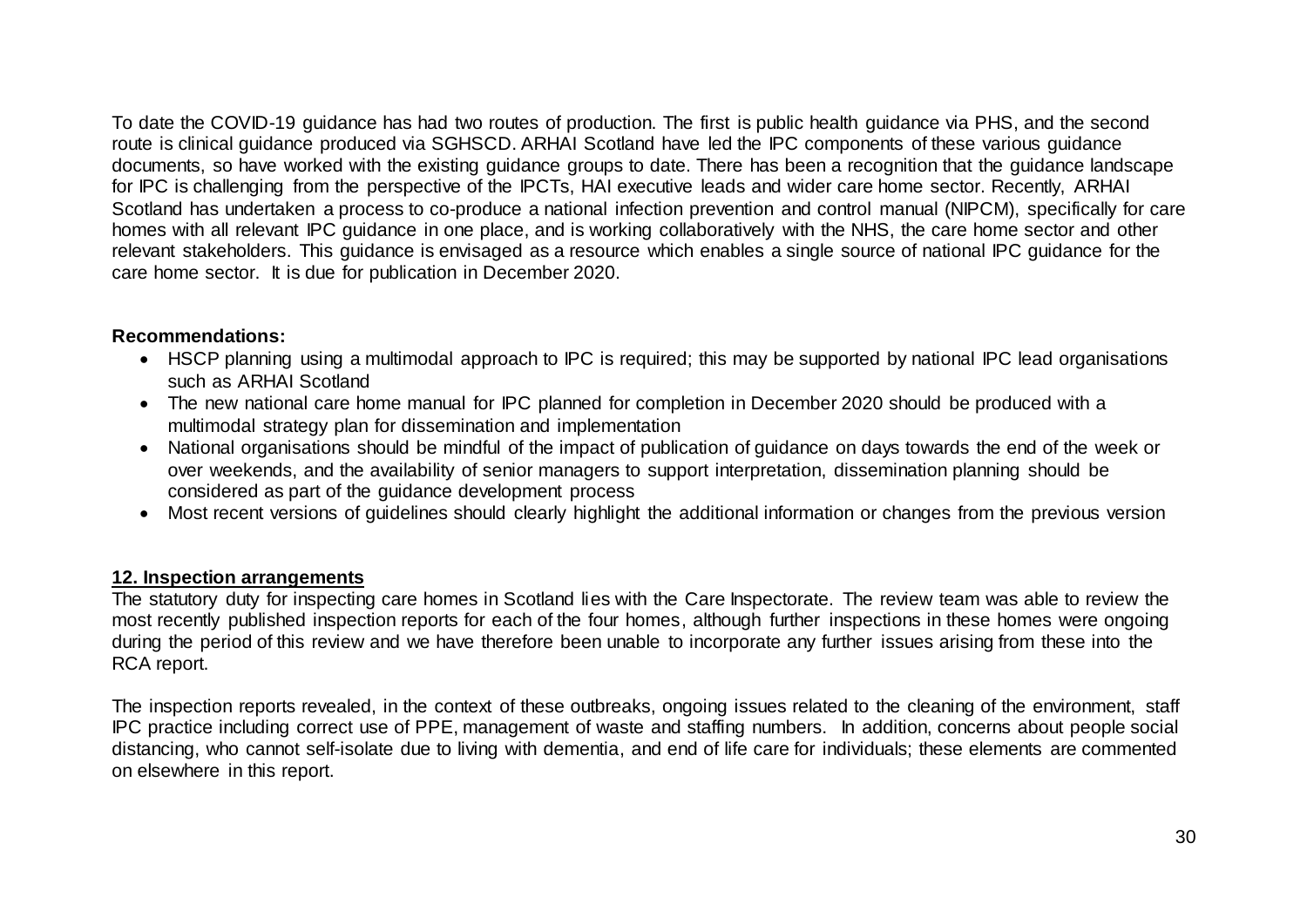The review team heard from representatives of Healthcare Improvement Scotland, the Care Inspectorate, SSSC, and care homes in relation to experience of the inspection process.

Whilst the CI has the statutory function to inspect care homes, it recognised that there are areas where additional expertise is required to ensure that a holistic approach, particularly of the clinical elements of infection prevention and control. We heard that the CI has in place a wide-ranging set of educational measures to support the preparedness of inspectors for their role, as does HIS, however inevitably there will be challenges to ensure that the most relevant clinical expertise in IPC is available to underpin the inspection and assurance processes. A Memorandum of Agreement is in place with HIS to undertake joint inspections with the Care Inspectorate, with HIS staff providing support for IPC and clinical considerations. It was clear to the review team however that the process is not fully integrated, and that the methodologies employed, grading and reporting structures for CI and HIS differ; this brought inconsistency and challenges in agreeing applicable grades for one of the care homes in this review. It also brought difficulties for those being inspected, and we heard of the impact of these inconsistencies of approach during inspection vis its, which depended on the knowledge, role and approach of the individual inspector(s) involved in the process, differing advice offered, and treating the care home environment as if it was a clinical environment. These issues resulted in confusion for the care home staff and the intended actions they should implement.

Care homes operate within a wide range of governance structures, which range from single independent homes, to large UK wide corporations. These structures impacted, both positively and negatively, on the capacity of individual unit managers to respond to COVID -19, with a range of support structures for the larger organisations, to the agility of the independent homes to quickly assimilate information.

Care Inspectorate inspects care homes individually, however it may be helpful also to understand the culture, management process and impact of the overarching corporate approach or parent company, and we recommend that it is an area for further consideration.

#### **Recommendations:**

- Undertake a thorough review of the joint inspection process to ensure a truly integrated approach to inspection in care homes is in place
- Ensure that relevant professional national IPC expertise is at the centre of the process, to provide a consistent level of expertise and support
- At present the operation of the wider company structure is out with the scope of Care Inspectorate scrutiny, and consideration should be given to extending its remit to corporate entities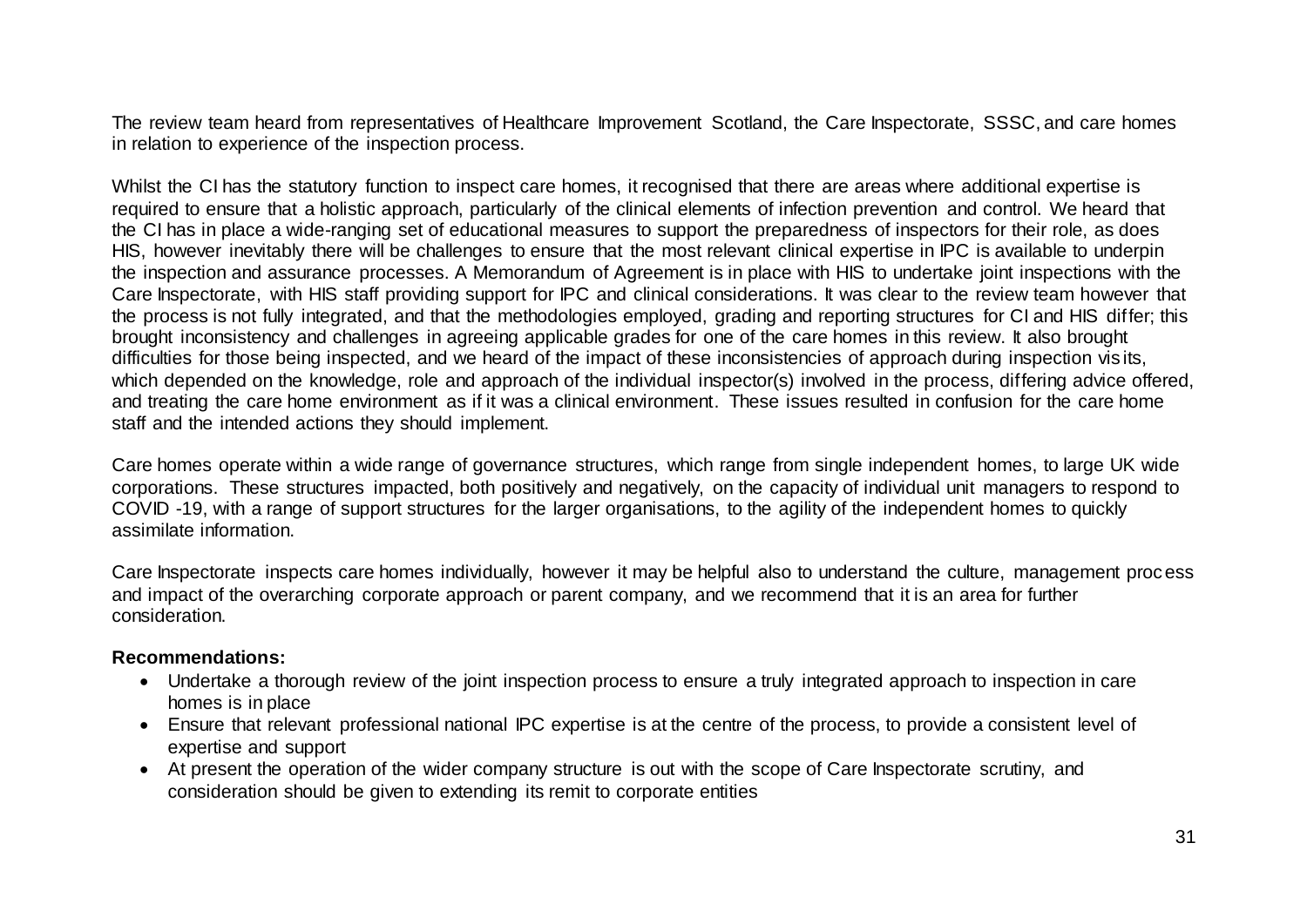#### **13. Carer Perspectives**

The review group took the view that given the very recent deaths in these care homes, it was not the appropriate time to directly approach the affected relatives. In order to gain a carers and relatives perspective we were directed to the recently establi shed group 'Care Home Relatives Scotland'. This group have been campaigning for improved visiting arrangements within care homes and the examples they gave of the distress experienced by residents and carers, due to lack of contact since the lockdown in March, were both powerful and moving.

Any consideration of visiting policy must keep in mind the delicate balance between maintaining a safe environment in relation to footfall, as described earlier in this report, with the clear adverse impact on the mental and physical health of residents who are unable to comprehend the rationale in relation to restrictions. This was particularly clearly highlighted by those we spoke with in the stark differences between visiting allowed in care homes, when compared to that facilitated in hospital settings. We heard of the distress of families caused by the variance in local implementation of national visiting guidance by care homes, which was sometimes driven by overall corporate policy rather than local conditions. In our discussions with other stakeholders it was emphasised that the views of this group in seeking substantially enhanced access to care homes are not universally supported by all, and there are many who support a very cautious approach to the lifting of visiting restrictions. This is clearly an issue which is being kept under active review and changes to the visiting guidance, were made in September, create the possibility of enhanced levels of indoor visiting subject to the meeting of a number of criteria. On the day we met with the carers (23/10/20), further changes were announced, which introduced the possibility of COVID-19 testing for relatives, as a mechanism to improve visiting arrangements, as we move into winter and outdoor visiting becomes less viable.

Setting the parameters for visiting involves a balancing of risks and harms. The submission, to DPH by care homes, of local risk assessments for visiting plans are not always timeously authorised, and this is understandable given the pressures on DPH and departments given the pressures on them mentioned elsewhere in this document. The changes already made and those envisaged in the coming months clearly moves closer to the position being advocated by the Care Home Relatives Group. They did however emphasise that changes to the guidance need to be accompanied by active encouragement of care providers to implement the guidance and not to delay or add arbitrary local criteria. An example was given of the 4 week COVID-19 clearance status required to trigger the possibility of indoor visiting, being extended to 6 weeks by some care homes. It is understandable that homes will act with an abundance of caution, however the frustrations of carers will be added to, and the adverse impact for residents potentially amplified, if the national guidance is not consistently applied.

# **Recommendations:**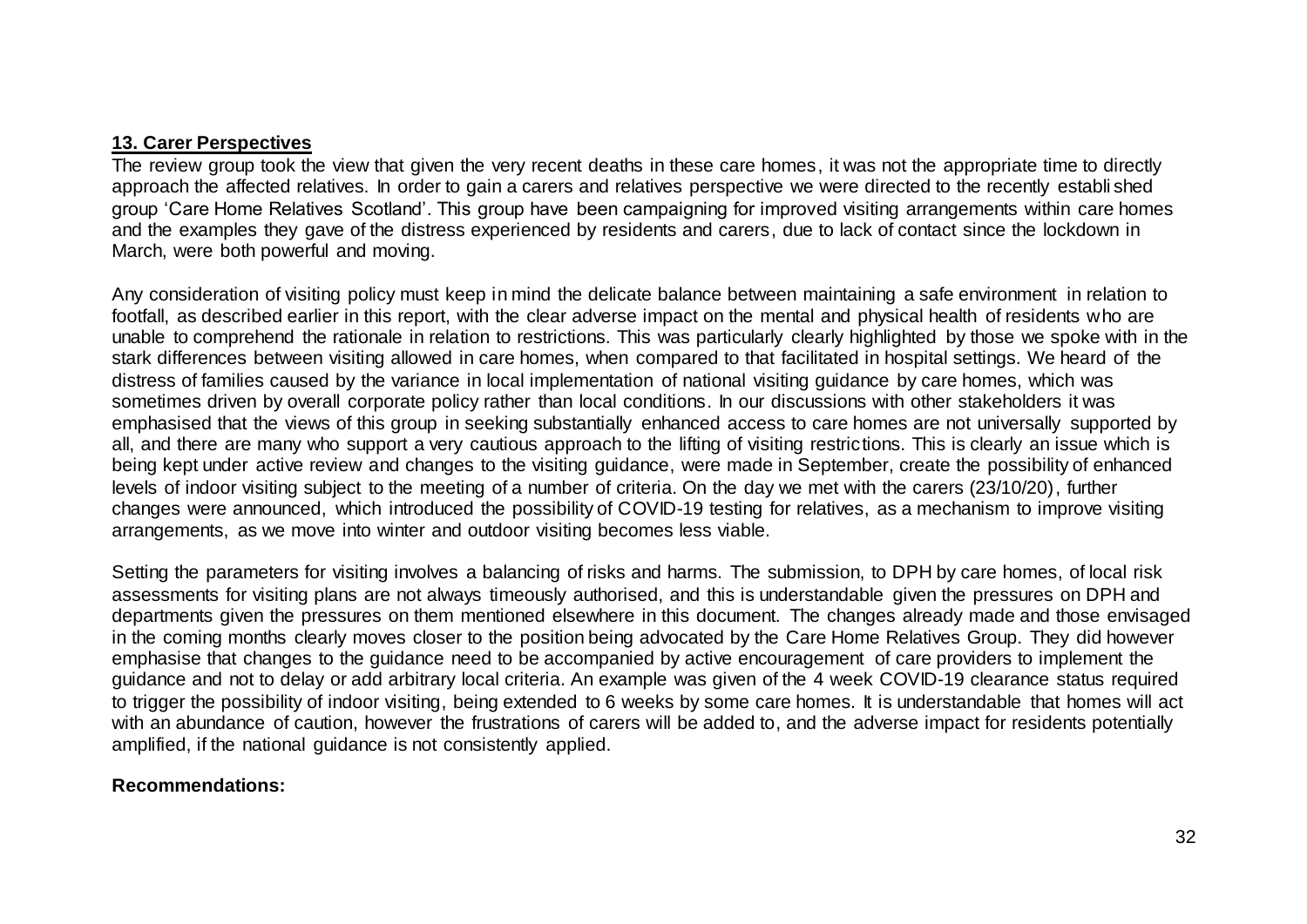- Context specific care home level quidance is required locally, in line with national quidance, for visiting and care practices within the individual home that makes it easy for consistency in application of IPC needs in a risk based and proportionate way to enable compassionate care in a homely setting
- Provision of a 'Visiting champion' or other similar arrangement is desirable in ensuring that advice and guidance relevant to specific contexts is readily available and consistently applied

# **14. Built environment issues**

Care homes historically have accommodated frail, older residents, however many residents now have additional and increasingly complex needs, and we heard several times of the challenges associated with this, such as residents with dementia who would 'walk with purpose', and the resulting ability of care staff to ensure contact with surfaces was hygienically managed. Key issues have emerged in the pandemic which indicate considerations for repurposing space and responding to the challenges posed by the need to limit virulent disease transmission within the built environment. The extent to which latent design features impact on the ability to limit disease transmission varies between care homes, however in each care home engaged with throughout this review, environmental factors were an important consideration.

The extent to which homes were able to fully incorporate guidance in relation to social distancing, PPE storage and availability, separation/ isolation and staff cohorting was variable and dependent on the design of the home. Additionally, the key issues of design, ergonomics, communal spaces, corridor width and shared shower and bathing facilities, together with the complex nature of the residents' conditions, made the provision of effective isolation challenging. We heard of some unintended consequences of changes to practices in the built environment, such as kitchen staff delivering meals to resident's rooms because they were in isolation that unwittingly resulted in further transmission risks. We heard of circumstances in care homes where although toilet and hand-washing en-suite facilities were available, there were shared shower and bathing facilities, some of these had no windows for natural ventilation, one relied on electric extraction fans. Small confined spaces with no natural ventilation present a high transmission risk. One care home described that a two hour timeframe between residents using the bath or shower is enforced to reduce the risk of transmission, supplemented by enhanced cleaning regimes.

Ventilation was not considered as a control measure in any of the homes we reviewed and is not a focus in extant UK COVID-19 IPC guidance; only recently has the Centre for Disease Control (CDC) (October 2020)<sup>20</sup> and the World health organisation ( WHO)

l <sup>20</sup> <https://www.cdc.gov/coronavirus/2019-ncov/prevent-getting-sick/how-covid-spreads.html>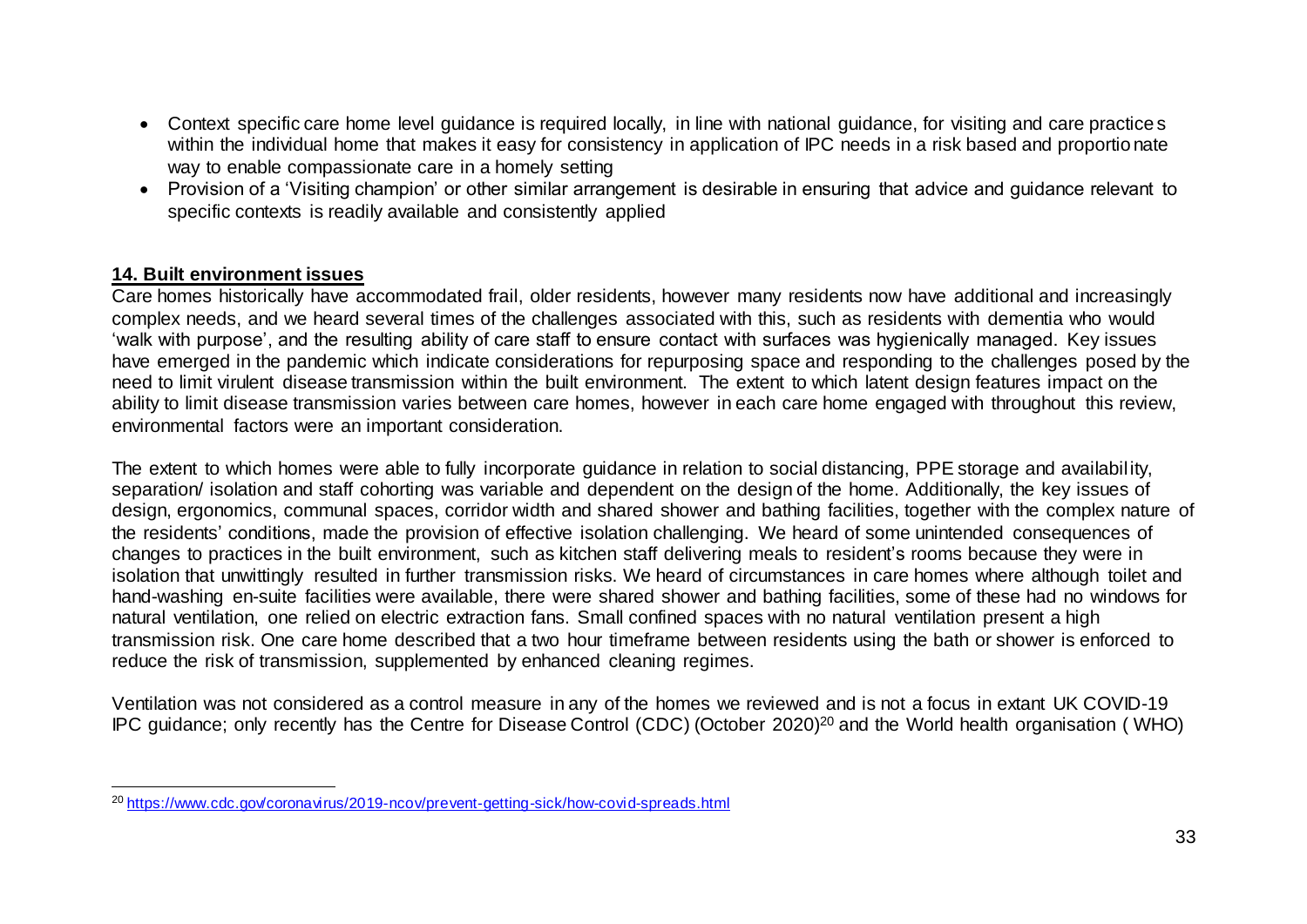(July 2020)<sup>21</sup> recognised the importance of longer range aerosols as a potential route for transmission, whilst recognising that the main route remains droplet and short range aerosol. Any situation in which people are in close proximity to one another for long periods of time increases the risk of transmission. Indoor locations, especially settings where there is poor or no ventilati on, are riskier than outdoor locations. The 3Cs for high risk of transmission outlined by WHO include: Crowded places with many people nearby, Close-contact settings, especially where people have conversations very near each other, Confined and enclosed spaces with poor ventilation. Many care homes are high risk settings in this context, and the built environment is a key infection prevention and control measure is key for mitigating risk of outbreaks and impact of these.

Ventilation may become increasingly important in this context as winter develops, therefore adaptation of spaces and dilution of air is dependent on natural ventilation (window opening). UK SAGE<sup>22</sup> has recently developed quidance for consideration of this and this should be used to inform care home best practice principles, such as not recirculating air if it can be avoided and ensuring rooms are adequately ventilated to mitigate the risk of transmission.

# **Recommendations**:

- Infection prevention and control specialist support for individual care homes is required when considering the built environment and risk assessment
- Risk assessment inclusive of advice relating to the built environment covering areas such as fire and falls is required, to ensure that no unintended consequences of changes in the built environment due to IPC measures, are present.
- Ventilation guidance should be considered nationally to share general principles to mitigate transmission risks re aerosols over the winter months in care homes

# **15. Raising concerns**

Complaints about the quality of care in care homes and complaints from staff members are dealt with by the Care Inspectorate. Members of the public can make complaints directly to the CI and generally other agencies, such as SPSO<sup>23</sup>, if it receives a complaint, will also signpost complainants to the Care Inspectorate. If SPSO is made aware of significant concerns about a care

23 <https://www.spso.org.uk/>

l <sup>21</sup> <https://www.who.int/news-room/commentaries/detail/transmission-of-sars-cov-2-implications-for-infection-prevention-precautions>

<sup>22</sup> <https://www.gov.uk/government/publications/emg-role-of-ventilation-in-controlling-sars-cov-2-transmission-30-september-2020>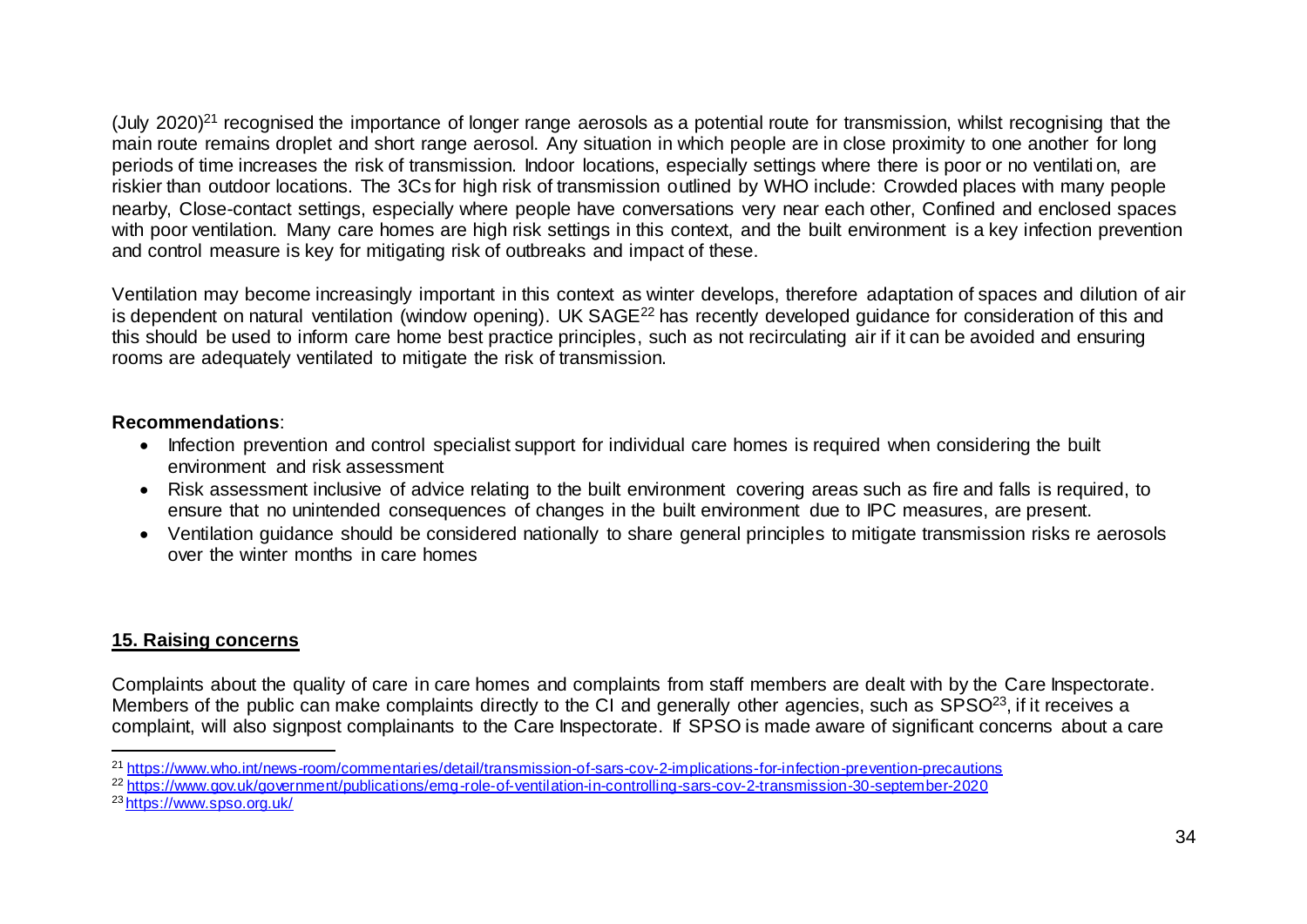home through its casework, it has the power to share information with the Care Inspectorate. Two of the four homes included in this review had a complaint made against them, by families or agency staff, prior to or during the outbreak in relation to IPC, the care environment, or staffing issues. The Care Inspectorate does require organisations to have a 'raising concerns' policy in place, as does Healthcare Improvement Scotland for the NHS in Scotland, however an alternative route of raising concerns has been developed as a 'whistleblowing' function for the NHS, overseen by an independent body (SPSO) Trades' Union representatives informed the review team that there is a low membership amongst care and nursing home staff, and many private employers do no t have recognition agreements with Trades' Unions in place.

The SPSO has been given the responsibility of introducing a whistleblowing function by early 2021, however the function will relate only to NHS services, and to all services funded by the NHS. It is likely that most care homes would not, therefore, fall within this remit, unless they receive NHS funding; however, many care homes receive funding via Local Authorities and therefore are financially resourced through public spending. Acknowledging the roles in complaint management by the various agencies, the blurring of professional boundaries, and provision of services which span across NHS and independent sectors makes it likely that concerns raised in relation to one part of the system may have implications for the delivery of care across all sectors. It is unclear to what extent this is a justifiable demarcation, and that intelligence and information relating to concerns about quality of care are equally valuable, whether this originates from the public or from the private domain. An integrated systematic approach across all agencies to the early identification of concerns, triangulation of information, and the sharing of learning would be of great benefit to the overall delivery of care and may support early warning of potential cross-cutting issues.

# **Recommendation**:

Consider extension of the whistleblowing service to all staff across the health and care sectors.

# **Summary**

The RCA revealed certain factors, or root causes, that directly contributed to the increased vulnerability, in the care homes included in this review, to the spread of COVID-19. These factors have been found to be present in at least two or more of the care home included in this review. These are collectively summarised as including:

- 1) high community prevalence of COVID-19 in the region the care home is based in;
- 2) care home size and occupancy;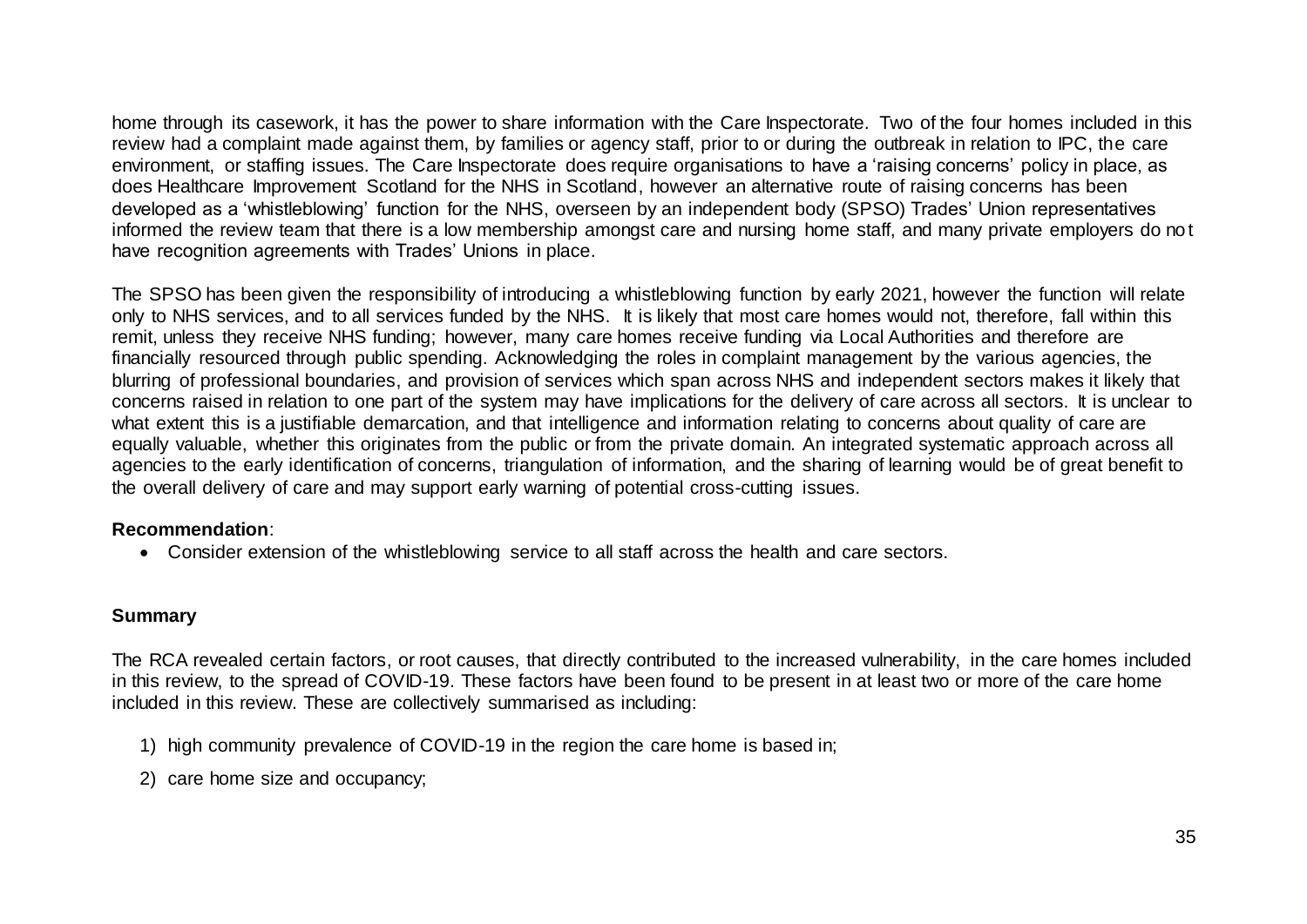- 3) staff members who worked and who were asymptomatic but SARS-CoV-2 positive (unknowingly due to errors and delays to reporting screening results to care homes);
- 4) staff members who worked in more than one place intra- and inter-organisations (staff, inclusive of nurses, carers and kitchen staff) not cohorted to floors/units, and continuing to work across these until outbreaks were confirmed (agency use, wider care home group staff use was high in some homes);
- 5) missed opportunities to identify early warnings in safety huddle data and DPH reports (indicators included staffing data, single positive cases and self-reporting of these not sufficient to identify risk e.g. 100% compliance with IPC and PPE reported, but this was discovered not to be the case when inspected);
- 6) inadequate familiarity and adherence to infection prevention and control measures which may contribute to risk of transmission, delays to introducing additional transmission based precautions when a known case was suspected or identified;
- 7) challenges to implementing infection control practices, including keeping up to date with latest guidance, specific care home built environment aspects and lack of expert advice of guidance in context, e.g. cleaning products
- 8) inadequate staff IPC measures to minimise staff to staff transmission. Situational awareness re risk in changing rooms, break rooms, smoking shelters, car sharing and socialising outside work with respect to social distancing.
- 9) delayed recognition of cases in residents because of a low index of suspicion (not familiar with broader syndrome of COVID-19 in older people,
- 10)delayed identification of cases, related to limited testing availability at the right time and turnaround time of the test, and difficulty identifying persons with COVID-19 based on signs and symptoms alone, asymptomatic/pre-symptomatic residents.
- 11)underlying health conditions and advanced age of many long-term care facility residents and the shared location of residents in one facility places these persons at risk for severe morbidity and death. These homes had high levels of residents with dementia and receiving end of life care
- 12)system relationships to support staffing in crisis. Larger care homes groups did not have well-established relationships with the NHS boards, tended not to use identified capacity and support available. There were indicators that there was high staff absence and fewer staff than the establishment identified as required at times, this warrants further investigation.

In summary, high community prevalence and slow confirmation of an outbreak after the first case was detected was a common cause of the high attack rate identified. Many of the positive cases were not identified quickly because they were asymptomatic or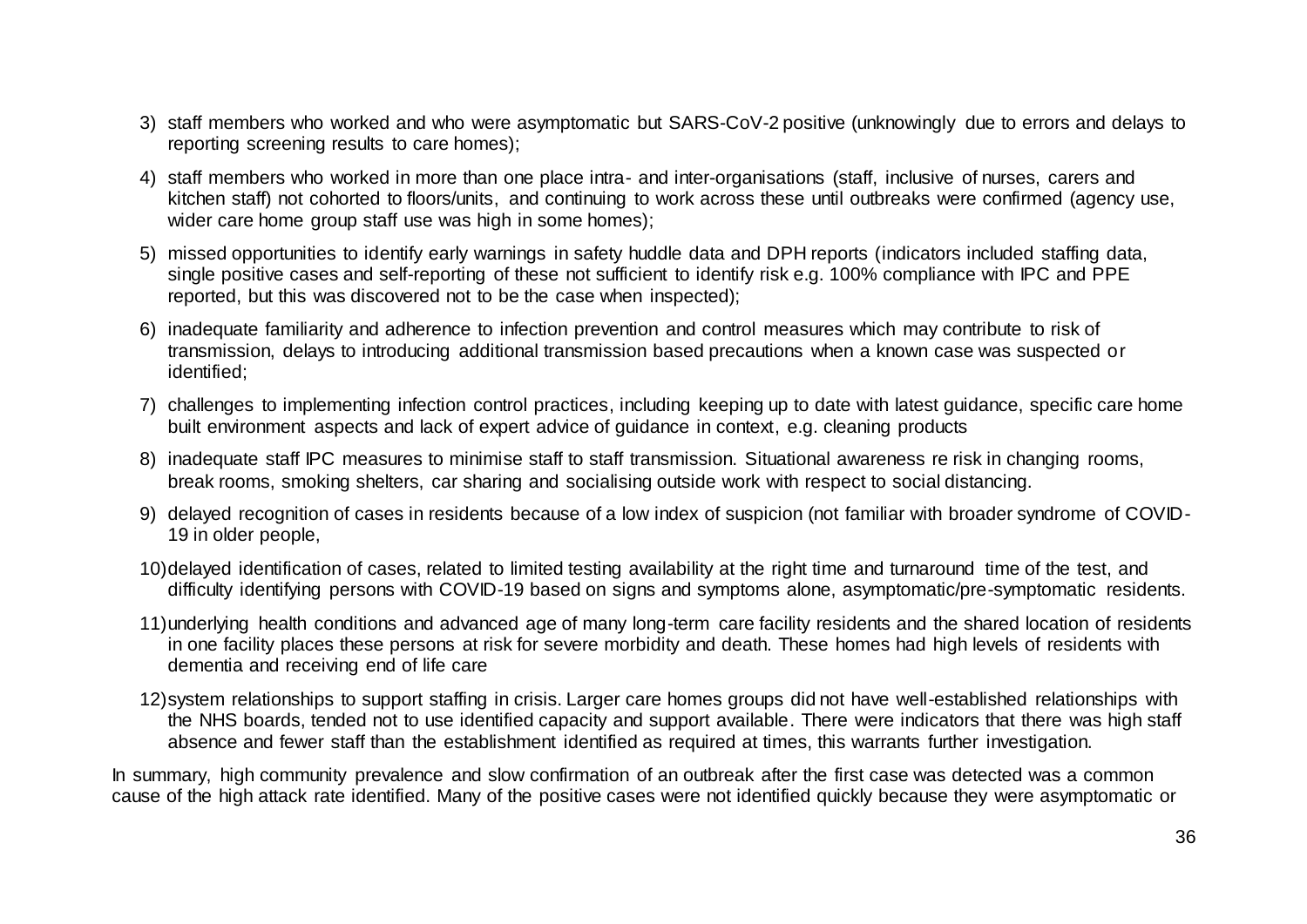there was a lack of awareness in those interviewed of the wider spectrum of symptom presentation in older people. This resulted in testing not done in a timely manner. As a result additional control measures were put in place too late to stop the widespread transmission. Key to this is timely testing and reporting of results, in order that control measures can be put in place and so we must consider the system which may have created the optimal conditions for the virus to spread among older people in these care homes.The challenges with high community prevalence in the local areas, testing availability and turnaround times, combined with high occupant density, staff shortage indicators and the built environment risks re isolation or cohorting capability, placed care home residents at risk of the swift spread of COVID-19.

Once COVID-19 has been introduced into a care home, it has the potential to result in high attack rates among residents, staff members, and visitors, and this occurred in each of the homes within this review. It is therefore critical that all long-term care facilities (care homes, residential settings and community hospitals) implement active measures to prevent introduction of COVID-19, and are supported to do so.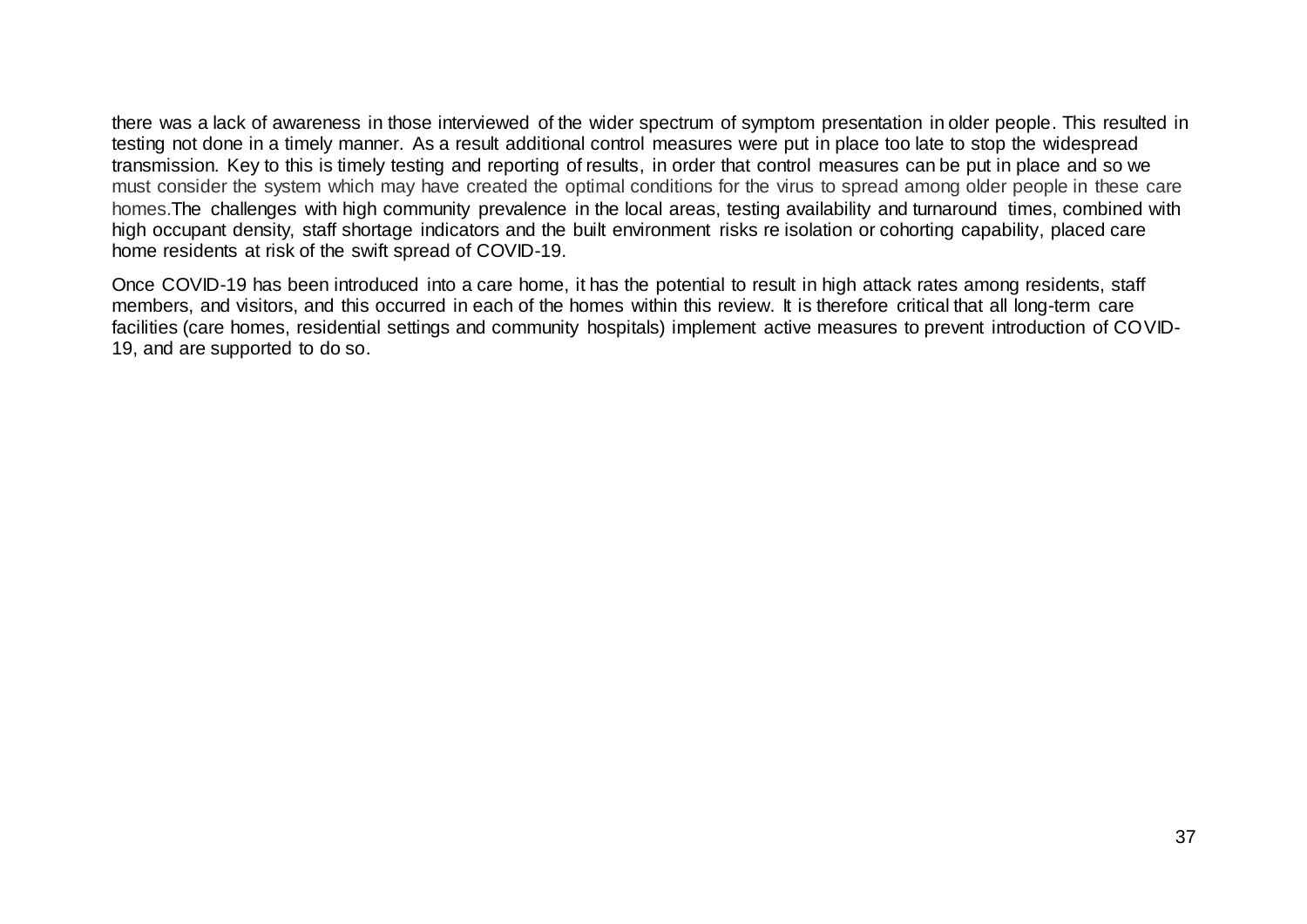# Table of Recommendations

| No.         | Relates to:                                  | Recommendation                                                                                                                                                                                                                                                                                                                                                                                                                                                           |
|-------------|----------------------------------------------|--------------------------------------------------------------------------------------------------------------------------------------------------------------------------------------------------------------------------------------------------------------------------------------------------------------------------------------------------------------------------------------------------------------------------------------------------------------------------|
| $\mathbf 1$ | Care Home risk factors                       | It is important to recognise that any care home, irrespective of size or number of<br>residents, is vulnerable to outbreaks, and prevention strategies at care home level<br>and HSCP level should take account of this<br>A campaign of awareness-raising amongst Care Home staff of the particular<br>symptoms in older people should be undertaken                                                                                                                    |
| 2           | First wave                                   | Board level and national-level lessons learned for care homes are required to be                                                                                                                                                                                                                                                                                                                                                                                         |
|             |                                              | continuously reported and shared in the pandemic with the care homes and the<br>wider system.                                                                                                                                                                                                                                                                                                                                                                            |
|             |                                              | All long-term care facilities (care homes, residential settings and community<br>hospitals) need to implement active measures to prevent introduction of COVID-<br>19 and be kept up to date with the emerging epidemiology and IPC issues.<br>Additional factors found for consideration of further guidance and support include:<br>travel associated risks in care workers, on-going variation in care homes with<br>respect to glove use, hand hygiene, and cleaning |
|             |                                              | IPC, inclusive of its application to visiting, is critical to the sector. Care homes<br>should have access to expert IPC advice to support local risk assessment and a<br>mechanism should be developed to enable sharing of what works well, in terms of<br>applying the national guidance in a local context                                                                                                                                                           |
| 3           | Data landscape and digital<br>infrastructure | IMT systems need connected within and between boards to enable outbreak<br>management and network analysis to be further enabled<br>Intelligence sharing across the system of national organisations supporting the<br>pandemic needs strengthened to inform national action planning in support of<br>local needs.                                                                                                                                                      |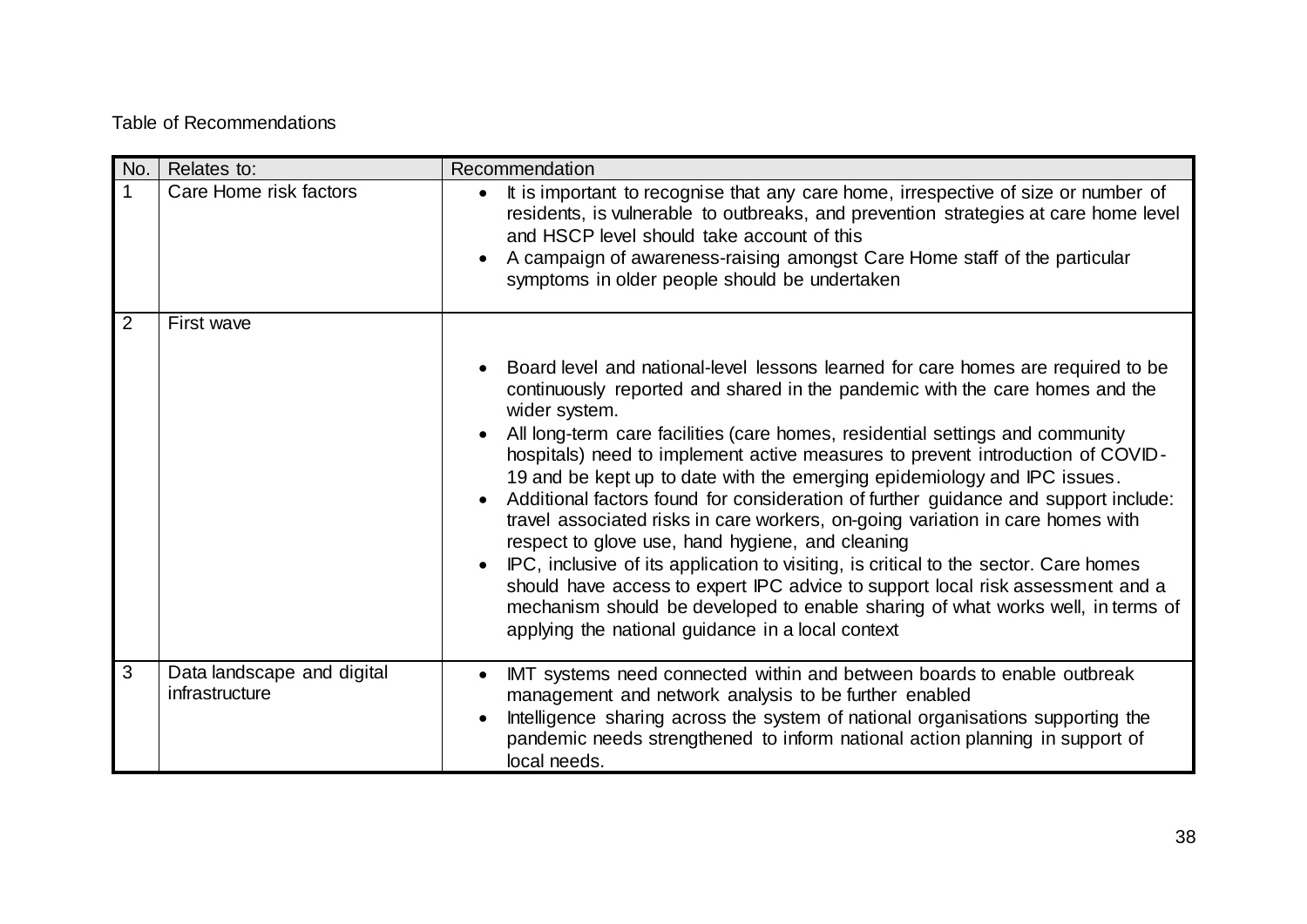|                          |                              | The TURAS safety huddle system should consider wider winter preparedness and<br>broader IPC needs as part of planned future developments and how the system<br>might move to be used for local improvement<br>Support in building capacity and capability for data systems to be used by care<br>home staff for quality improvement is required<br>Care homes should ensure preparedness for any potential outbreak by<br>maintaining a current register of all required staff and resident data                                                                                                                                  |
|--------------------------|------------------------------|-----------------------------------------------------------------------------------------------------------------------------------------------------------------------------------------------------------------------------------------------------------------------------------------------------------------------------------------------------------------------------------------------------------------------------------------------------------------------------------------------------------------------------------------------------------------------------------------------------------------------------------|
| $\overline{\mathcal{A}}$ | <b>Early Warning Systems</b> | TURAS, and supporting processes for its use in the HSCP and care homes,<br>should continue to be further developed to ensure it can be used as effectively as<br>possible as an early warning system<br>Care homes should be supported to use the TURAS data for local improvement<br>$\bullet$<br>A further detailed review of staffing rosters and workforce capacity should be<br>considered based on the findings from the TURAS indicator data, it may be helpful<br>for care home oversight groups to work collectively with care homes in the use of<br>workforce tools to enable system level planning and mutual support |
| 5                        | Testing                      | Urgent action should be taken to ensure parity of access to testing and speed of<br>$\bullet$<br>response for care home and wider NHS and agency staff deployed there<br>Urgent action to ensure suspected outbreaks in care homes result in all staff and<br>$\bullet$<br>residents being quickly tested and there are no delays to total turnaround time<br>from sample being taken, to results being reported back                                                                                                                                                                                                             |
| 6                        | IPC knowledge and expertise  | Local IPC capacity requires to be developed at H&SCP level and with HPTs to<br>support care homes with expert IPC advice which is risk based, proportionate and<br>supports compassionate care in a homely setting                                                                                                                                                                                                                                                                                                                                                                                                                |
| $\overline{7}$           | <b>IPC</b> indicators        | IPC indicators (such as hand hygiene compliance) should be routinely monitored<br>$\bullet$<br>in care homes and comparative reporting over time developed - TURAS should<br>be considered for further development to encompass this                                                                                                                                                                                                                                                                                                                                                                                              |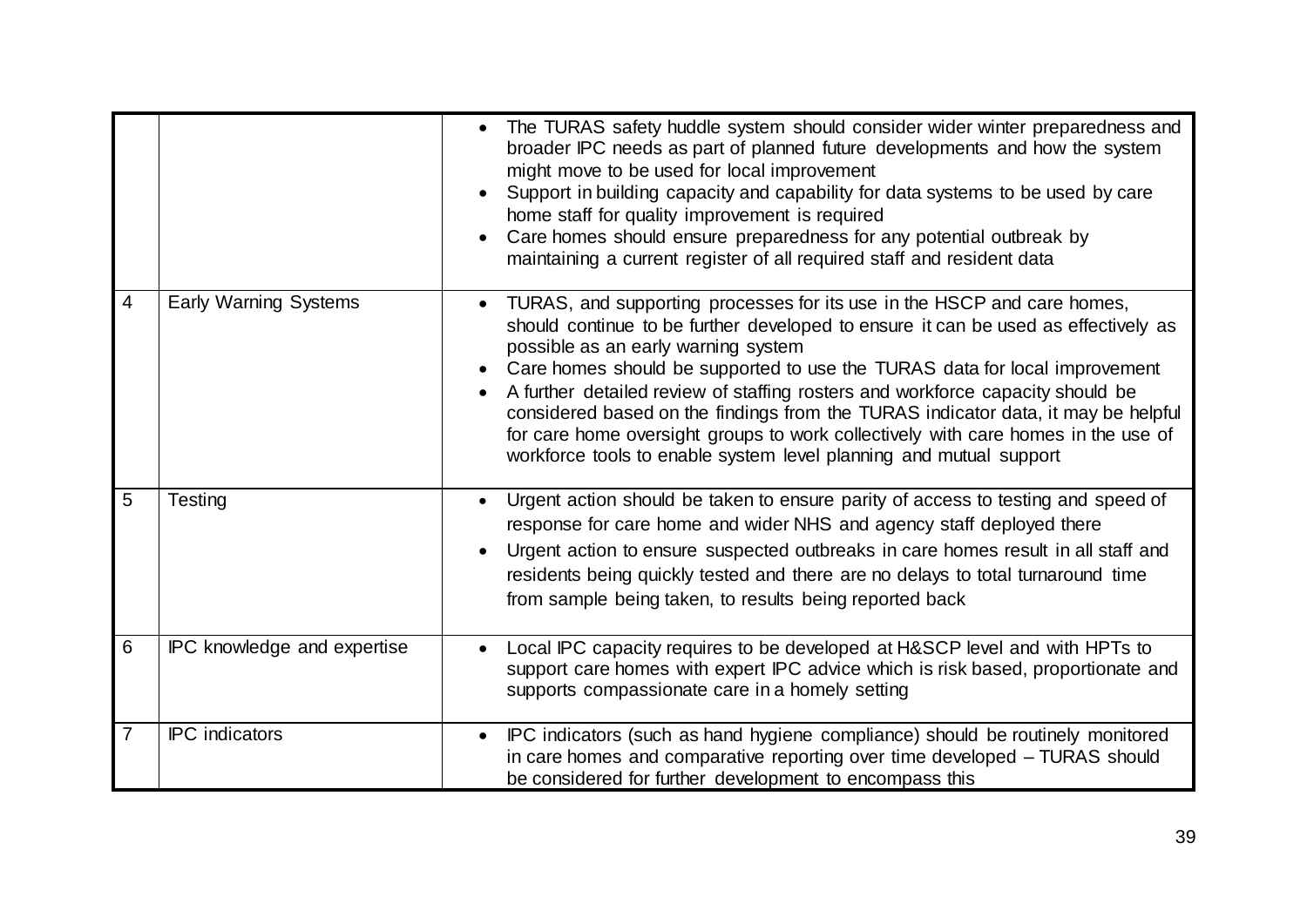|                |                             | Monitoring systems for IPC compliance in care homes should be further<br>$\bullet$<br>developed<br>Further work is required to develop SICPS as part of day to day practice in care<br>homes settings<br>The TURAS dashboard needs to be used by care home managers and by HSCP<br>in order to provide assurance in relation to safe staffing, escalation and IPC                                                                                                                                                                                                                                                                                                                |
|----------------|-----------------------------|----------------------------------------------------------------------------------------------------------------------------------------------------------------------------------------------------------------------------------------------------------------------------------------------------------------------------------------------------------------------------------------------------------------------------------------------------------------------------------------------------------------------------------------------------------------------------------------------------------------------------------------------------------------------------------|
| $\overline{8}$ | Leadership                  | Organisations should take steps to ensure the emotional wellbeing of all staff, with<br>$\bullet$<br>a particular focus on care home managers, through providing access to support<br>and signposting to the range of resources currently available<br>Consider access to enhanced leadership training, mentoring and leadership<br>$\bullet$<br>networks<br>A national information campaign should be considered for care home staff to<br>ensure information is well understood in relation to how personal behaviour can<br>impact on their role whilst at work, to include social distancing, cigarette breaks,<br>car sharing, and remaining vigilant to risks at all times |
| 9              | Training and education      | Development of a mandatory induction module for IPC, in partnership between<br>SSSC and NES, should be undertaken as soon as is practicably possible<br>Consider a supportive education model where care homes educators roles are<br>developed to support every care home in Scotland<br>Workforce development needs for IPC requires to be considered for all staff in<br>$\bullet$<br>care homes and those providing IPC support to this sector                                                                                                                                                                                                                               |
| 11             | Guidance and local adoption | HSCP planning using a multimodal approach to IPC is required; this may be<br>$\bullet$<br>supported by national IPC lead organisations such as ARHAI Scotland<br>The new national care home manual for IPC planned for completion in December<br>$\bullet$<br>2020 should be produced with a multimodal strategy plan for dissemination and<br>implementation<br>National organisations should be mindful of the impact of publication of guidance<br>on days towards the end of the week or over weekends, and the availability of<br>senior managers to support interpretation, dissemination planning should be<br>considered as part of the guidance development process     |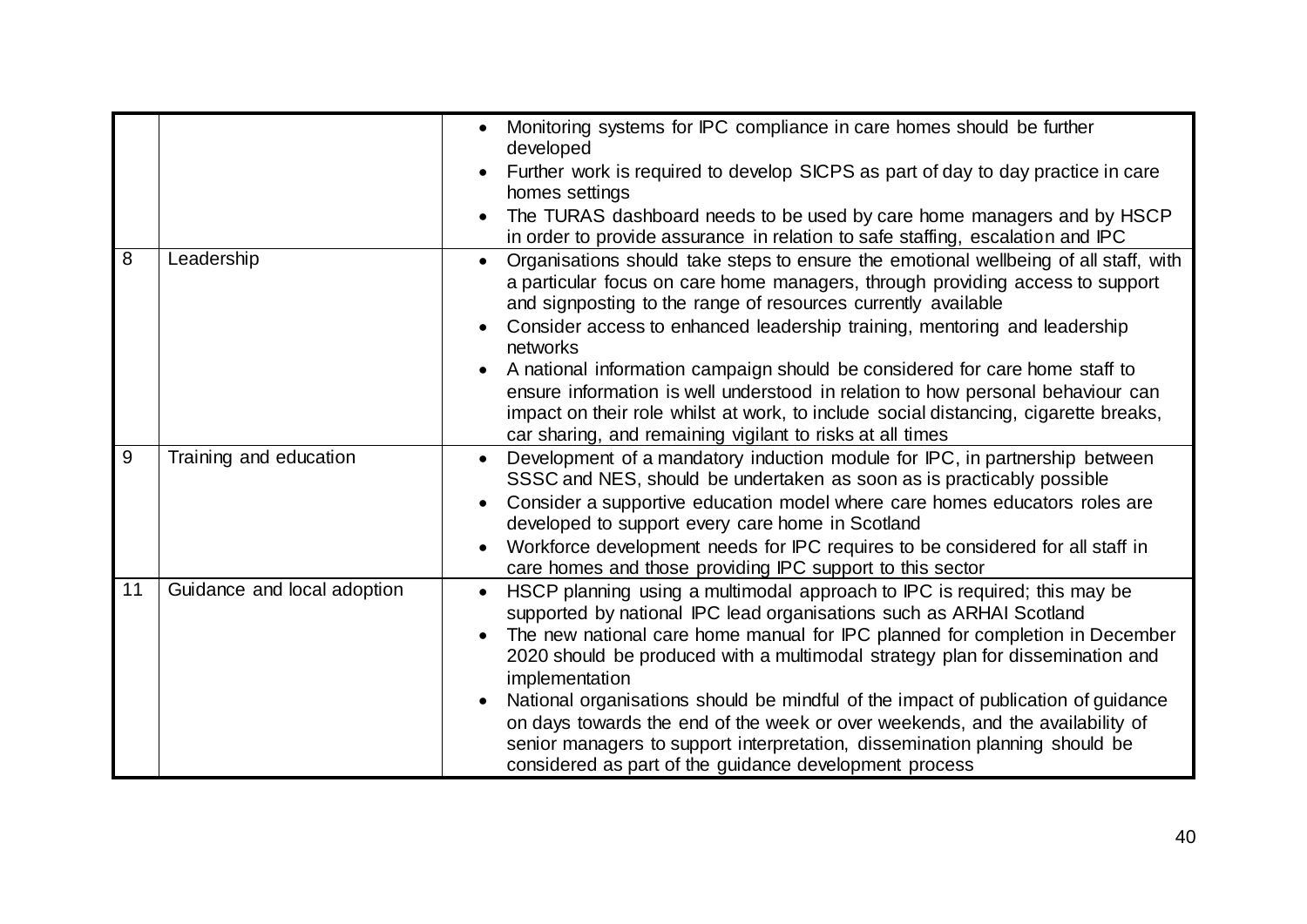|    |                          | Most recent versions of guidelines should clearly highlight the additional<br>$\bullet$<br>information or changes from the previous version                                                                                                                                                                                                                                                                                                                                                                                                                                                      |
|----|--------------------------|--------------------------------------------------------------------------------------------------------------------------------------------------------------------------------------------------------------------------------------------------------------------------------------------------------------------------------------------------------------------------------------------------------------------------------------------------------------------------------------------------------------------------------------------------------------------------------------------------|
| 12 | Inspection arrangements  | Undertake a thorough review of the joint inspection process to ensure a truly<br>integrated approach to inspection in care homes is in place<br>Ensure that relevant professional national IPC expertise is at the centre of the<br>process, to provide a consistent level of expertise and support<br>At present the operation of the wider company structure is outwith the scope of<br>Care Inspectorate scrutiny, and consideration should be given to extending its<br>remit to corporate entities                                                                                          |
| 13 | Carer perspectives       | Context specific care home level guidance is required locally, in line with national<br>$\bullet$<br>guidance, for visiting and care practices within the individual home that makes it<br>easy for consistency in application of IPC needs in a risk based and proportionate<br>way to enable compassionate care in a homely setting<br>Provision of a 'Visiting champion' or other similar arrangement is desirable in<br>$\bullet$<br>ensuring that advice and guidance relevant to specific contexts is readily available<br>and consistently applied                                        |
| 14 | <b>Built environment</b> | Infection prevention and control specialist support for individual care homes is<br>required when considering the built environment and risk assessment<br>Risk assessment inclusive of advice relating to the built environment covering<br>areas such as fire and falls is required, to ensure that no unintended<br>consequences of changes in the built environment due to IPC measures, are<br>present.<br>Ventilation guidance should be considered nationally to share general principles to<br>$\bullet$<br>mitigate transmission risks re aerosols over the winter months in care homes |
| 15 | <b>Raising Concerns</b>  | Consider extension of the whistleblowing service to all staff across the health and<br>$\bullet$<br>care sectors.                                                                                                                                                                                                                                                                                                                                                                                                                                                                                |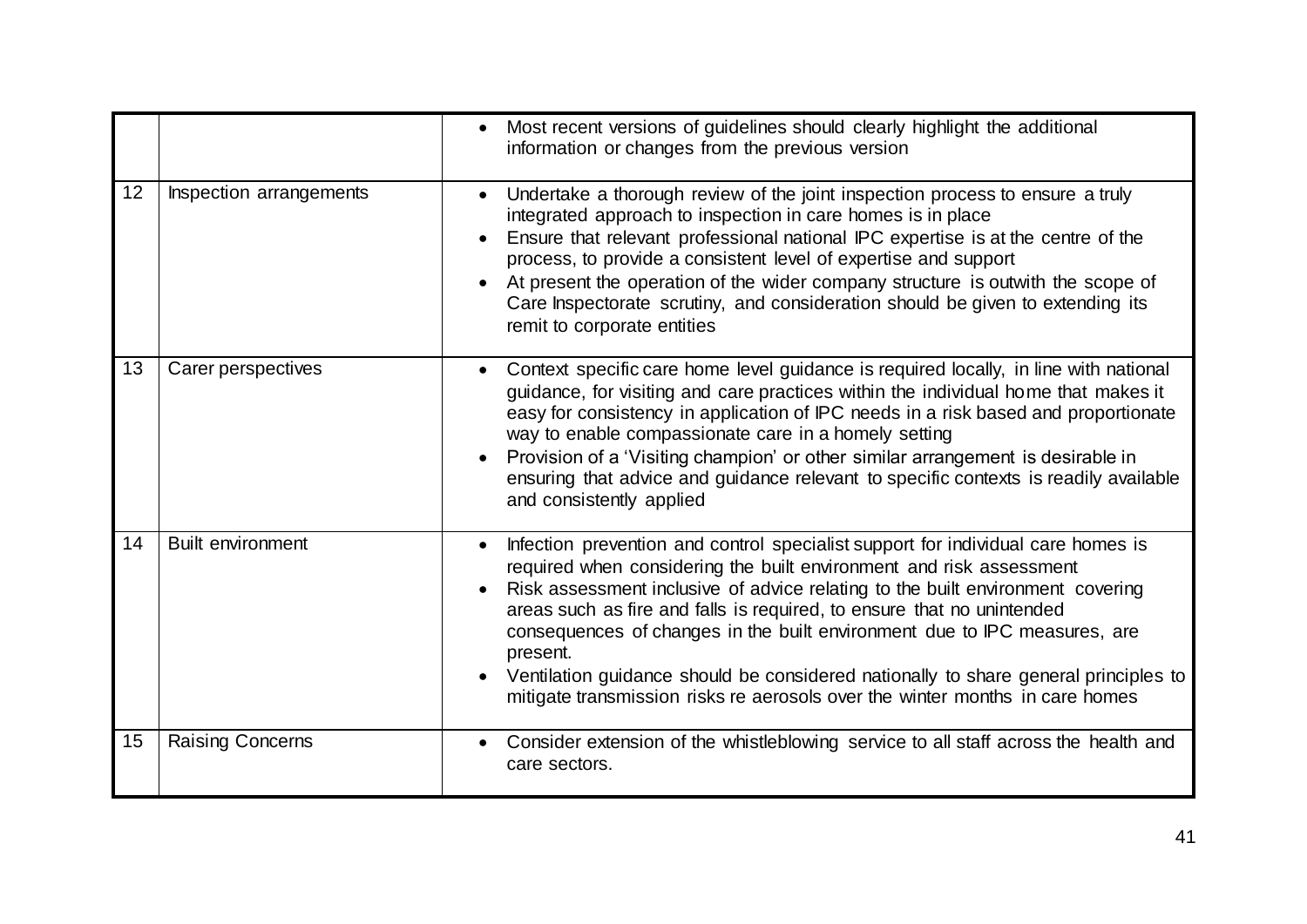# **APPENDIX 1**

# **TERMS OF REFERENCE**

#### **Aim**

To collate and evaluate local level experiences and responses to the resurgence of COVID (wave 2) outbreaks within care homes. To support learning and practice across the sector through the sharing of learning identified and approaches to improvement.

#### **Review Group:**

The group will comprise nominated individuals who are independent of the care homes, or associated Health Boards or Health and Social Care Partnerships. Members of the team will bring expertise to the analysis and at least one member of the team must be experienced and trained in investigation review and root cause analysis.

# **Key roles**

- follow an adverse incident investigation process to identify any common themes and learning from recent care homes outbreaks
- consider COVID outbreaks from August 2020 in care home settings identified to understand:
	- o the factors that lead up to a COVID care home outbreak; and
	- o if there are shared new characteristics across these.
- understand the characteristics and risk factors of outbreaks in care homes and assess this against learning the first half of 2020. This approach will ensure appropriate clinical and operational guidance can be prepared for the sector
- review feedback and information from local incident management teams and other data sources e.g. safety huddle tool across all KPI's including workforce, DoPH weekly returns, care inspectorate data, SSSC data, Scottish Care data. Review timeline of events so far from IMT minutes and documents related to these care homes.
- undertake interviews with local oversight teams and care homes
- explore the hypothesis that that care homes that were not affected by COVID to June 2020 are more at risk this winter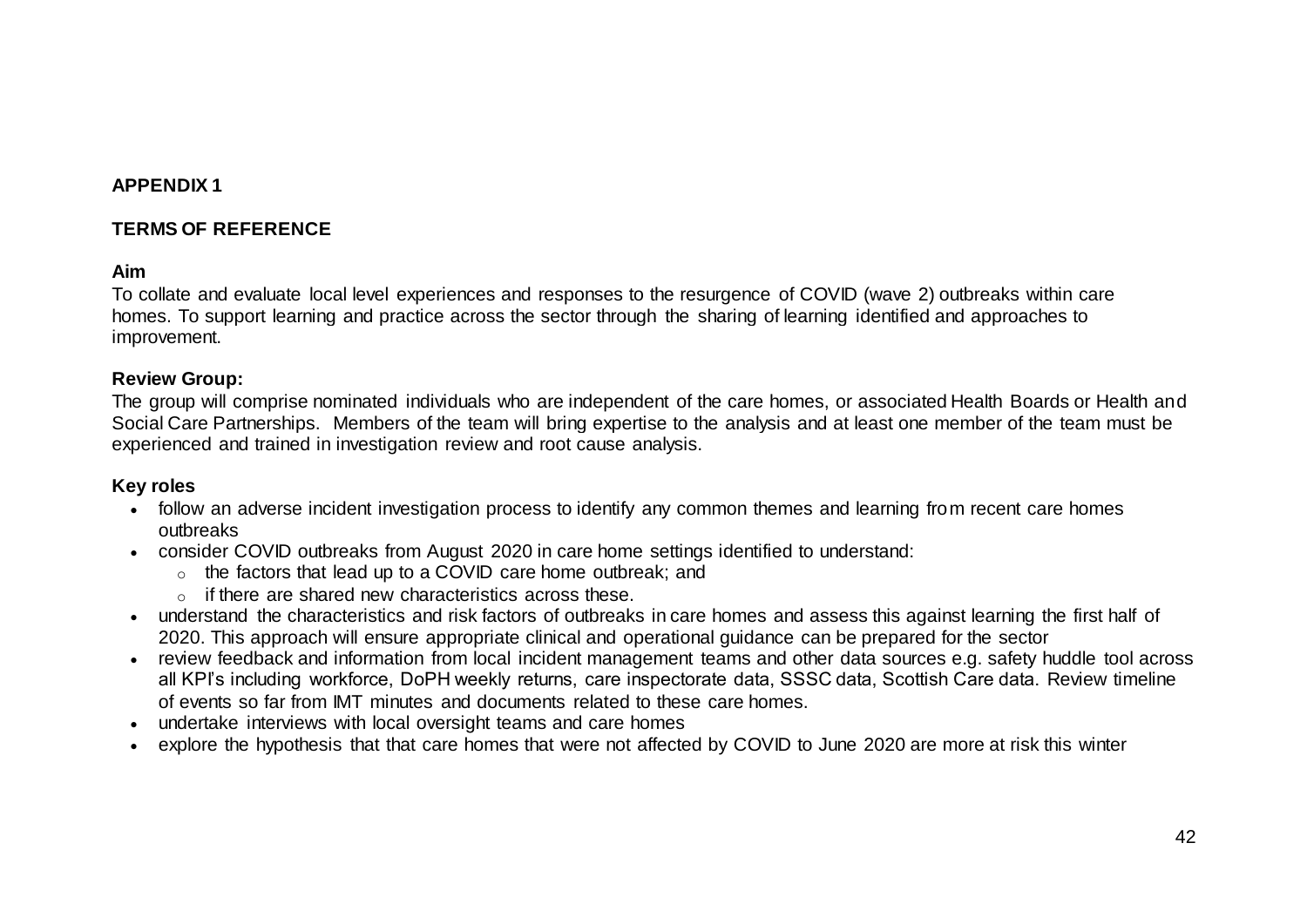- review contributory factors, wider learning, and emerging national and international evidence and make recommendations to inform future practice and local arrangements during phase 2 of this pandemic that will support infection prevention and control across care homes
- identify what further actions can be taken at local and national level to support care homes to deliver within this context

# **Guiding principle**

Central to the operation of the Analysis Exercise is a partnership between the sector, agencies and others, dedicated to understanding the issues and challenges from COVID facing the care homes in winter 2020 and beyond. Recommendations will be made for the benefit of residents of care homes, the workforce and families of residents in an independent and objective way.

#### **Membership**

The Analysis Exercise will be led by Professor Jacqui Reilly and David Crawford supported by Donna O'Boyle. The Reference Group will comprise of a group of named expert advisers that will not include individuals who have been previously been involved in assessing the IMT for any of these 4 care homes, will provide operational and delivery related guidance as required over the period.

| <b>Name</b>          | <b>Role</b>                               |
|----------------------|-------------------------------------------|
| lan Ramsay           | <b>CSWO Aberdeenshire Local Authority</b> |
| <b>Hazel Borland</b> | <b>NHS Board Nurse Director</b>           |
| Jennifer Champion    | NHS Board Director of Public Health       |
| Michelle Watt        | <b>General Practitioner</b>               |
| Joanna Macdonald     | Chief Officer Argyll and Bute             |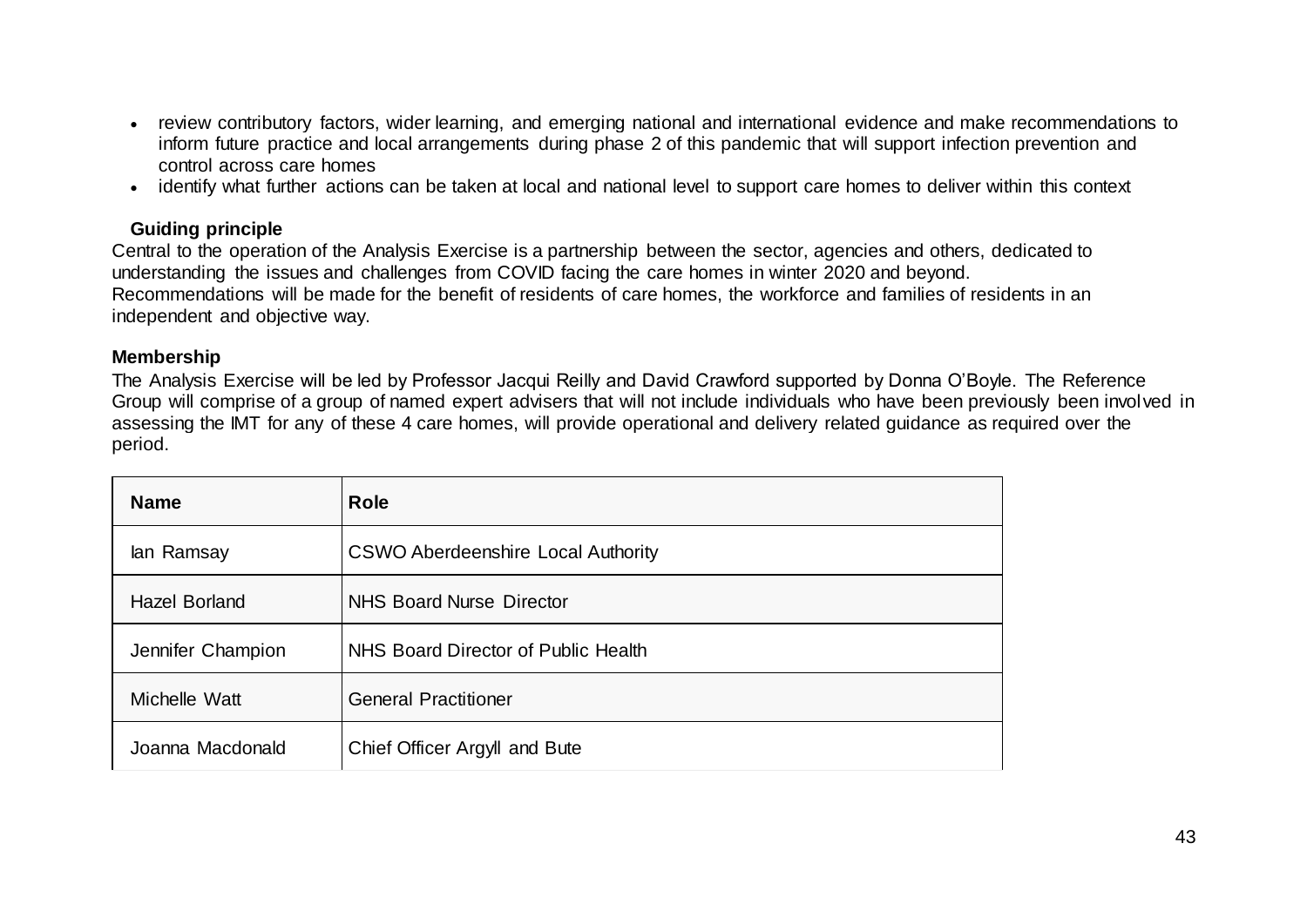| David Marshall          | Improvement Officer Care Inspectorate            |
|-------------------------|--------------------------------------------------|
| Gareth Hammond          | Regional Inspector, Care Inspectorate            |
| Claire Pugh             | Improvement Officer, Health Improvement Scotland |
| Joan Higgins            | Senior Infection Prevention Control Nurse        |
| <b>Sarah Smith NHS</b>  | NHS Lothian Chair of HCS Forum                   |
| Nicola Dickie COSLA     | Partnership Side Rep                             |
| Donald MacAskill        | <b>Scottish Care</b>                             |
| <b>Philip Gillespie</b> | Director of Workforces SSSC                      |

# **Key roles of the Reference Group**

- advise the review group on key data that should be considered as part of the Root Cause Analysis
- advise and support the review group throughout the fact-finding process, helping to formulate appropriate questions
- provide feedback on key aspects of the Scottish Government clinical and practice guidance for care homes during the pandemic
- provide feedback on the Scottish Government's communication strategy

# **Timeline**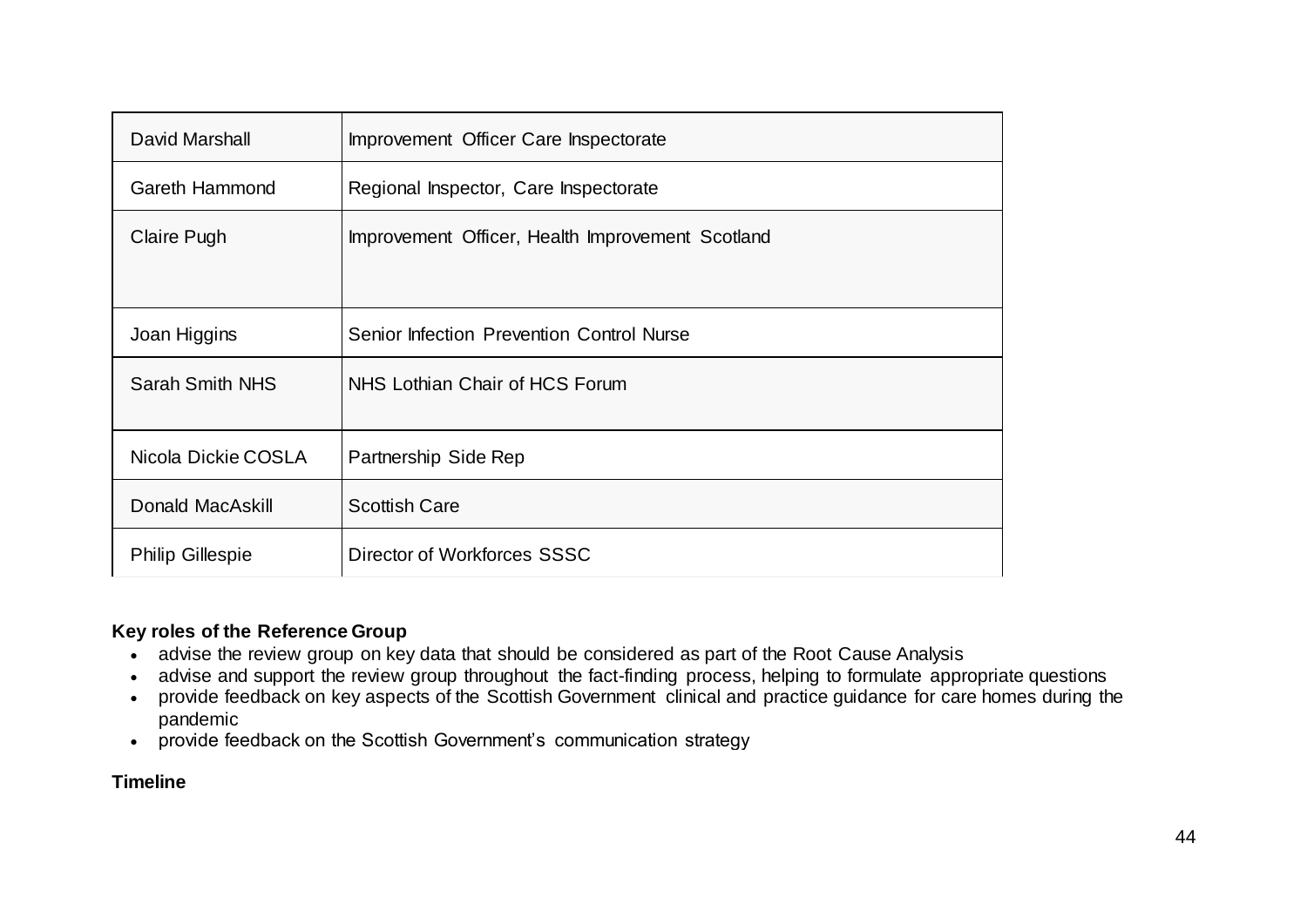The team undertaking the Root and Cause Analysis Exercise will meet as frequently as required from 12 October to deliver conclusions and make recommendations for publication no later than the end of October.

# **Data/information sources for review:**

- information and data from Care Inspectorate e.g absence levels reported, dates and findings of last inspection, any reports of incidents (e-forms) or complaints during the previous 4/6 weeks.
- information and outputs form local PAGS/IMT's
- $\cdot$  last 4 6 reports from weekly DoPH returns
- trend/KPI information from TURAS Care Management safety huddle tool and compliance, staffing, occupancy, escalation, dependency.
- information from discussion with oversight groups or Sitrep reports locally and SG
- most recent DoN assurance visit findings and any recommendations
- $\bullet$  information on testing any delays in returns with testing
- interview information with care home managers and unions

#### **Outputs:**

- adverse incident review report to be compiled by review team and shared with Health and Social Care Management Board, Directors and Cabinet Secretary; and
- report conclusion and recommendations to be published. However it will be shared with and presented to NHS Boards and Health and Social Care Partnership oversight groups, care home providers, care home managers 1 day in advance of publication to ensure factual accuracy.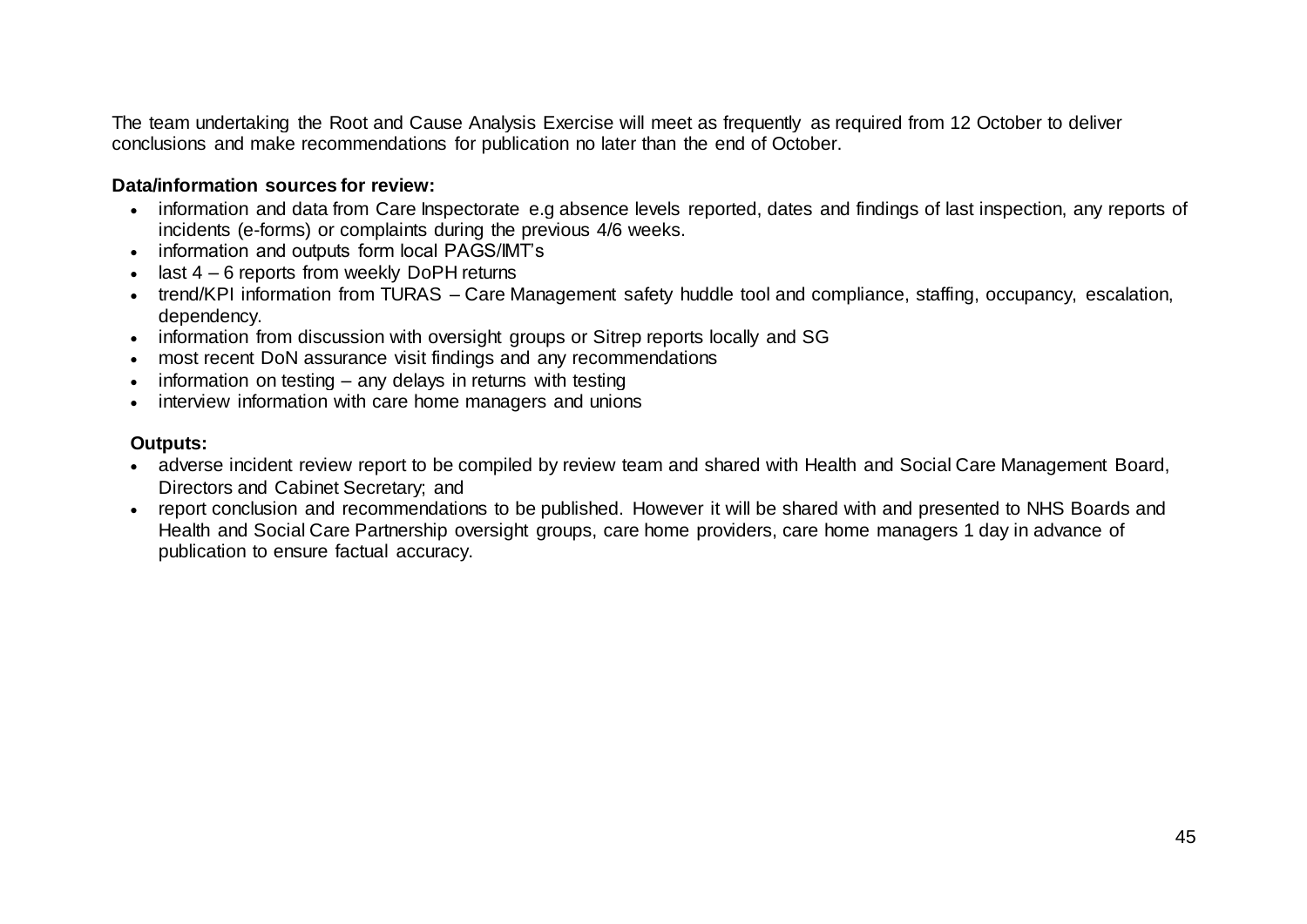#### **APPENDIX 2**

#### **CARE HOME ISHIKAWA DIAGRAM**

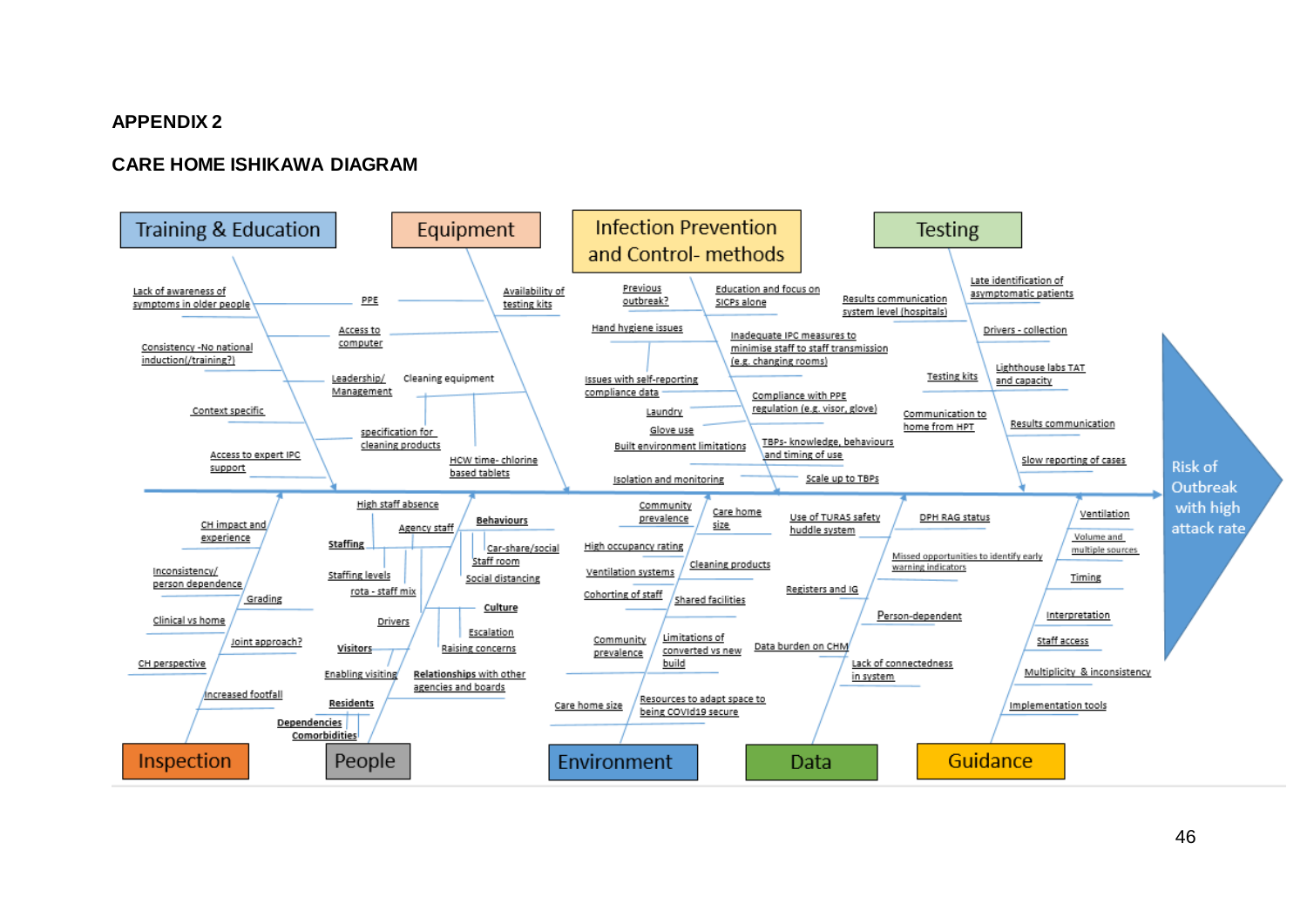# **APPENDIX 3**

# **GLOSSARY**

| Acronym      | <b>Meaning</b>                                               |
|--------------|--------------------------------------------------------------|
| <b>AMR</b>   | <b>Antimicrobial Resistance</b>                              |
| <b>ARHAI</b> | Antimicrobial Resistance and Healthcare Associated Infection |
| <b>CDC</b>   | <b>Centre for Disease Control</b>                            |
| CI           | Care Inspectorate                                            |
| <b>COSLA</b> | <b>Convention of Scottish Local Authorities</b>              |
| <b>DPH</b>   | Director of Public Health                                    |
| <b>ECOSS</b> | Electronic Communication of Surveillance in Scotland         |
| <b>GP</b>    | <b>General Practitioner</b>                                  |
| H&S          | Health and Safety                                            |
| HAI          | <b>Healthcare Associated Infections</b>                      |
| <b>HIS</b>   | Heath Improvement Scotland                                   |
| <b>HPN</b>   | <b>Health Protection Nurse</b>                               |
| <b>HPT</b>   | <b>Health Protection Team</b>                                |
| <b>HSCP</b>  | Health and Social Care Partnership                           |
| IMT          | Incident Management Team                                     |
| <b>IPC</b>   | Infection Prevention Control                                 |
| <b>IPCN</b>  | <b>Infection Prevention Control Nurses</b>                   |
| <b>LTCF</b>  | Long-term Care Facility                                      |
| MoA          | Memorandum of agreement                                      |
| <b>NES</b>   | <b>NHS Education for Scotland</b>                            |
| <b>NHS</b>   | <b>National Health Service</b>                               |
| <b>NSS</b>   | <b>National Services Scotland</b>                            |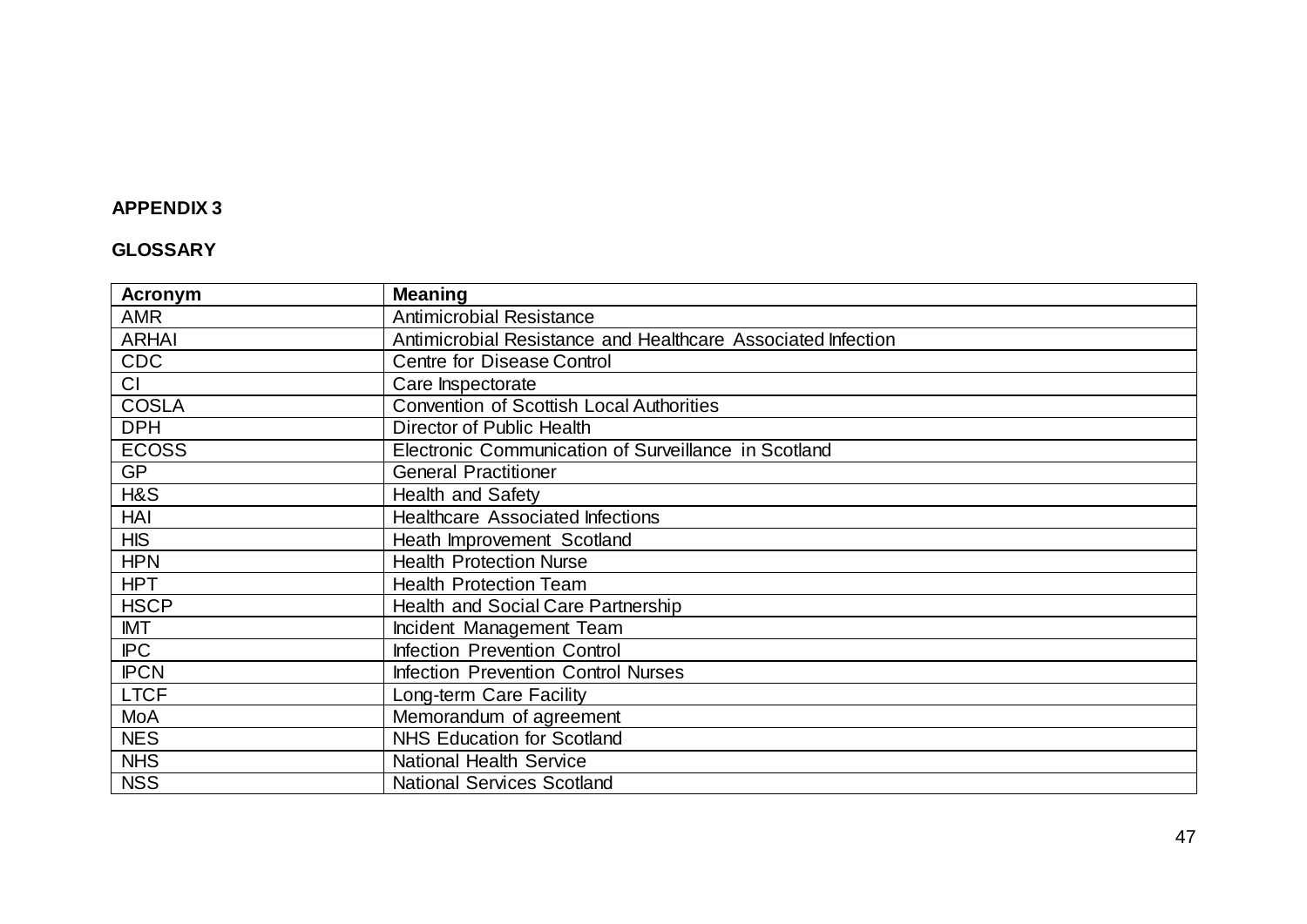| <b>PAG</b>    | <b>Problem Assessment Group</b>                         |
|---------------|---------------------------------------------------------|
| <b>PHS</b>    | <b>Public Health Scotland</b>                           |
| <b>PPE</b>    | <b>Personal Protective Equipment</b>                    |
| <b>RCA</b>    | <b>Root Cause Analysis</b>                              |
| <b>SAE</b>    | <b>Serious Adverse Event</b>                            |
| <b>SAGE</b>   | <b>Scientific Advisory Group for Emergencies</b>        |
| <b>SAS</b>    | <b>Scottish Ambulance Service</b>                       |
| SG            | <b>Scottish Government</b>                              |
| <b>SGHSCD</b> | Scottish Government Health and Social Care Directorates |
| <b>SICP</b>   | <b>Standard Infection Control Precautions</b>           |
| <b>SPSO</b>   | Scottish Public Services Ombudsman                      |
| <b>SSSC</b>   | <b>Scottish Social Services Council</b>                 |
| <b>SVQ</b>    | <b>Scottish Vocational Qualification</b>                |
| <b>TBP</b>    | <b>Transmission Based Precautions</b>                   |
| <b>UKPHR</b>  | United Kingdom Public Health Register                   |
| <b>WHO</b>    | World Health Organization                               |